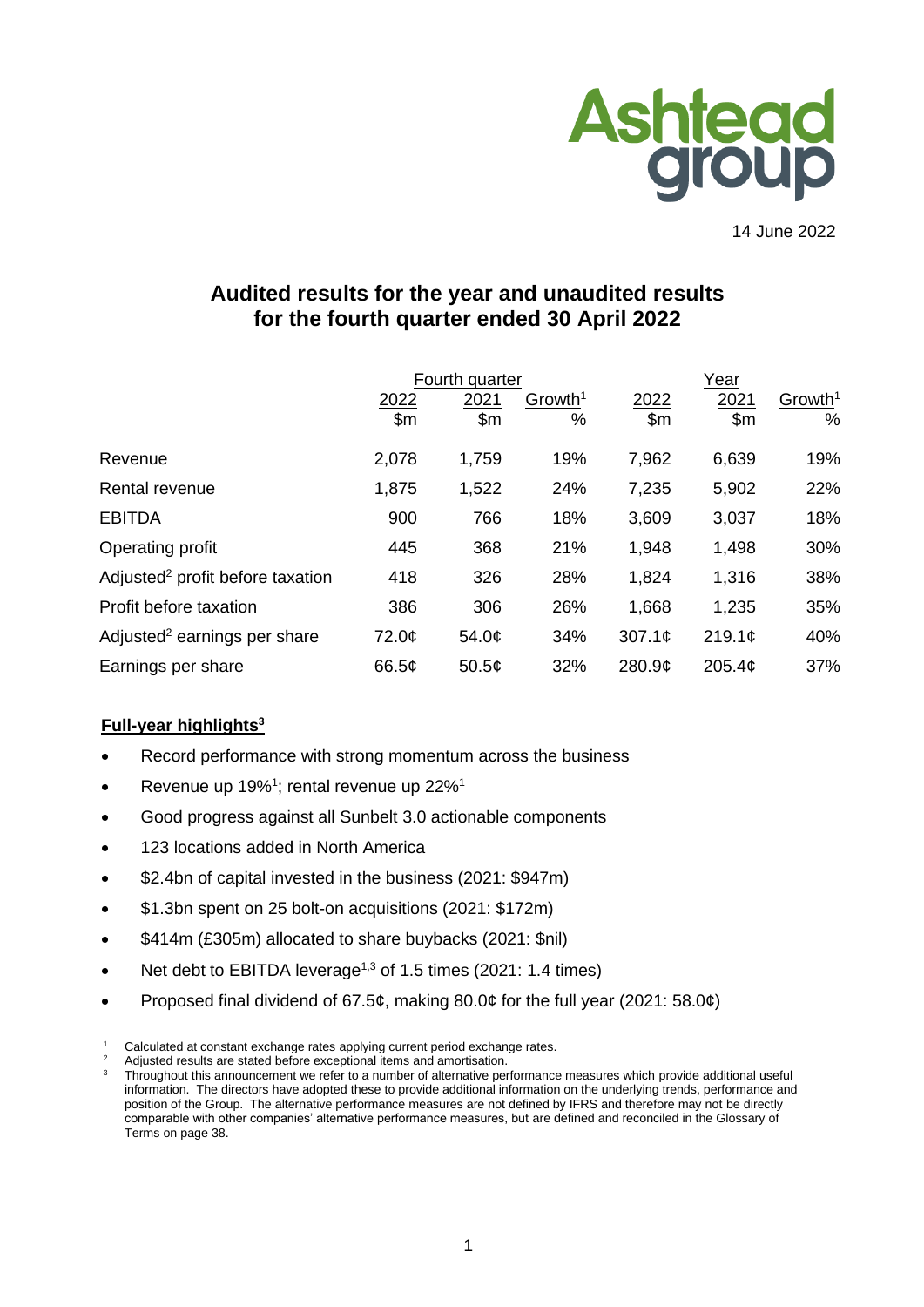# **Ashtead's chief executive, Brendan Horgan, commented:**

"I am delighted to be able to report a year of record performance for the Group. We performed strongly across all geographies with rental revenue up 22% at constant currency (23% when compared with 2019/20). This market outperformance across the business is only possible through the dedication of our team members who deliver for all our stakeholders every day, while ensuring our leading value of safety remains at the forefront of all we do.

Sunbelt 3.0 is embedded in the business and we are making good progress across all actionable components. We invested \$2.4bn in capital across existing locations and greenfields and \$1.3bn on 25 bolt-on acquisitions, adding a combined total of 123 locations in North America during the year. This significant investment is enabling us to take advantage of the substantial structural growth opportunity that we see for the business as we deliver our strategic priorities to grow general tool and amplify specialty. We are achieving all this while maintaining a strong and flexible balance sheet with leverage at the lower end of our target range.

Our business has demonstrated its ability over the last two years to perform in both good times and more challenging ones. The new financial year has started well and the business has clear momentum. We are well positioned to navigate the challenges and capitalise on the opportunities arising from the market circumstances we face, including supply chain constraints, inflation, labour scarcity and economic uncertainty, all factors which we believe to be drivers of ongoing structural change. The Board looks to the future with confidence."

## Contacts:

| Will Shaw       | Director of Investor Relations | +44 (0)20 7726 9700 |
|-----------------|--------------------------------|---------------------|
| Neil Bennett    | Maitland/AMO                   | +44 (0)20 7379 5151 |
| James McFarlane | Maitland/AMO                   | +44 (0)7584 142665  |

Brendan Horgan and Michael Pratt will hold a meeting for equity analysts to discuss the results and outlook at 9:30am on Tuesday, 14 June 2022 at The London Stock Exchange, 10 Paternoster Square, London, EC4M 7LS. The meeting will be webcast live via the Company's website at [www.ashtead-group.com](http://www.ashtead-group.com/) and a replay will be available via the website shortly after the call concludes. A copy of this announcement and the slide presentation used for the call are available for download on the Company's website. The usual conference call for bondholders will begin at 3:30pm (10:30am EST).

Analysts and bondholders have already been invited to participate in the analyst call and conference call for bondholders but any eligible person not having received details should contact the Company's PR advisers, Maitland/AMO (Audrey Da Costa) at +44 (0)20 7379 5151.

#### *Forward looking statements*

*This announcement contains forward looking statements. These have been made by the directors in good faith using information available up to the date on which they approved this report. The directors can give no assurance that these expectations will prove to be correct. Due to the inherent uncertainties, including both business and economic risk*  factors underlying such forward looking statements, actual results may differ materially from those expressed or implied *by these forward looking statements. Except as required by law or regulation, the directors undertake no obligation to update any forward looking statements whether as a result of new information, future events or otherwise.*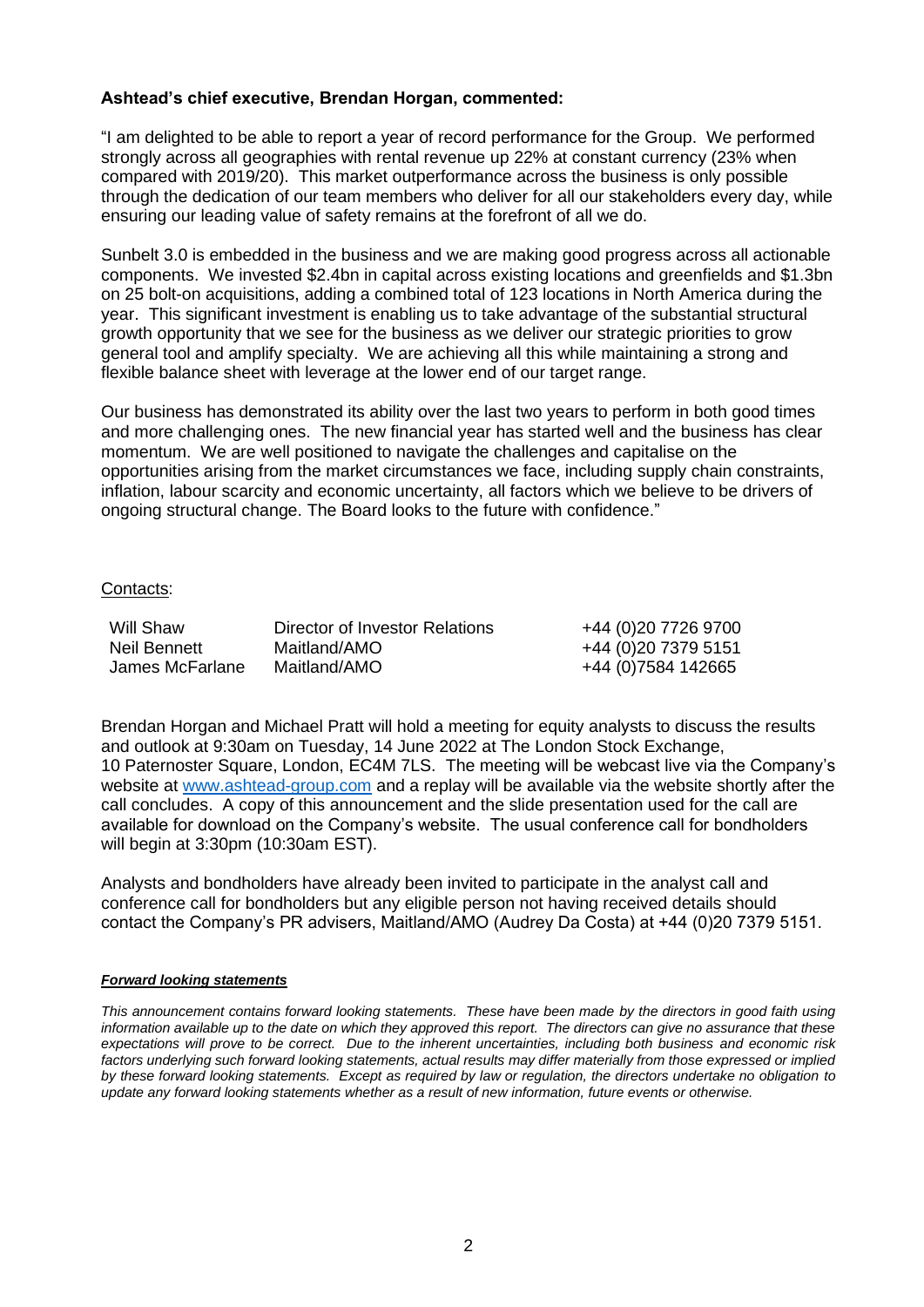## **Change in presentational currency**

Effective from 1 May 2021, the Group changed its presentational currency from sterling to US dollars to allow for greater transparency in the Group's performance for investors and other stakeholders and to reduce exchange rate volatility in reported figures, given that c. 80% of the Group's revenue and c. 90% of the Group's operating profit originate in US dollars. Accordingly, the Group's financial statements within this announcement are presented in US dollars. Further details were provided in our announcement 'Change in presentational currency' released on 15 June 2021 and in the Group's Annual Report & Accounts 2021, available via the Company's website at [www.ashtead-group.com.](http://www.ashtead-group.com/)

## **Trading results**

|                                              |         |                                                                        |              | Profit <sup>1</sup>    |                                         |
|----------------------------------------------|---------|------------------------------------------------------------------------|--------------|------------------------|-----------------------------------------|
| 2022                                         | 2021    | 2022                                                                   | 2021         | 2022                   | 2021                                    |
| <u>725.7</u>                                 | 635.1   | 214.6                                                                  | <u>192.8</u> | 86.8                   | 60.9                                    |
| 626.0                                        | 500.9   | 281.4                                                                  |              | <u>143.6</u>           | 97.8                                    |
| 6,477.0                                      | 5,417.5 | 3,120.6                                                                | 2,634.5      | 1,852.3                | 1,444.6                                 |
| 986.3                                        | 838.1   | 291.7                                                                  | 254.4        | 118.0                  | 80.4                                    |
| 499.0                                        | 383.0   | 224.3                                                                  | 167.4        | 114.4                  | 74.8                                    |
|                                              |         | (27.2)                                                                 | (19.5)       | (28.3)                 | (20.6)                                  |
| <u>7.962.3</u>                               | 6.638.6 | 3,609.4                                                                | 3,036.8      | 2,056.4                | 1,579.2                                 |
| Net financing costs before exceptional items |         |                                                                        |              | (232.6)                | (262.9)                                 |
|                                              |         |                                                                        |              |                        |                                         |
|                                              |         |                                                                        |              |                        | 1,316.3                                 |
|                                              |         |                                                                        |              |                        | (81.2)                                  |
|                                              |         |                                                                        |              |                        |                                         |
|                                              |         |                                                                        |              |                        | 1,235.1                                 |
|                                              |         |                                                                        |              | <u>(417.0)</u>         | (315.0)                                 |
|                                              |         |                                                                        |              | 1,251.1                | 920.1                                   |
|                                              |         |                                                                        |              |                        |                                         |
|                                              |         | 48.2%                                                                  | 48.6%        | 28.6%                  | 26.7%                                   |
|                                              |         | 29.6%                                                                  | 30.4%        | 12.0%                  | 9.6%                                    |
|                                              |         | 45.0%                                                                  | 43.7%        | 22.9%                  | 19.5%                                   |
|                                              |         | 45.3%                                                                  | 45.7%        | 25.8%                  | 23.8%                                   |
|                                              |         | <b>Revenue</b><br>Profit attributable to equity holders of the Company |              | <b>EBITDA</b><br>218.9 | 1,823.8<br>(108.6)<br>(47.1)<br>1,668.1 |

<sup>1</sup> Segment result presented is adjusted operating profit.

Group revenue increased 20% (19% at constant currency) to \$7,962m during the year (2021: \$6,639m). This revenue growth, combined with strong operational execution, resulted in adjusted profit before tax increasing 39% to \$1,824m (2021: \$1,316m).

In the US, rental only revenue of \$4,782m (2021: \$3,976m) was 20% higher than the prior year (and 18% higher than 2020), representing continued market outperformance and demonstrating the benefits of our strategy of growing our specialty businesses and broadening our end markets. Organic growth (same store and greenfields) was around 16%, while bolt-ons contributed approximately 4% of rental only revenue growth. In the year, our general tool business grew 17%, while our specialty businesses grew 28% following growth of 13% in 2020/21. While rental revenue growth has been driven by volume, with a larger fleet and improved utilisation, it has benefitted from improved rates in what is a better rate environment than we have seen for a number of years. Our year-over-year rate of growth increased as we progressed through the year. US total revenue, including new and used equipment, merchandise and consumable sales, increased 20% to \$6,477m (2021: \$5,418m).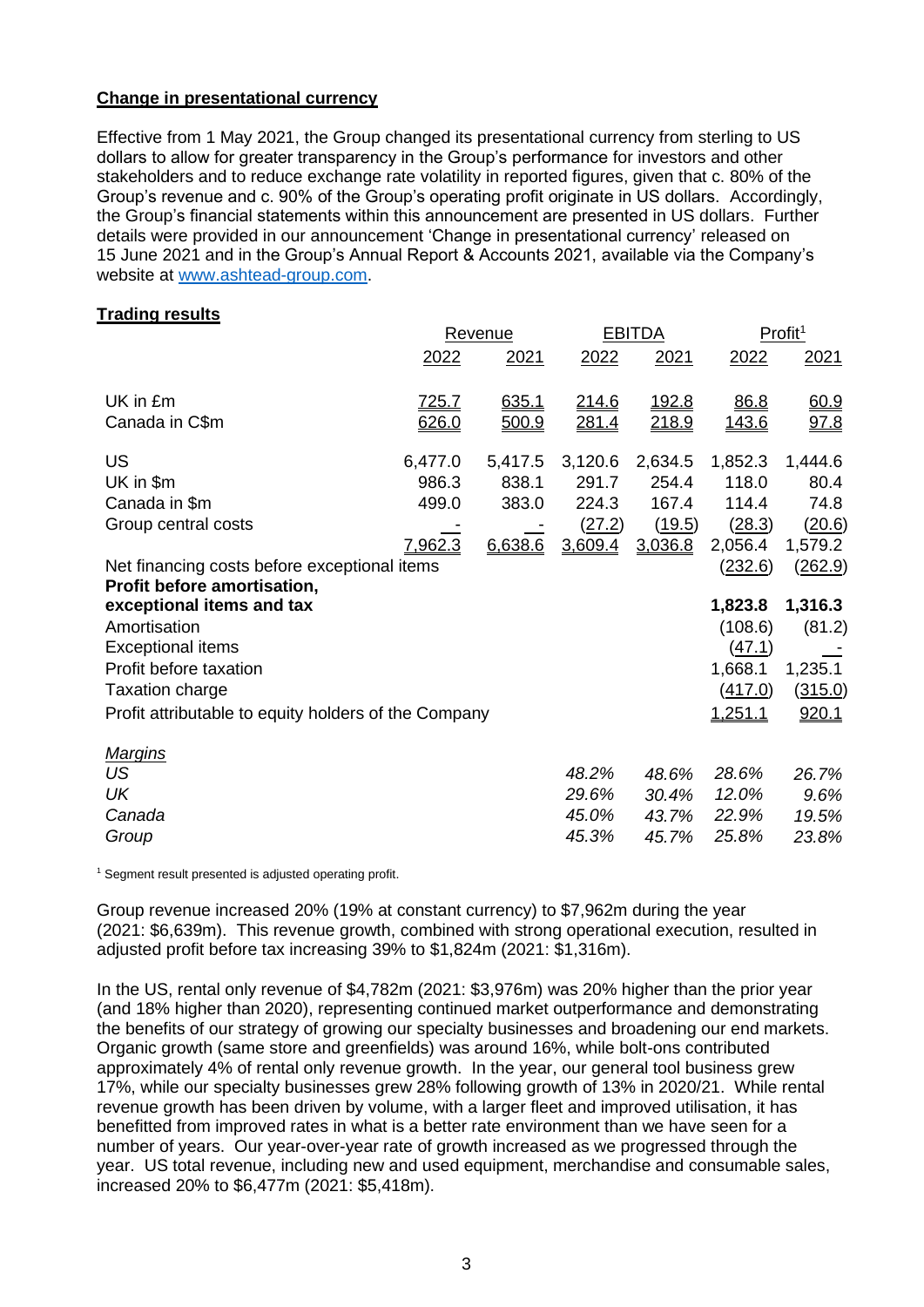The UK business generated rental only revenue of £403m, up 11% on the prior year (2021: £362m). While our performance continued to benefit from our essential support to the Department of Health in its COVID-19 response efforts, our core business is performing strongly and is benefitting from the operational improvements in the business which are ongoing. Total revenue increased 14% to £726m (2021: £635m) reflecting the higher level of ancillary and sales revenue associated with the work for the Department of Health, which accounted for c. 30% of UK revenue in the twelve months. Following the UK government's announcement that free mass COVID testing would stop from April 2022, we are demobilising the test sites rapidly and expect a relatively low revenue contribution in 2022/23.

Canada's rental only revenue increased 26% to C\$456m (2021: C\$363m). While this rate of growth reflects the depressed comparatives last year, it is driven by the strong performance of the original Canadian business and our lighting, grip and lens business since lockdowns eased. That said, the lighting, grip and lens business was affected again by COVID induced production restrictions in the second half. Canada's total revenue was C\$626m (2021: C\$501m).

Last year, we took action to reduce operating costs and eliminate discretionary expenditure in all our markets. While we continue to maintain a focus on the cost base, a number of these costs have returned to the business, reflecting the increased activity levels. In addition, we continue to invest in the infrastructure of the business to enable us to take advantage of the market and structural opportunities, particularly in our technology platform. In common with many businesses, we face inflationary pressures across all cost lines, but particularly in relation to labour, transportation and fuel. However, our strong performance on rate, combined with our scale, has enabled us to navigate this inflationary environment and deliver US rental revenue drop through to EBITDA in line with our expectations for the first year of Sunbelt 3.0 at 39%. This contributed to a reported EBITDA margin of 48% (2021: 49%) and a 28% increase in segment profit to \$1,852m (2021: \$1,445m) at a margin of 29% (2021: 27%).

Support for the Department of Health has been a benefit to the UK business but also presented it with logistical and operational challenges. It remains focused on delivering operational efficiency and improving returns in the business and will seek to redeploy the assets dedicated to the testing centres elsewhere in the business. The UK generated an EBITDA margin of 30% (2021: 30%) and a segment profit of £87m (2021: £61m) at a margin of 12% (2021: 10%).

The development of our Canadian business continues as it invests to expand its network and broaden its markets. Growth has been achieved across the business while delivering a 45% EBITDA margin (2021: 44%) and generating a segment profit of C\$144m (2021: C\$98m) at a margin of 23% (2021: 20%).

Overall, Group adjusted operating profit increased to \$2,056m (2021: \$1,579m), up 30% at constant exchange rates. After net financing costs before exceptional items of \$233m (2021: \$263m), Group profit before exceptional items, amortisation of intangibles and taxation was \$1,824m (2021: \$1,316m). After a tax charge of 25% (2021: 25%) of the adjusted pre-tax profit, adjusted earnings per share increased 40% at constant currency to  $307.1¢$  (2021: 219.1¢).

Statutory profit before tax was \$1,668m (2021: \$1,235m). This is after amortisation of \$109m (2021: \$81m) and, in the current year, exceptional interest costs of \$47m. Included within the total tax charge is a tax credit of \$39m (2021: \$20m) which relates to exceptional items and the amortisation of intangibles. As a result, basic earnings per share were 280.9¢ (2021: 205.4¢). The overall cash tax charge was 15%.

# **Capital expenditure and acquisitions**

Capital expenditure for the year was \$2,397m gross and \$2,032m net of disposal proceeds (2021: \$947m gross and \$540m net). Despite the supply chain challenges we have faced this represents a record year of fleet investment for the Group. Given strong demand and slower fleet deliveries than expected during the year due to supply chain delays, we deferred certain fleet disposals. As a result, the Group's rental fleet at 30 April 2022 at cost was \$13.5bn and our average fleet age is now 40 months (2021: 41 months).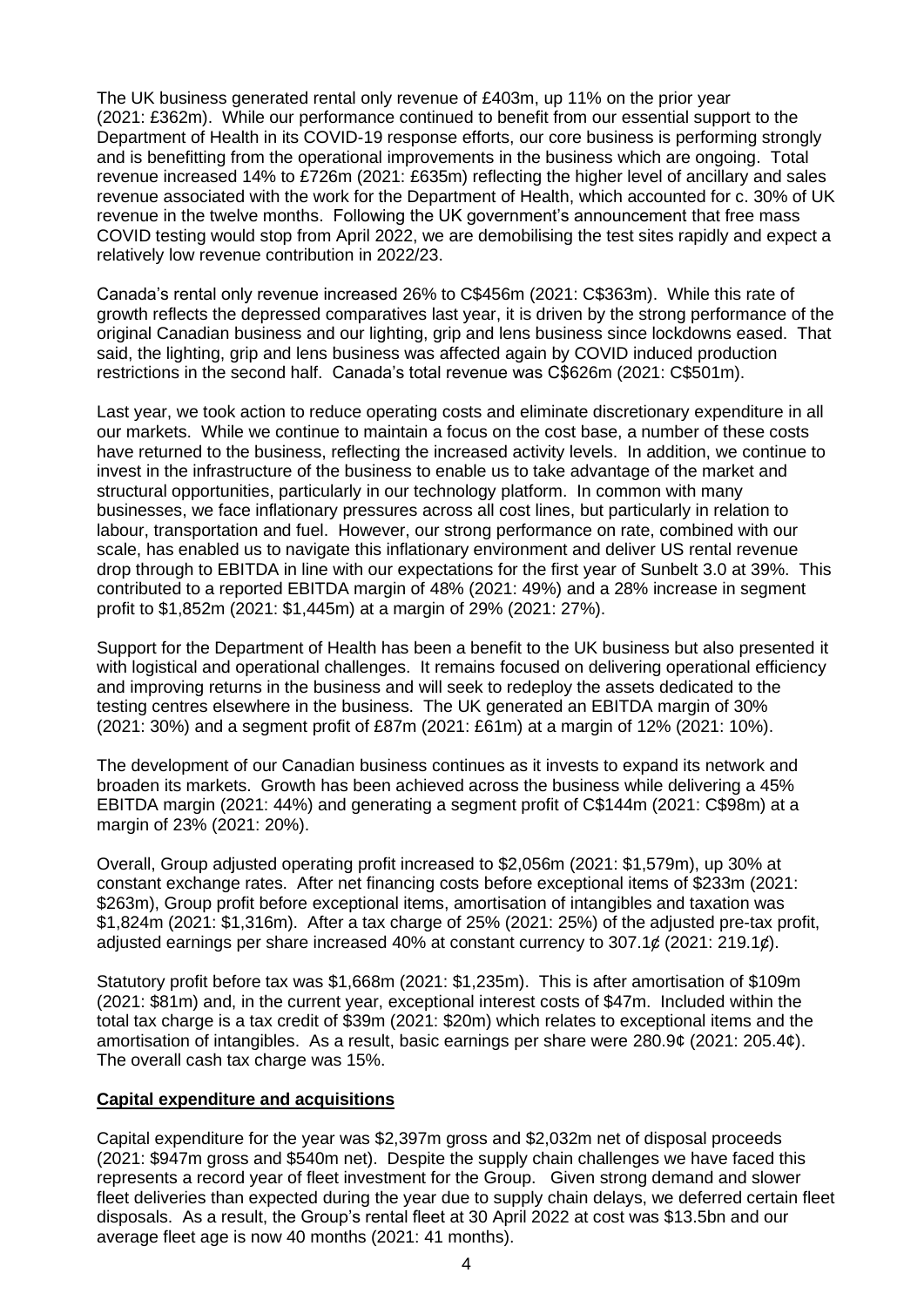We invested \$1,274m (2021: \$172m) including acquired borrowings in 25 bolt-on acquisitions during the year as we continue to both expand our footprint and diversify our end markets. Further details are provided in note 16. Since the period end, we have invested a further \$230m in bolt-ons.

For 2022/23, our plan is for gross capital expenditure to be in the range of \$3.3 – 3.6bn as we execute on Sunbelt 3.0.

## **Return on Investment**

Return on investment returned to pre-pandemic levels following the depressed levels of COVID affected 2020/21. In the US, return on investment (excluding goodwill and intangible assets) for the 12 months to 30 April 2022 was 25% (2021: 20%). In the UK, reflecting the benefits of increased volumes supporting the Department of Health and operational improvements, return on investment (excluding goodwill and intangible assets) was 14% (2021: 10%). In Canada, return on investment (excluding goodwill and intangible assets) was 20% (2021: 16%). This reflects improved performance across the business and an increasing contribution from our lighting, grip and lens business. For the Group as a whole, return on investment (including goodwill and intangible assets) was 18% (2021: 15%). Return on investment excludes the impact of IFRS 16.

# **Cash flow and net debt**

The increased scale of the business enabled the Group to generate free cash flow of \$1,125m (2021: \$1,822m) during the year, despite capital expenditure payments of \$2,164m (2021: \$955m). However, as expected, debt increased during the year as we continued to invest in bolt-ons and returned capital to shareholders. During the year, we spent \$410m (£302m) on share buybacks (2021: \$nil) under the two year buy back programme launched in May 2021 of up to £1bn.

In August 2021, the Group took advantage of good debt markets and refinanced its debt facilities by issuing \$550m 1.500% senior notes maturing in August 2026 and \$750m 2.450% senior notes maturing in August 2031. The net proceeds of the issues were used to repurchase the Group's \$600m 4.125% senior notes due 2025 and \$600m 5.250% senior notes due 2026, pay related fees and expenses and repay an element of the amount outstanding under the ABL facility. In addition, the Group also increased and extended its asset-based senior bank facility, with \$4.5bn committed until August 2026. Other principal terms and conditions remain unchanged. These actions ensure the Group's debt package continues to be well structured and flexible, enabling us to optimise the opportunity presented by end market conditions. The Group's debt facilities are now committed for an average of six years at a weighted average cost of 3%.

Net debt at 30 April 2022 was \$7,160m (2021: \$5,801m). Excluding the effect of IFRS 16, net debt at 30 April 2022 was \$5,179m (2021: \$4,180m), while the ratio of net debt to EBITDA was 1.5 times (2021: 1.4 times) on a constant currency basis. The Group's target range for net debt to EBITDA is 1.5 to 2.0 times excluding the impact of IFRS 16 (1.9 to 2.4 times post IFRS 16). Including the effect of IFRS 16, the ratio of net debt to EBITDA was 2.0 times (2021: 1.9 times) on a constant currency basis.

At 30 April 2022, availability under the senior secured debt facility was \$2,537m with an additional \$3,029m of suppressed availability – substantially above the \$450m level at which the Group's entire debt package is covenant free.

# **Dividends**

The Company has a progressive dividend policy, which considers both profitability and cash generation, and results in a dividend that is sustainable across the cycle. Our intention has always been to increase the dividend as profits increase and be able to maintain it when profits decline. In accordance with this policy, the Board is recommending a final dividend of 67.5¢ per share (2021: 48.24¢) making 80.0¢ for the year (2021: 58.0¢), an increase of 38%. If approved at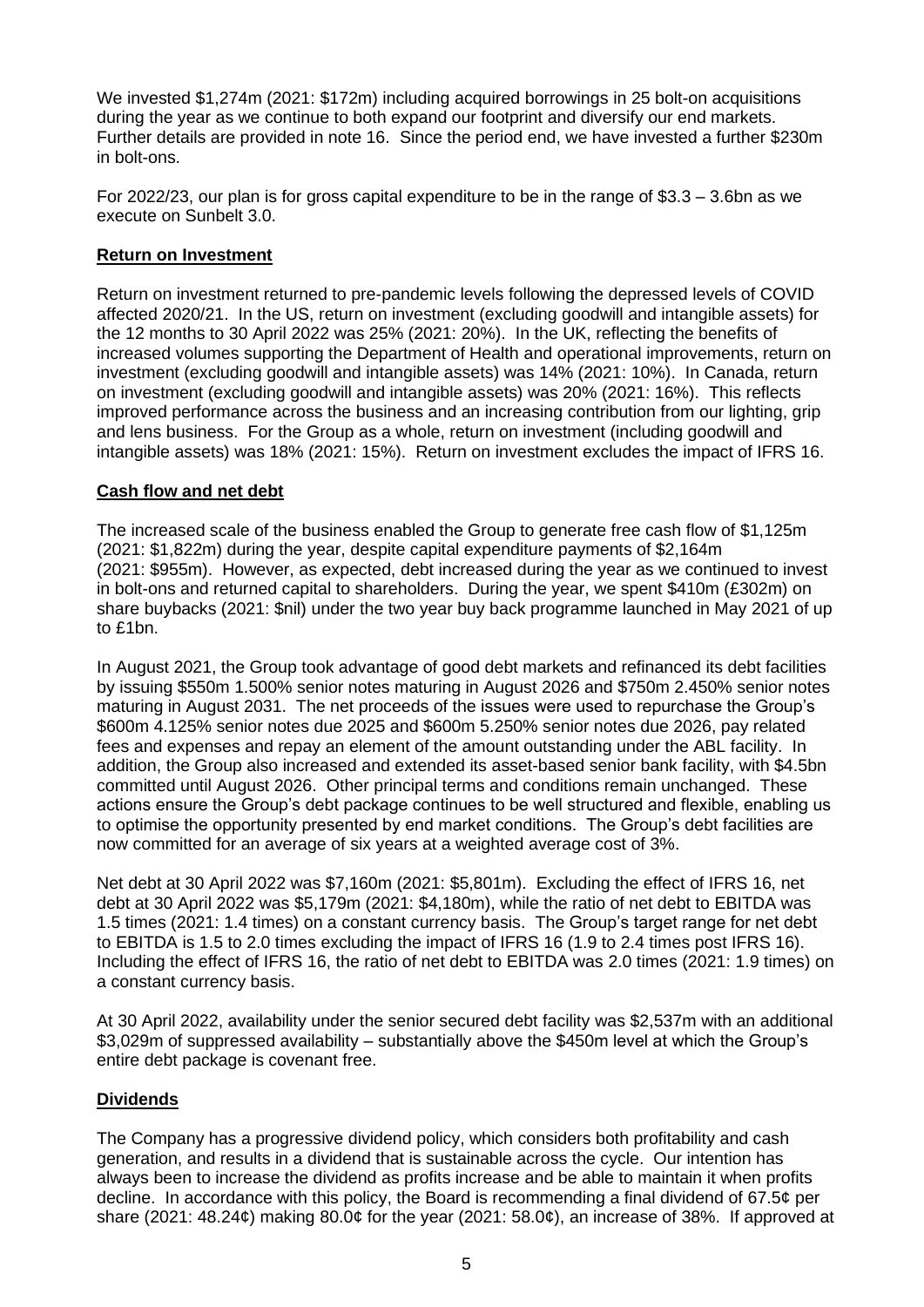the forthcoming Annual General Meeting, the final dividend will be paid on 9 September 2022 to shareholders on the register on 12 August 2022.

The dividend is declared in US dollars but will be paid in sterling unless shareholders elect to receive their dividend in US dollars. Those shareholders who wish to receive their dividend in US dollars and have not yet made an election may do so by contacting Equiniti on 0371 384 2934 (International: +44 (0) 121 415 7011). The last day for election for the proposed final dividend is 26 August 2022.

## **Capital allocation**

The Group remains disciplined in its approach to allocation of capital with the overriding objective being to enhance shareholder value.

Our capital allocation framework remains unchanged and prioritises:

- organic fleet growth;
	- same-stores:
	- greenfields;
- bolt-on acquisitions; and
- a progressive dividend with consideration to both profitability and cash generation that is sustainable through the cycle.

Additionally, we consider further returns to shareholders. In this regard, we assess continuously our medium term plans which take account of investment in the business, growth prospects, cash generation, net debt and leverage. Therefore, the amount allocated to buybacks is simply driven by that which is available after organic growth, bolt-on M&A and dividends, whilst allowing us to operate within our 1.5 to 2.0 times target range for net debt to EBITDA pre IFRS 16.

#### **Current trading and outlook**

Our business has demonstrated its ability over the last two years to perform in both good times and more challenging ones. The new financial year has started well and the business has clear momentum. We are well positioned to navigate the challenges and capitalise on the opportunities arising from the market circumstances we face, including supply chain constraints, inflation, labour scarcity and economic uncertainty, all factors which we believe to be drivers of ongoing structural change. The Board looks to the future with confidence."

|                                                                                                                                                   | Guidance                                              |
|---------------------------------------------------------------------------------------------------------------------------------------------------|-------------------------------------------------------|
| Rental revenue <sup>1</sup><br>- US<br>- Canada<br>$- UK2$<br>- Group                                                                             | 13 to 16%<br>15 to 18%<br>$-5$ to $-2\%$<br>12 to 14% |
| Capital expenditure (gross) $3$                                                                                                                   | $$3.3 - 3.6$ bn                                       |
| Free cash flow <sup>3</sup>                                                                                                                       | c. \$300m                                             |
| $^1$ Represents change in year-over-year rental revenue at constant exchange rates<br><sup>2</sup> UK total revenue down c. 15% due to NHS impact |                                                       |

<sup>3</sup> Stated at C\$1=\$0.80 and £1=\$1.25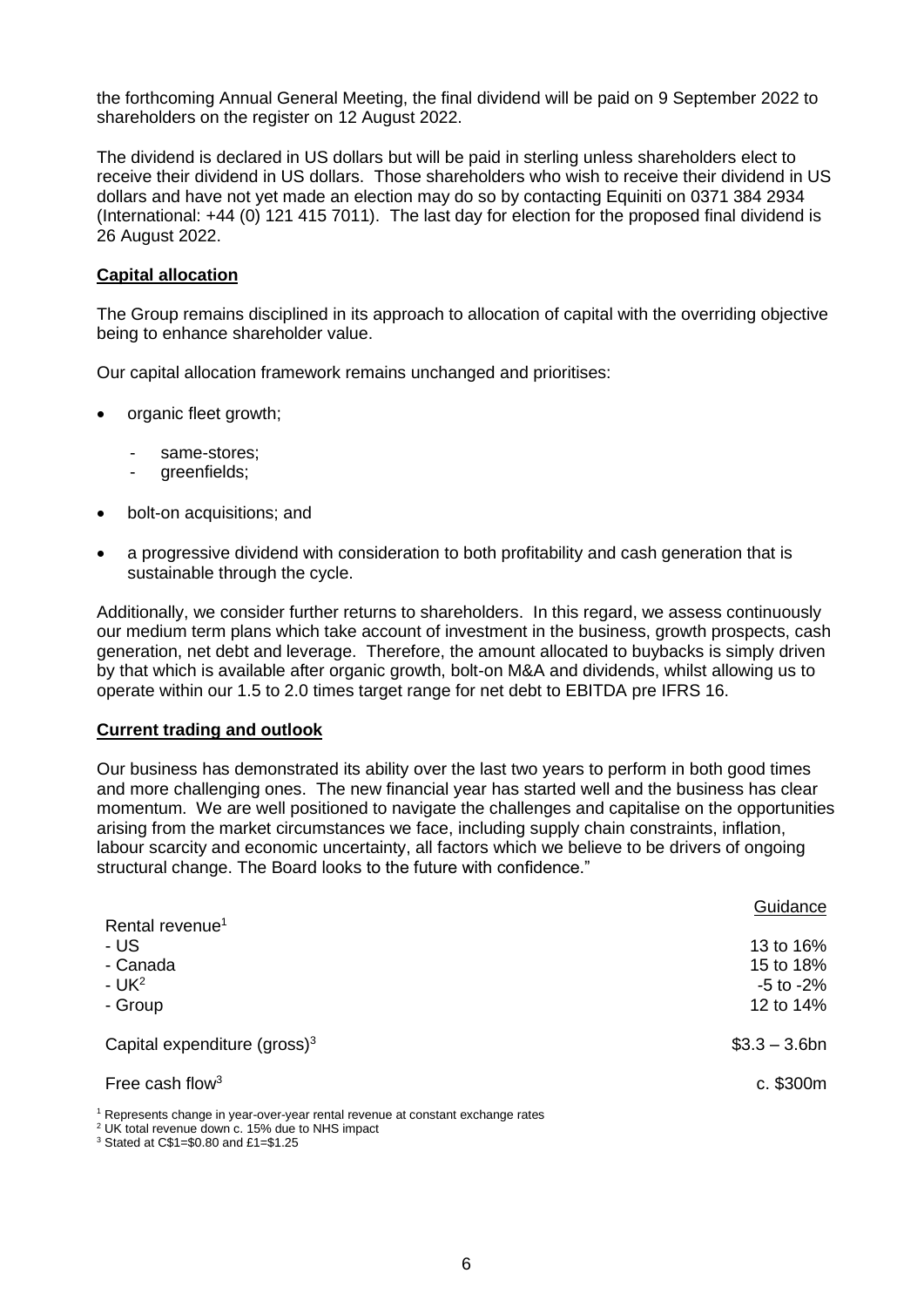## **Directors' responsibility statement on the annual report**

The responsibility statement below has been prepared in connection with the Company's Annual Report & Accounts for the year ended 30 April 2022. Certain parts thereof are not included in this announcement.

"We confirm to the best of our knowledge:

- a) the consolidated financial statements, prepared in accordance with IFRS in conformity with the requirements of the Companies Act 2006, give a true and fair view of the assets, liabilities, financial position and profit of the Group;
- b) the Strategic report includes a fair review of the development and performance of the business and the position of the Group, together with a description of the principal risks and uncertainties that it faces; and
- c) the Annual Report and financial statements, taken as a whole, are fair, balanced and understandable and provide information necessary for shareholders to assess the Group's performance, business model and strategy.

By order of the Board

Eric Watkins Company secretary 13 June 2022"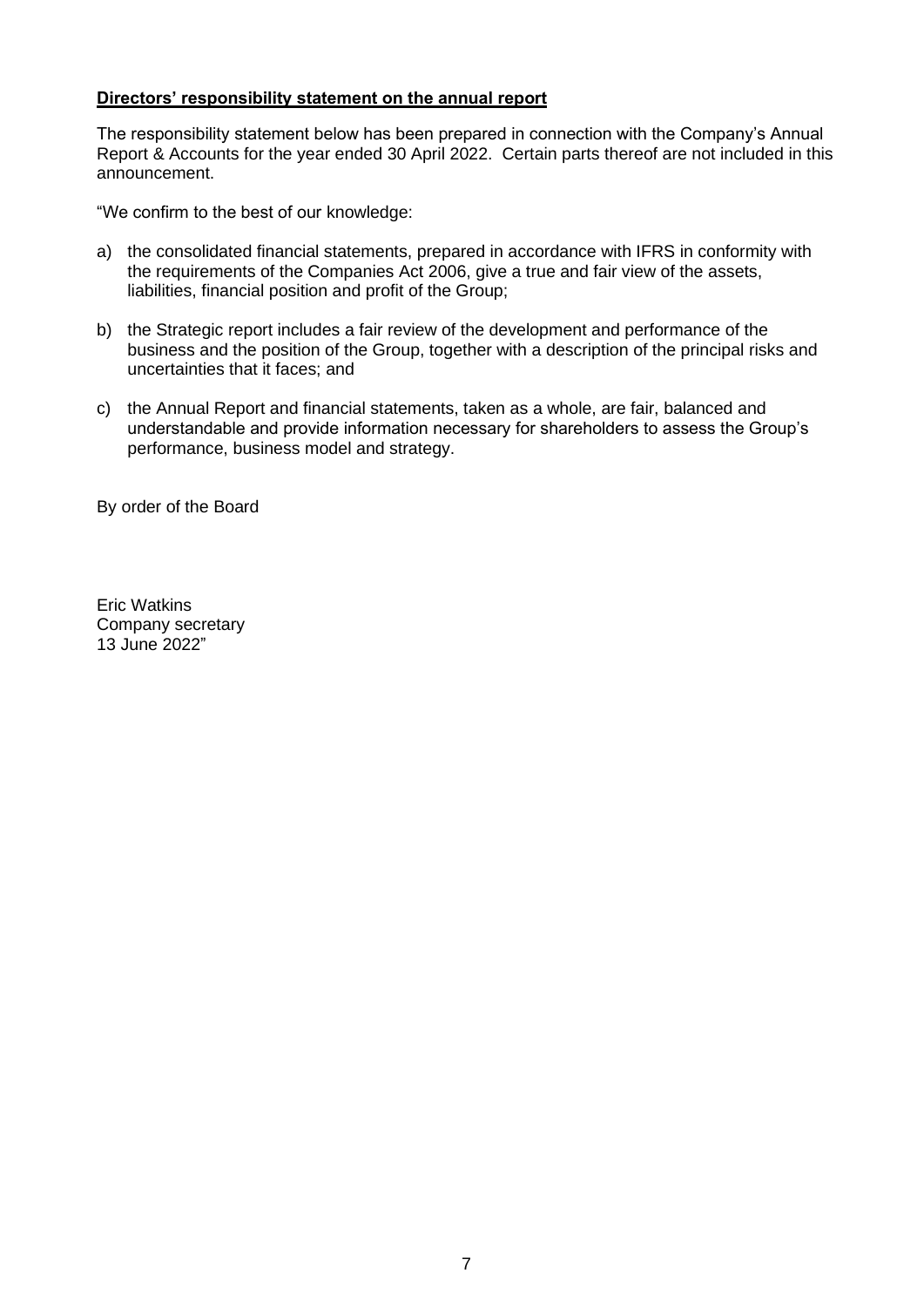## **CONSOLIDATED INCOME STATEMENT FOR THE THREE MONTHS ENDED 30 APRIL 2022**

|                               |                      | 2022         |                      |                             | 2021                   |                           |
|-------------------------------|----------------------|--------------|----------------------|-----------------------------|------------------------|---------------------------|
|                               | <b>Before</b>        |              |                      | <b>Before</b>               |                        |                           |
|                               | amortisation         | Amortisation | Total                | amortisation                | Amortisation           | <u>Total</u>              |
|                               | \$m                  | \$m\$        | \$m\$                | \$m\$                       | \$m\$                  | \$m\$                     |
|                               |                      |              |                      | (resated <sup>2</sup> )     | (rested <sup>2</sup> ) | (resated <sup>2</sup> )   |
| Fourth quarter - unaudited    |                      |              |                      |                             |                        |                           |
| Revenue                       |                      |              |                      |                             |                        |                           |
| Rental revenue                | 1,874.8              |              | 1,874.8              | 1,522.1                     |                        | 1,522.1                   |
| Sale of new equipment,        |                      |              |                      |                             |                        |                           |
| merchandise and consumables   | 86.5                 |              | 86.5                 | 107.3                       |                        | 107.3                     |
| Sale of used rental equipment | 116.9                |              | 116.9                | 129.4                       |                        | 129.4                     |
|                               | 2,078.2              |              | 2,078.2              | 1,758.8                     | $\pm$ $\pm$            | 1,758.8                   |
| <b>Operating costs</b>        |                      |              |                      |                             |                        |                           |
| Staff costs                   | (490.5)              |              | (490.5)              | (394.2)                     |                        | (394.2)                   |
| Other operating costs         | (603.7)              |              | (603.7)              | (479.5)                     |                        | (479.5)                   |
| Used rental equipment sold    | (83.6)<br>(1, 177.8) |              | (83.6)<br>(1, 177.8) | ( <u>119.4</u> )<br>(993.1) |                        | <u>(119.4)</u><br>(993.1) |
|                               |                      |              |                      |                             |                        |                           |
| EBITDA <sup>1</sup>           | 900.4                |              | 900.4                | 765.7                       |                        | 765.7                     |
| Depreciation                  | (422.7)              |              | (422.7)              | (377.5)                     |                        | (377.5)                   |
| Amortisation of intangibles   |                      | (32.4)       | (32.4)               |                             | (20.6)                 | (20.6)                    |
| <b>Operating profit</b>       | 477.7                | (32.4)       | 445.3                | 388.2                       | (20.6)                 | 367.6                     |
| Interest expense              | (59.6)               |              | (59.6)               | (62.1)                      |                        | (62.1)                    |
| Profit on ordinary activities |                      |              |                      |                             |                        |                           |
| before taxation               | 418.1                | (32.4)       | 385.7                | 326.1                       | (20.6)                 | 305.5                     |
| Taxation                      | (99.1)               | 8.4          | (90.7)               | (84.3)                      | 5.1                    | (79.2)                    |
| Profit attributable to equity |                      |              |                      |                             |                        |                           |
| holders of the Company        | 319.0                | (24.0)       | 295.0                | 241.8                       | (15.5)                 | 226.3                     |
| Basic earnings per share      | 72.0¢                | (5.5¢)       | 66.5 $¢$             | 54.0¢                       | (3.5¢)                 | 50.5¢                     |
| Diluted earnings per share    | 71.7¢                | (5.5¢)       | 66.2¢                | 53.8¢                       | $(3.4\phi)$            | 50.4¢                     |

<sup>1</sup> EBITDA is presented here as an alternative performance measure as it is commonly used by investors and lenders.

 $^2$  All comparative information has been restated for presentation in US dollars. For more information, see note 2.

All revenue and profit is generated from continuing operations.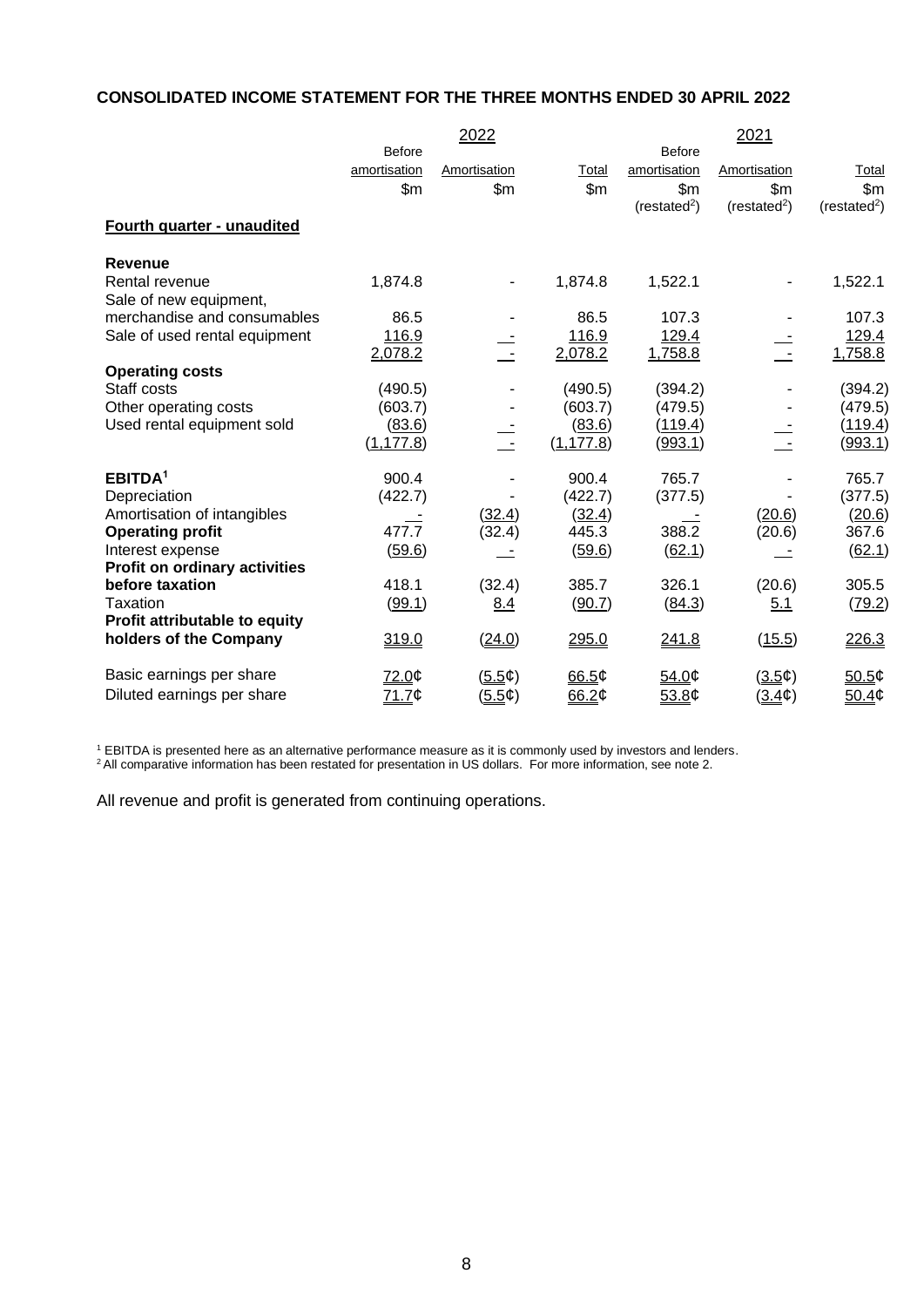# **CONSOLIDATED INCOME STATEMENT FOR THE YEAR ENDED 30 APRIL 2022**

|                                      |               | 2022         |           |                          | 2021                     |                         |
|--------------------------------------|---------------|--------------|-----------|--------------------------|--------------------------|-------------------------|
|                                      | <b>Before</b> |              |           |                          |                          |                         |
|                                      | exceptional   | Exceptional  |           |                          |                          |                         |
|                                      | items and     | items and    |           | <b>Before</b>            |                          |                         |
|                                      | amortisation  | amortisation | Total     | amortisation             | Amortisation             | Total                   |
|                                      | \$m\$         | \$m\$        | \$m\$     | \$m\$                    | \$m\$                    | \$m\$                   |
|                                      |               |              |           | (restated <sup>2</sup> ) | (restated <sup>2</sup> ) | (resated <sup>2</sup> ) |
| Year to 30 April 2022 - audited      |               |              |           |                          |                          |                         |
| <b>Revenue</b>                       |               |              |           |                          |                          |                         |
| Rental revenue                       | 7,234.7       |              | 7,234.7   | 5,901.6                  |                          | 5,901.6                 |
| Sale of new equipment,               |               |              |           |                          |                          |                         |
| merchandise and consumables          | 387.2         |              | 387.2     | 347.7                    |                          | 347.7                   |
| Sale of used rental equipment        | 340.4         |              | 340.4     | 389.3                    |                          | 389.3                   |
|                                      | 7,962.3       |              | 7,962.3   | 6,638.6                  |                          | 6,638.6                 |
| <b>Operating costs</b>               |               |              |           |                          |                          |                         |
| Staff costs                          | (1,830.5)     |              | (1,830.5) | (1,501.5)                |                          | (1,501.5)               |
| Other operating costs                | (2,260.9)     |              | (2,260.9) | (1,735.9)                |                          | (1,735.9)               |
| Used rental equipment sold           | (261.5)       |              | (261.5)   | (364.4)                  |                          | (364.4)                 |
|                                      | (4,352.9)     |              | (4,352.9) | (3,601.8)                |                          | (3,601.8)               |
| EBITDA <sup>1</sup>                  | 3,609.4       |              | 3,609.4   | 3,036.8                  |                          | 3,036.8                 |
| Depreciation                         | (1,553.0)     |              | (1,553.0) | (1,457.6)                |                          | (1,457.6)               |
| Amortisation of intangibles          |               | (108.6)      | (108.6)   |                          | (81.2)                   | (81.2)                  |
| <b>Operating profit</b>              | 2,056.4       | (108.6)      | 1,947.8   | 1,579.2                  | (81.2)                   | 1,498.0                 |
| Interest income                      | 0.1           |              | 0.1       |                          |                          |                         |
| Interest expense                     | (232.7)       | (47.1)       | (279.8)   | (262.9)                  |                          | (262.9)                 |
| <b>Profit on ordinary activities</b> |               |              |           |                          |                          |                         |
| before taxation                      | 1,823.8       | (155.7)      | 1,668.1   | 1,316.3                  | (81.2)                   | 1,235.1                 |
| Taxation                             | (456.3)       | 39.3         | (417.0)   | (335.0)                  | 20.0                     | (315.0)                 |
| Profit attributable to equity        |               |              |           |                          |                          |                         |
| holders of the Company               | 1,367.5       | (116.4)      | 1,251.1   | 981.3                    | (61.2)                   | 920.1                   |
| Basic earnings per share             | 307.1¢        | (26.2¢)      | 280.9¢    | 219.1c                   | (13.7)                   | 205.4¢                  |
| Diluted earnings per share           | 305.8¢        | (26.1)       | 279.7¢    | 218.4¢                   | (13.6¢)                  | 204.8¢                  |

<sup>1</sup> EBITDA is presented here as an alternative performance measure as it is commonly used by investors and lenders.  $^2$  All comparative information has been restated for presentation in US dollars. For more information, see note 2.

All revenue and profit is generated from continuing operations.

## **CONSOLIDATED STATEMENT OF COMPREHENSIVE INCOME**

|                                                                     | Unaudited |                   | Audited |                   |
|---------------------------------------------------------------------|-----------|-------------------|---------|-------------------|
|                                                                     |           | Three months to   |         | Year to           |
|                                                                     |           | 30 April          |         | 30 April          |
|                                                                     | 2022      | 2021              | 2022    | 2021              |
|                                                                     | \$m\$     | \$m<br>(restated) | \$m\$   | \$m<br>(restated) |
| Profit attributable to equity holders of the Company for the period | 295.0     | 226.3             | 1,251.1 | 920.1             |
| Items that will not be reclassified to profit or loss:              |           |                   |         |                   |
| Remeasurement of the defined benefit pension plan                   | 11.4      | 18.4              | 11.4    | 18.4              |
| Tax on defined benefit pension plan                                 | (2.7)     | (3.7)             | (2.7)   | (3.7)             |
|                                                                     | 8.7       | 14.7              | 8.7     | 14.7              |
| Items that may be reclassified subsequently to profit or loss:      |           |                   |         |                   |
| Foreign currency translation differences                            | (57.4)    | 19.0              | (92.7)  | 76.8              |
| Total other comprehensive income for the period                     | (48.7)    | 33.7              | (84.0)  | 91.5              |
| Total comprehensive income for the period                           | 246.3     | 260.0             | 1,167.1 | 1,011.6           |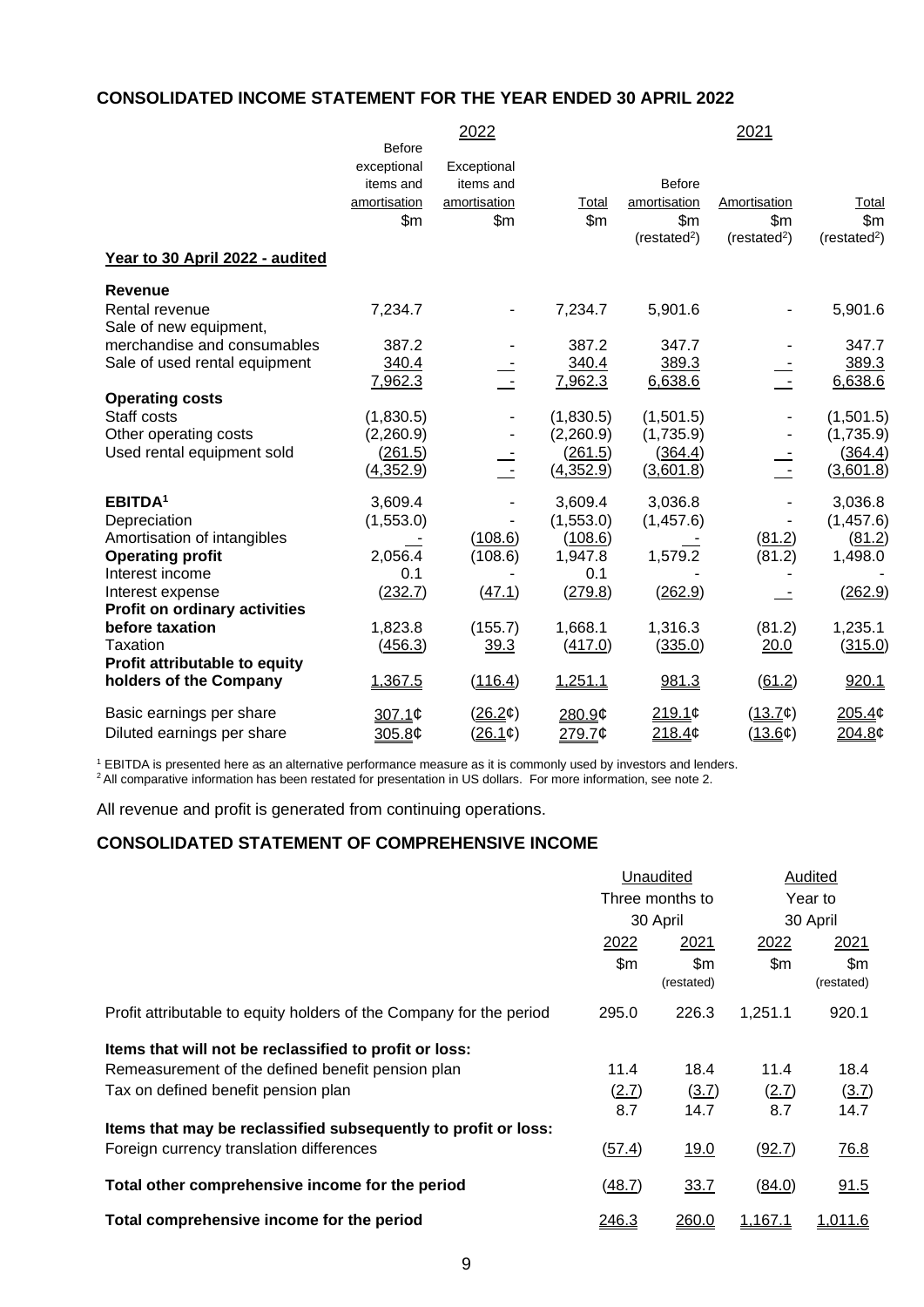# **CONSOLIDATED BALANCE SHEET AT 30 APRIL 2022**

|                                                           | 2022<br>\$m        | <b>Audited</b><br>2021<br>\$m<br>(restated) | 2020<br>\$m<br>(restated) |
|-----------------------------------------------------------|--------------------|---------------------------------------------|---------------------------|
| <b>Current assets</b><br>Inventories                      | 168.5              | 102.2                                       | 105.0                     |
| Trade and other receivables                               | 1,390.4            | 1,083.7                                     | 1,036.1                   |
| <b>Current tax asset</b>                                  | 7.2                | 18.4                                        | 41.3                      |
| Cash and cash equivalents                                 | 15.3<br>1,581.4    | 26.6<br>1,230.9                             | 304.4<br>1,486.8          |
| <b>Non-current assets</b>                                 |                    |                                             |                           |
| Property, plant and equipment                             |                    |                                             |                           |
| - rental equipment<br>- other assets                      | 7,814.3            | 6,908.9                                     | 7,429.2                   |
|                                                           | 1,078.3<br>8,892.6 | 867.2<br>7,776.1                            | 893.9<br>8,323.1          |
| Right-of-use asset                                        | 1,864.8            | 1,545.9                                     | 1,372.7                   |
| Goodwill                                                  | 2,300.0            | 1,796.1                                     | 1,690.6                   |
| Other intangible assets                                   | 475.3              | 387.3                                       | 411.3                     |
| Other non-current assets                                  | 157.5              | 95.5                                        |                           |
| Net defined benefit pension plan asset                    | 18.5<br>13,708.7   | 6.2<br>11,607.1                             | 11,797.7                  |
| <b>Total assets</b>                                       | <u>15,290.1</u>    | 12,838.0                                    | 13,284.5                  |
| <b>Current liabilities</b>                                |                    |                                             |                           |
| Trade and other payables                                  | 1,197.1            | 819.5                                       | 724.9                     |
| Current tax liability                                     | 20.2               | 5.7                                         | 2.8                       |
| Lease liabilities<br>Provisions                           | 188.6              | 168.7                                       | 133.6<br>67.7             |
|                                                           | 68.8<br>1,474.7    | 54.0<br>1,047.9                             | 929.0                     |
| <b>Non-current liabilities</b>                            |                    |                                             |                           |
| Lease liabilities                                         | 1,806.6            | 1,464.6                                     | 1,269.2                   |
| Long-term borrowings                                      | 5,180.1            | 4,194.0                                     | 5,666.0                   |
| Provisions                                                | 68.0               | 61.0                                        | 49.0                      |
| Deferred tax liabilities<br>Other non-current liabilities | 1,695.4<br>31.6    | 1,514.2<br>30.8                             | 1,607.3                   |
| Net defined benefit pension plan liability                |                    |                                             | 15.3                      |
|                                                           | 8,781.7            | 7,264.6                                     | 8,606.8                   |
| <b>Total liabilities</b>                                  | 10,256.4           | 8,312.5                                     | 9,535.8                   |
| <b>Equity</b>                                             |                    |                                             |                           |
| Share capital                                             | 81.8               | 81.8                                        | 82.3                      |
| Share premium account<br>Capital redemption reserve       | 6.5<br>20.0        | 6.5<br>20.0                                 | 6.5<br>19.5               |
| Own shares held by the Company                            | (480.1)            | (66.2)                                      | (149.7)                   |
| Own shares held by the ESOT                               | (44.9)             | (36.8)                                      | (36.0)                    |
| Cumulative foreign exchange translation differences       | (226.7)            | (134.0)                                     | (210.8)                   |
| <b>Retained reserves</b>                                  | 5,677.1            | 4,654.2                                     | 4,036.9                   |
| Equity attributable to equity holders of the Company      | 5,033.7            | 4,525.5                                     | 3,748.7                   |
| <b>Total liabilities and equity</b>                       | 15,290.1           | 12,838.0                                    | 13,284.5                  |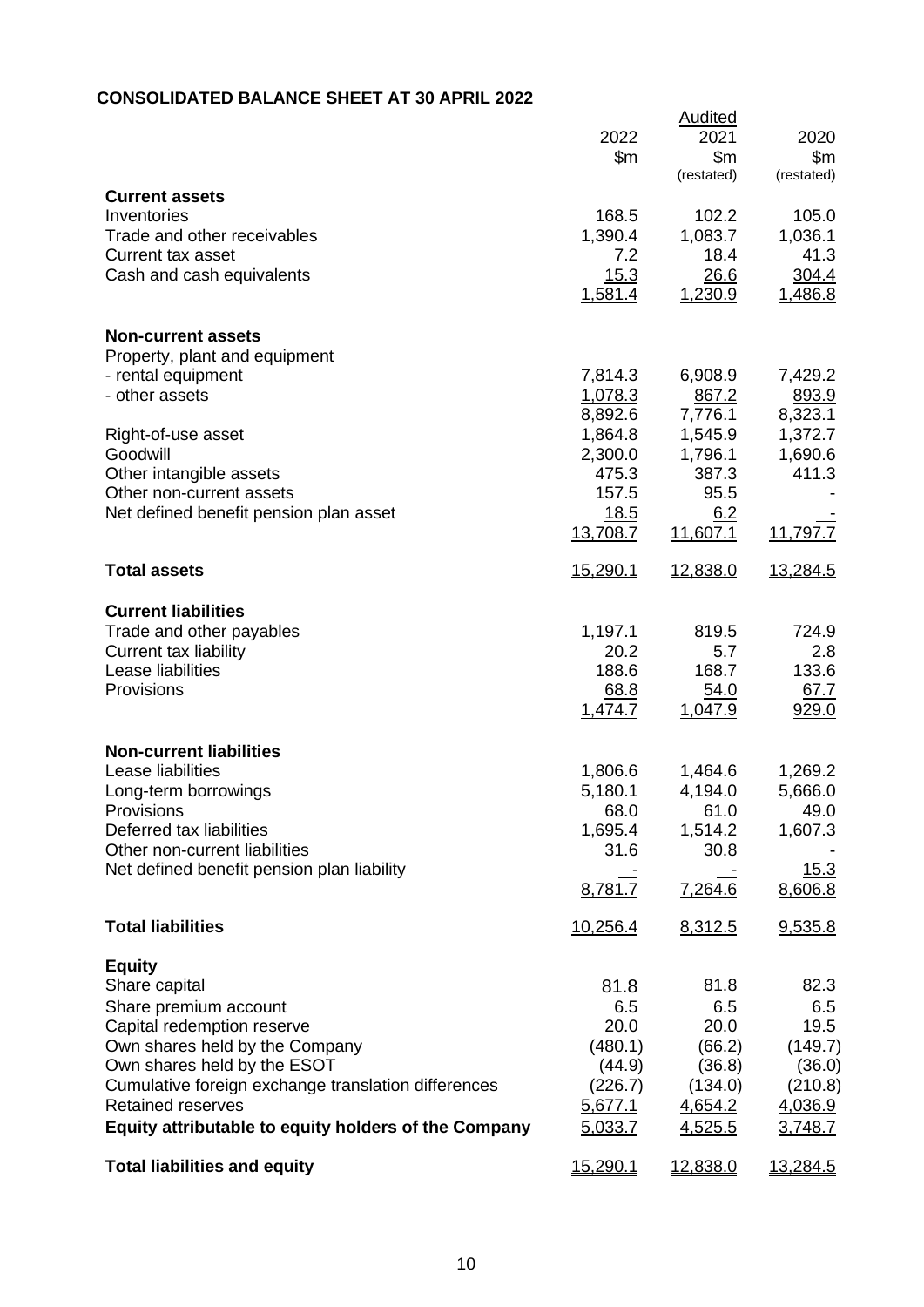# **CONSOLIDATED STATEMENT OF CHANGES IN EQUITY FOR THE YEAR ENDED 30 APRIL 2022**

|                                                                                                                                                     | Share<br>capital<br>\$m  | Share<br>premium<br>account<br>\$m | Capital<br>redemption<br>reserve<br>\$m\$ | Own<br>shares<br>held by the<br>Company<br>\$m | Own<br>shares<br>held<br>through<br>the ESOT<br>\$m | Cumulative<br>foreign<br>exchange<br>translation<br>differences<br>$\mathsf{Sm}$ | Retained<br>reserves<br>\$m        | Total<br>\$m\$                    |
|-----------------------------------------------------------------------------------------------------------------------------------------------------|--------------------------|------------------------------------|-------------------------------------------|------------------------------------------------|-----------------------------------------------------|----------------------------------------------------------------------------------|------------------------------------|-----------------------------------|
| At 1 May 2020 (restated)                                                                                                                            | 82.3                     | 6.5                                | 19.5                                      | (149.7)                                        | (36.0)                                              | (210.8)                                                                          | 4,036.9                            | 3,748.7                           |
| Profit for the year<br>Other comprehensive income:<br>Foreign currency translation                                                                  |                          |                                    |                                           |                                                |                                                     |                                                                                  | 920.1                              | 920.1                             |
| differences                                                                                                                                         |                          |                                    |                                           |                                                |                                                     | 76.8                                                                             |                                    | 76.8                              |
| Remeasurement of the defined<br>benefit pension plan<br>Tax on defined benefit pension                                                              | $\overline{\phantom{a}}$ |                                    |                                           |                                                |                                                     |                                                                                  | 18.4                               | 18.4                              |
| plan                                                                                                                                                |                          |                                    |                                           |                                                |                                                     | Ŀ                                                                                | (3.7)                              | (3.7)                             |
| Total comprehensive income<br>for the year                                                                                                          |                          |                                    |                                           |                                                |                                                     | 76.8                                                                             | 934.8                              | 1,011.6                           |
| Dividends paid                                                                                                                                      |                          |                                    |                                           |                                                |                                                     |                                                                                  | (239.1)                            | (239.1)                           |
| Own shares purchased by<br>the ESOT<br>Share-based payments<br>Tax on share-based payments<br>Cancellation of shares<br>At 30 April 2021 (restated) | (0.5)<br>81.8            | 6.5                                | 0.5<br>20.0                               | 83.5<br>(66.2)                                 | (15.5)<br>14.7<br>(36.8)                            | (134.0)                                                                          | (5.2)<br>10.3<br>(83.5)<br>4,654.2 | (15.5)<br>9.5<br>10.3<br>4,525.5  |
| Profit for the year<br>Other comprehensive income:                                                                                                  |                          |                                    |                                           |                                                |                                                     |                                                                                  | 1,251.1                            | 1,251.1                           |
| Foreign currency translation<br>differences<br>Remeasurement of the defined                                                                         |                          |                                    |                                           |                                                |                                                     | (92.7)                                                                           |                                    | (92.7)                            |
| benefit pension plan<br>Tax on defined benefit                                                                                                      |                          |                                    |                                           |                                                |                                                     |                                                                                  | 11.4                               | 11.4                              |
| pension plan<br>Total comprehensive income                                                                                                          |                          |                                    |                                           |                                                |                                                     | $\equiv$                                                                         | (2.7)                              | (2.7)                             |
| for the year                                                                                                                                        | $\mathbf{r}$             | $\overline{\phantom{a}}$           | $\mathbf{r}$                              | $\mathbf{r}$                                   | $\equiv$                                            | (92.7)                                                                           | 1,259.8                            | 1,167.1                           |
| Dividends paid<br>Own shares purchased by                                                                                                           |                          |                                    |                                           |                                                |                                                     |                                                                                  | (271.5)                            | (271.5)                           |
| the ESOT                                                                                                                                            |                          |                                    |                                           |                                                | (23.8)                                              |                                                                                  |                                    | (23.8)                            |
| Own shares purchased by<br>the Company<br>Share-based payments<br>Tax on share-based payments<br>At 30 April 2022                                   | 81.8                     | 6.5                                | 20.0                                      | (413.9)<br>(480.1)                             | 15.7<br>(44.9)                                      | (226.7)                                                                          | 32.4<br>2.2<br>5,677.1             | (413.9)<br>48.1<br>2.2<br>5,033.7 |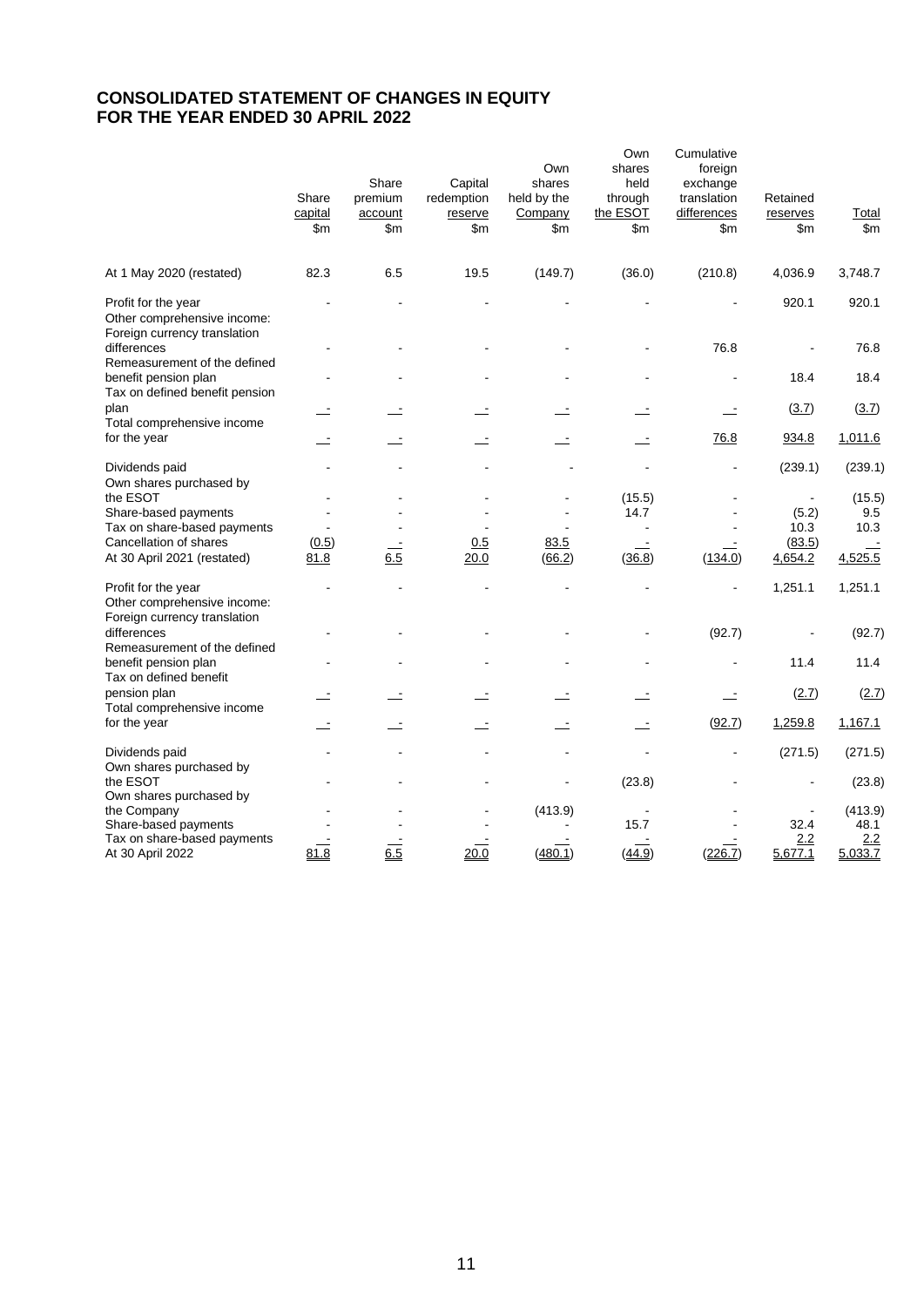# **CONSOLIDATED CASH FLOW STATEMENT FOR THE YEAR ENDED 30 APRIL 2022**

|                                                                                               |                      | <b>Audited</b>            |
|-----------------------------------------------------------------------------------------------|----------------------|---------------------------|
|                                                                                               | 2022<br>\$m          | 2021<br>\$m<br>(restated) |
| Cash flows from operating activities                                                          |                      |                           |
| Cash generated from operations before                                                         |                      |                           |
| changes in rental equipment                                                                   | 3,406.5              | 3,017.0                   |
| Payments for rental property, plant and equipment                                             | (1,765.4)            | (817.0)                   |
| Proceeds from disposal of rental property,                                                    |                      |                           |
| plant and equipment                                                                           | 343.8<br>1,984.9     | 384.7<br>2,584.7          |
| Cash generated from operations<br>Financing costs paid (net)                                  | (231.1)              | (254.9)                   |
| Exceptional financing costs paid                                                              | (36.0)               |                           |
| Tax paid (net)                                                                                | (218.8)              | (387.6)                   |
| Net cash generated from operating activities                                                  | 1,499.0              | 1,942.2                   |
| <b>Cash flows from investing activities</b>                                                   |                      |                           |
| Acquisition of businesses                                                                     | (1, 277.4)           | (195.1)                   |
| <b>Financial asset investments</b>                                                            | (40.0)               |                           |
| Payments for non-rental property, plant and equipment<br>Proceeds from disposal of non-rental | (398.4)              | (138.3)                   |
| property, plant and equipment                                                                 | 24.8                 | 18.3                      |
| Net cash used in investing activities                                                         | (1,691.0)            | (315.1)                   |
|                                                                                               |                      |                           |
| <b>Cash flows from financing activities</b><br>Drawdown of loans                              |                      | 643.4                     |
| Redemption of loans                                                                           | 3,054.5<br>(2,062.7) | (2,228.4)                 |
| Repayment of principal under lease liabilities                                                | (107.6)              | (73.9)                    |
| Dividends paid                                                                                | (269.3)              | (235.5)                   |
| Purchase of own shares by the ESOT                                                            | (23.8)               | (15.5)                    |
| Purchase of own shares by the Company                                                         | (409.6)              |                           |
| Net cash generated from/(used in) financing activities                                        | <u>181.5</u>         | (1,909.9)                 |
| Decrease in cash and cash equivalents                                                         | (10.5)               | (282.8)                   |
| Opening cash and cash equivalents                                                             | 26.6                 | 304.4                     |
| Effect of exchange rate differences                                                           | (0.8)                | 5.0                       |
| <b>Closing cash and cash equivalents</b>                                                      | 15.3                 | 26.6                      |
| Reconciliation of net cash flows to net debt                                                  |                      |                           |
| Decrease in cash and                                                                          |                      |                           |
| cash equivalents in the period                                                                | 10.5                 | 282.8                     |
| Increase/(decrease) in debt through cash flow                                                 | 884.2                | (1,658.9)                 |
| Change in net debt from cash flows                                                            | 894.7                | (1,376.1)                 |
| Exchange differences<br>Debt acquired                                                         | (47.1)<br>131.7      | 129.3<br>25.2             |
| Non-cash movements:                                                                           |                      |                           |
| - deferred costs of debt raising                                                              | 18.0                 | 11.0                      |
| - new lease liabilities                                                                       | 362.0                | 246.9                     |
| Increase/(decrease) in net debt in the period                                                 | 1,359.3              | (963.7)                   |
| Net debt at 1 May                                                                             | 5,800.7              | 6,764.4                   |
| Net debt at 30 April                                                                          | 7,160.0              | 5,800.7                   |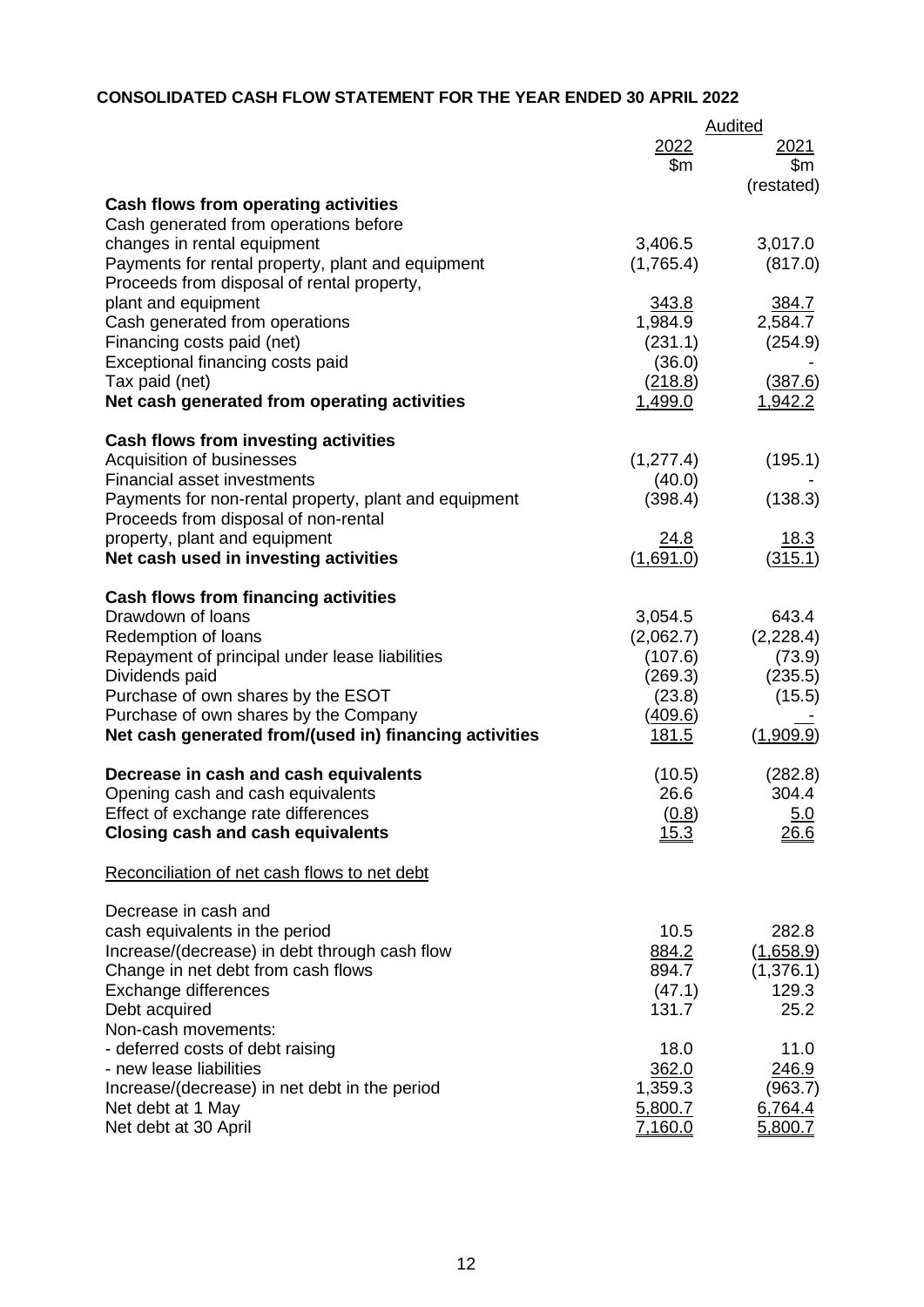## 1. General information

Ashtead Group plc ('the Company') is a company incorporated and domiciled in England and Wales and listed on the London Stock Exchange. The condensed consolidated financial statements as at, and for the year ended 30 April 2022, comprise the Company and its subsidiaries ('the Group').

The financial statements for the year ended 30 April 2022 were approved by the directors on 13 June 2022.

This preliminary announcement of the results for the year ended 30 April 2022 contains information derived from the forthcoming 2021/22 Annual Report & Accounts and does not constitute statutory accounts as defined in Section 434 of the Companies Act 2006. The statutory accounts for the year ended 30 April 2022 were approved by the directors on 13 June 2022 and will be delivered to shareholders, filed with the Registrar of Companies and made available on the Group's website at [www.ashtead-group.com](http://www.ashtead-group.com/) in July 2022. The auditor's report on those accounts was unqualified, did not include a reference to any matter by way of emphasis and did not contain a statement under Section 498(2) or (3) of the Companies Act 2006.

Details of principal risks and uncertainties are given in the Review of Fourth Quarter, Balance Sheet and Cash Flow accompanying these condensed consolidated financial statements.

## 2. Basis of preparation

The financial statements for the year ended 30 April 2022 have been prepared in accordance with relevant United Kingdom adopted International Financial Reporting Standards ('IFRS') and the accounting policies set out in the Group's Annual Report & Accounts for the year ended 30 April 2021, except for the change in presentational currency set out below.

On 1 May 2021, the Group changed its presentational currency from sterling to US dollars to provide greater transparency in the Group's performance for investors and other stakeholders and to reduce exchange rate volatility in reported figures, given that c. 80% of the Group's revenue and c. 90% of the Group's operating profit originate in US dollars. In accordance with IAS 8, Accounting Policies, Changes in Accounting Estimates and Errors, this change in presentational currency was applied retrospectively and accordingly, prior year comparatives have been restated.

Financial information included in the financial statements for the years ended 30 April 2021 and 2020 has been restated in US dollars as follows:

- assets and liabilities in non-US denominated currencies were translated into US dollars at the rate of exchange ruling at the relevant balance sheet date;
- non-US dollar income statements and cash flows were translated into US dollars at average rates of exchange for the relevant period;
- share capital, share premium and all other equity items were translated at the historical rates prevailing at 1 May 2004, the date of transition to IFRS, or the subsequent rates prevailing on the date of each relevant transaction; and
- the cumulative foreign exchange translation reserve was set to zero on 1 May 2004, the date of transition to IFRS and this reserve has been restated on the basis that the Group has reported in US dollars since that date.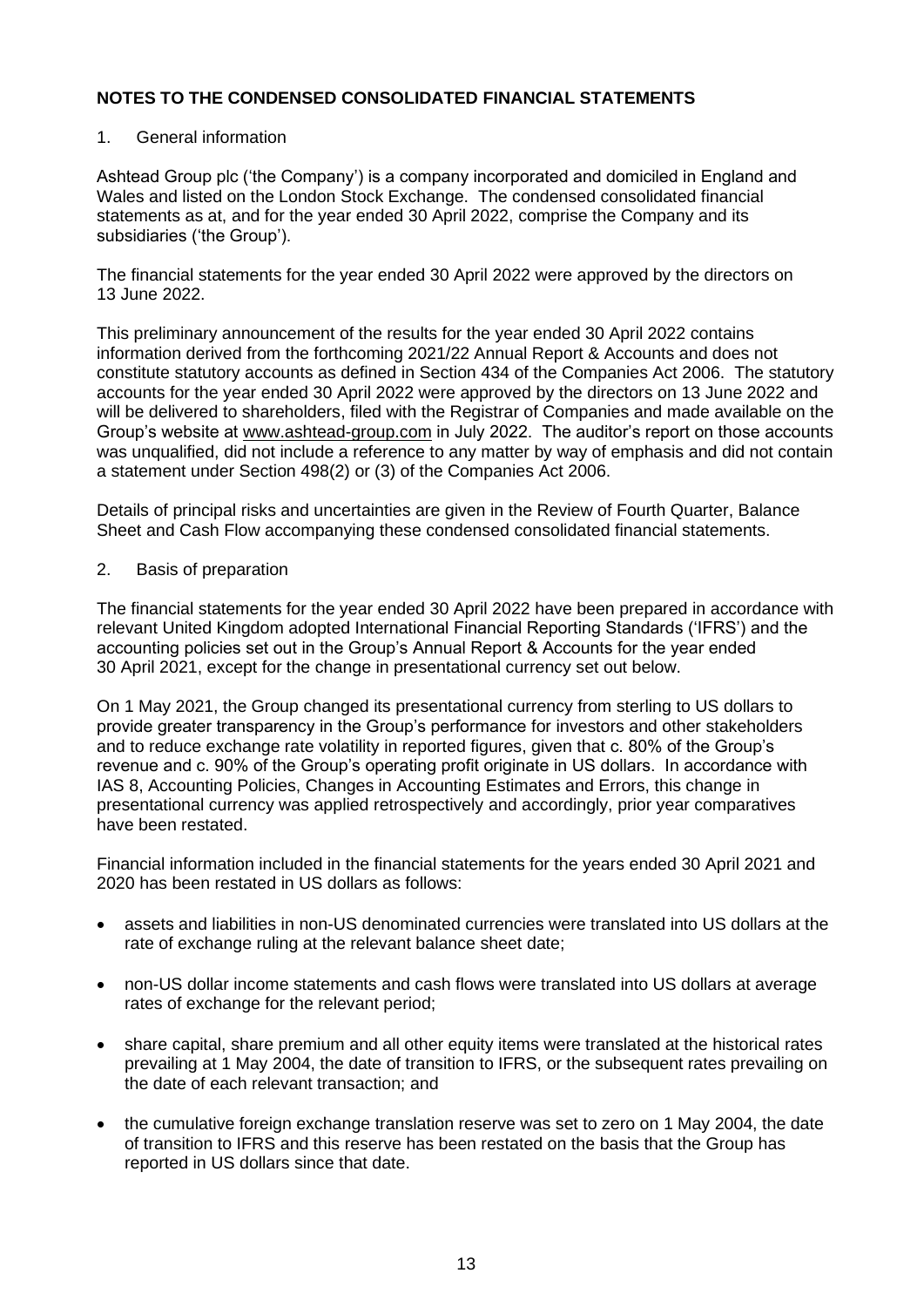## 2. Basis of preparation (continued)

In preparing the financial statements, the exchange rates used in respect of the pound sterling  $(E)$ and Canadian dollar (C\$) are:

|                                             | Pound sterling |      | Canadian dollar |      |
|---------------------------------------------|----------------|------|-----------------|------|
|                                             | 2022           | 2021 | 2022            | 2021 |
| Average for the three months ended 30 April | 1.32           | 1.39 | 0.79            | 0.79 |
| Average for the year ended 30 April         | 1.36           | 1.32 | 0.80            | 0.76 |
| At 30 April                                 | 1.26           | 1.38 | በ 78            | 0.81 |

The directors have adopted various alternative performance measures to provide additional useful information on the underlying trends, performance and position of the Group. The alternative performance measures are not defined by IFRS and therefore may not be directly comparable with other companies' alternative performance measures, but are defined within the Glossary of Terms on page 38.

The financial statements have been prepared on the going concern basis. The Group's internal budgets and forecasts of future performance, available financing facilities and facility headroom (see note 13), provide a reasonable expectation that the Group has adequate resources to continue in operation for the foreseeable future and consequently the going concern basis continues to be appropriate in preparing the financial statements.

## 3. Segmental analysis

## **Three months to 30 April 2022 (unaudited)**

|         |                       |                | Corporate                |                                                                     |
|---------|-----------------------|----------------|--------------------------|---------------------------------------------------------------------|
|         |                       | Canada         | <u>items</u>             | Group                                                               |
|         | $\mathsf{Sm}$         | $\mathsf{S}$ m | \$m                      | $\mathsf{Sm}$                                                       |
|         |                       |                |                          |                                                                     |
| 1,574.2 | 182.3                 | 118.3          | $\overline{\phantom{a}}$ | 1,874.8                                                             |
|         |                       |                |                          |                                                                     |
| 40.8    | 38.6                  | 7.1            |                          | 86.5                                                                |
| 98.4    | 15.1                  | 3.4            |                          | 116.9                                                               |
| 1,713.4 | 236.0                 | <u>128.8</u>   |                          | 2,078.2                                                             |
| 438.4   | <u>19.8</u>           | 26.2           | $\underline{(6.7)}$      | 477.7<br>(32.4)<br><u>(59.6)</u><br>385.7<br><u>(90.7)</u><br>295.0 |
|         | $rac{\text{US}}{\$m}$ | <u>UК</u>      |                          |                                                                     |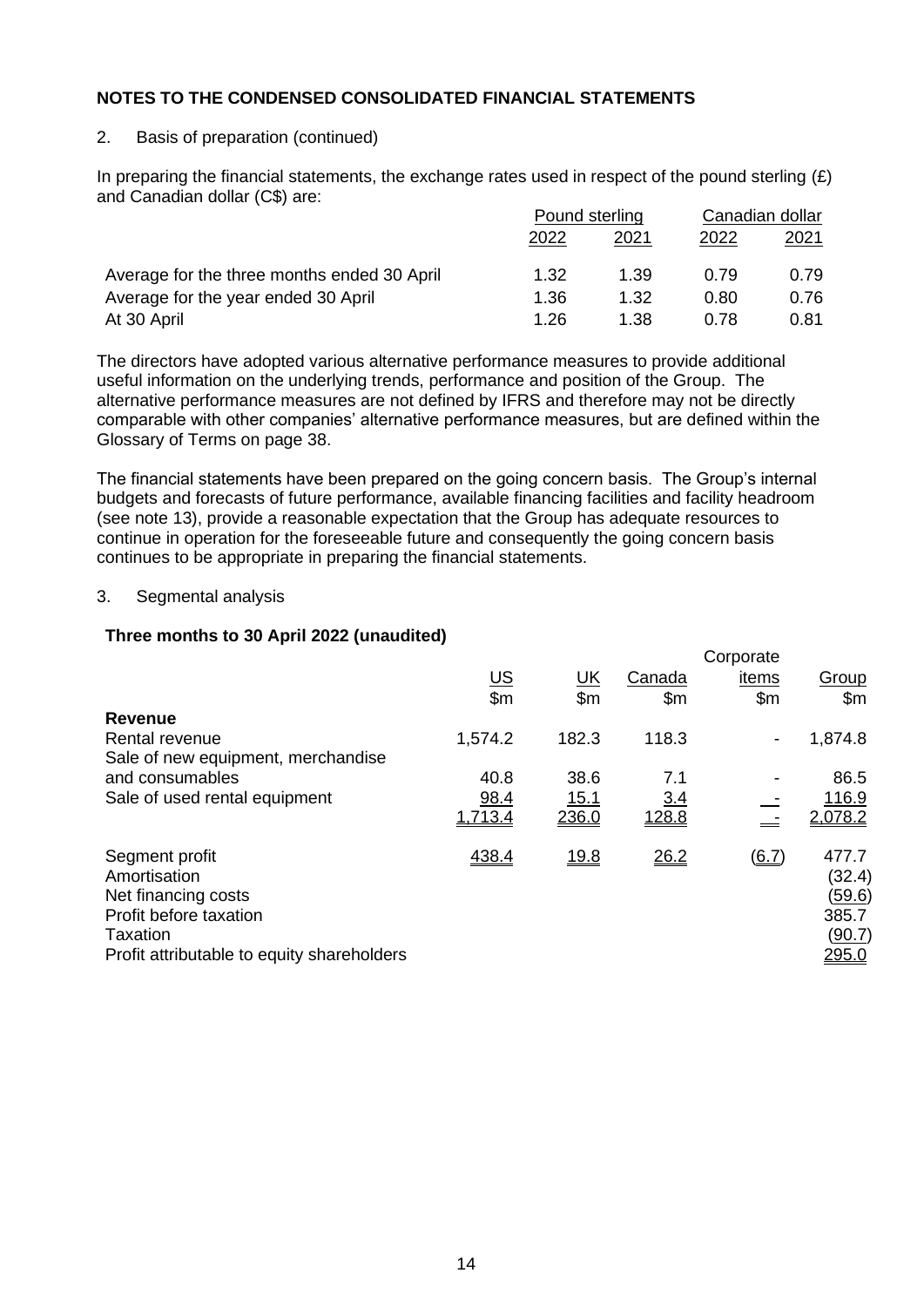# 3. Segmental analysis (continued)

# **Three months to 30 April 2021 (unaudited)**

|                                                                                                                                           |                       |           |                | Corporate                |                                                                     |
|-------------------------------------------------------------------------------------------------------------------------------------------|-----------------------|-----------|----------------|--------------------------|---------------------------------------------------------------------|
|                                                                                                                                           | $rac{\text{US}}{\$m}$ | <u>UК</u> | Canada         | items                    | Group                                                               |
|                                                                                                                                           |                       | \$m       | $\mathsf{S}$ m | \$m                      | \$m\$                                                               |
| Revenue                                                                                                                                   |                       |           |                |                          |                                                                     |
| Rental revenue                                                                                                                            | 1,230.0               | 192.2     | 99.9           | $\overline{\phantom{a}}$ | 1,522.1                                                             |
| Sale of new equipment, merchandise                                                                                                        |                       |           |                |                          |                                                                     |
| and consumables                                                                                                                           | 39.3                  | 60.4      | 7.6            |                          | 107.3                                                               |
| Sale of used rental equipment                                                                                                             | 114.0                 | 9.0       | <u>6.4</u>     |                          | 129.4                                                               |
|                                                                                                                                           | 1,383.3               | 261.6     | 113.9          |                          | 1,758.8                                                             |
| Segment profit<br>Amortisation<br>Net financing costs<br>Profit before taxation<br>Taxation<br>Profit attributable to equity shareholders | 339.2                 | 30.0      | 26.6           | $(\underline{7.6})$      | 388.2<br>(20.6)<br><u>(62.1)</u><br>305.5<br><u>(79.2)</u><br>226.3 |

# **Year to 30 April 2022**

|                                            |                       |                               |               | Corporate      |                       |
|--------------------------------------------|-----------------------|-------------------------------|---------------|----------------|-----------------------|
|                                            | $rac{\text{US}}{\$m}$ | <u>UK</u><br>$\overline{\$m}$ | Canada<br>\$m | items<br>\$m\$ | <u>Group</u><br>\$m\$ |
| Revenue                                    |                       |                               |               |                |                       |
| Rental revenue                             | 6,041.9               | 739.0                         | 453.8         | $\blacksquare$ | 7,234.7               |
| Sale of new equipment, merchandise         |                       |                               |               |                |                       |
| and consumables                            | 155.0                 | 202.2                         | 30.0          |                | 387.2                 |
| Sale of used rental equipment              | 280.1                 | <u>45.1</u>                   | <u> 15.2</u>  |                | 340.4                 |
|                                            | 6,477.0               | 986.3                         | 499.0         |                | 7,962.3               |
| Segment profit                             | 1,852.3               | 118.0                         | 114.4         | <u>(28.3)</u>  | 2,056.4               |
| Amortisation                               |                       |                               |               |                | (108.6)               |
| <b>Exceptional items</b>                   |                       |                               |               |                | (47.1)                |
| Net financing costs                        |                       |                               |               |                | <u>(232.6)</u>        |
| Profit before taxation                     |                       |                               |               |                | 1,668.1               |
| Taxation                                   |                       |                               |               |                | (417.0)               |
| Profit attributable to equity shareholders |                       |                               |               |                | <u>1,251.1</u>        |

# **Year to 30 April 2021**

| $\frac{1}{2}$ . The set of $\frac{1}{2}$ is the set of $\frac{1}{2}$                                                                      |                       |                  |                         | Corporate                |                                                                    |
|-------------------------------------------------------------------------------------------------------------------------------------------|-----------------------|------------------|-------------------------|--------------------------|--------------------------------------------------------------------|
|                                                                                                                                           | $rac{\text{US}}{\$m}$ | <u>UК</u><br>\$m | Canada<br>$\mathsf{Sm}$ | items<br>\$m             | Group<br>\$m\$                                                     |
| <b>Revenue</b>                                                                                                                            |                       |                  |                         |                          |                                                                    |
| Rental revenue                                                                                                                            | 4,932.7               | 635.2            | 333.7                   | $\overline{\phantom{a}}$ | 5,901.6                                                            |
| Sale of new equipment, merchandise                                                                                                        |                       |                  |                         |                          |                                                                    |
| and consumables                                                                                                                           | 152.3                 | 164.8            | 30.6                    |                          | 347.7                                                              |
| Sale of used rental equipment                                                                                                             | 332.5                 | 38.1             | <u>18.7</u>             |                          | 389.3                                                              |
|                                                                                                                                           | 5,417.5               | 838.1            | 383.0                   |                          | 6.638.6                                                            |
| Segment profit<br>Amortisation<br>Net financing costs<br>Profit before taxation<br>Taxation<br>Profit attributable to equity shareholders | 1,444.6               | 80.4             | <u>74.8</u>             | <u>(20.6)</u>            | 1,579.2<br>(81.2)<br><u>(262.9)</u><br>1,235.1<br>(315.0)<br>920.1 |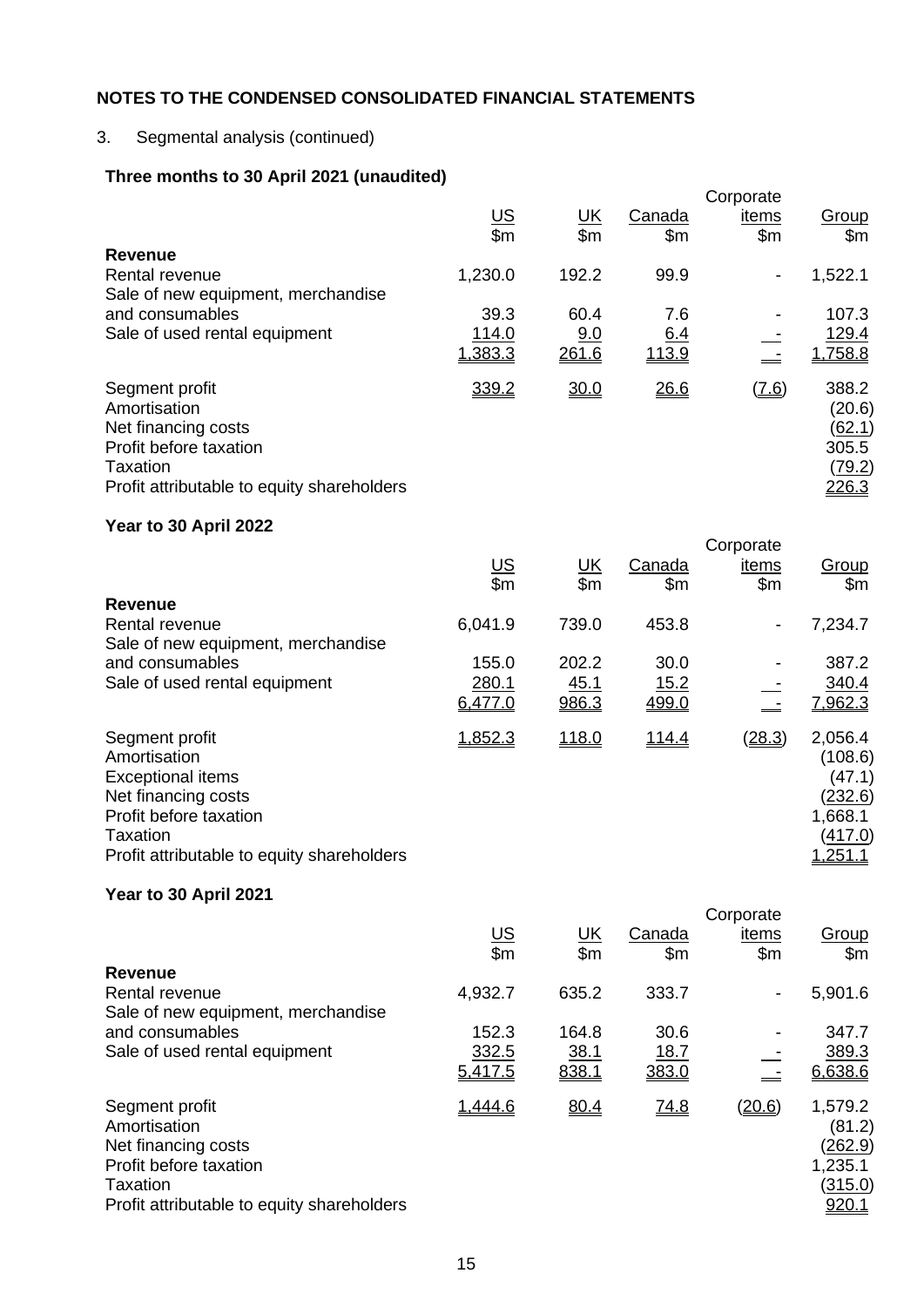# 3. Segmental analysis (continued)

|                                                                                             | <u>US</u><br>\$m | <u>UК</u><br>\$m\$ | Canada<br>\$m | Corporate<br><u>items</u><br>\$m | Group<br>\$m\$                              |
|---------------------------------------------------------------------------------------------|------------------|--------------------|---------------|----------------------------------|---------------------------------------------|
| At 30 April 2022<br>Segment assets<br>Cash<br><b>Taxation assets</b><br><b>Total assets</b> | 12,839.6         | 1,162.3            | 1,212.7       | 53.0                             | 15,267.6<br>15.3<br><u>7.2</u><br>15,290.1  |
| At 30 April 2021<br>Segment assets<br>Cash<br><b>Taxation assets</b><br><b>Total assets</b> | 10,384.3         | 1,208.7            | 1,141.0       | 59.0                             | 12,793.0<br>26.6<br><u>18.4</u><br>12,838.0 |

# 4. Operating costs and other income

|                                        |               | 2022                     |         |               | 2021         |              |
|----------------------------------------|---------------|--------------------------|---------|---------------|--------------|--------------|
|                                        | <b>Before</b> |                          |         | <b>Before</b> |              |              |
|                                        | amortisation  | Amortisation             | Total   | amortisation  | Amortisation | <b>Total</b> |
|                                        | \$m\$         | \$m\$                    | \$m\$   | \$m\$         | \$m          | \$m\$        |
| Three months to 30 April (unaudited)   |               |                          |         |               |              |              |
| Staff costs:                           |               |                          |         |               |              |              |
| <b>Salaries</b>                        | 446.0         | $\overline{\phantom{a}}$ | 446.0   | 358.2         |              | 358.2        |
| Social security costs                  | 36.1          |                          | 36.1    | 29.1          |              | 29.1         |
| Other pension costs                    | 8.4           |                          | 8.4     | 6.9           |              | 6.9          |
|                                        | 490.5         |                          | 490.5   | 394.2         |              | 394.2        |
| Other operating costs:                 |               |                          |         |               |              |              |
| Vehicle costs                          | 133.3         | ٠                        | 133.3   | 108.0         |              | 108.0        |
| Spares, consumables & external repairs | 121.3         |                          | 121.3   | 102.0         |              | 102.0        |
| Facility costs                         | 25.1          |                          | 25.1    | 18.4          |              | 18.4         |
| Other external charges                 | 324.0         |                          | 324.0   | 251.1         |              | 251.1        |
|                                        | 603.7         |                          | 603.7   | 479.5         |              | 479.5        |
|                                        |               |                          |         |               |              |              |
| Used rental equipment sold             | 83.6          |                          | 83.6    | 119.4         |              | 119.4        |
| Depreciation and amortisation:         |               |                          |         |               |              |              |
| Depreciation of tangible assets        | 376.6         |                          | 376.6   | 344.2         |              | 344.2        |
| Depreciation of right-of-use assets    | 46.1          |                          | 46.1    | 33.3          |              | 33.3         |
| Amortisation of intangibles            |               | 32.4                     | 32.4    |               | 20.6         | 20.6         |
|                                        | 422.7         | 32.4                     | 455.1   | 377.5         | 20.6         | 398.1        |
|                                        |               |                          |         |               |              |              |
|                                        | 1,600.5       | 32.4                     | 1,632.9 | 1,370.6       | 20.6         | 1,391.2      |
|                                        |               |                          |         |               |              |              |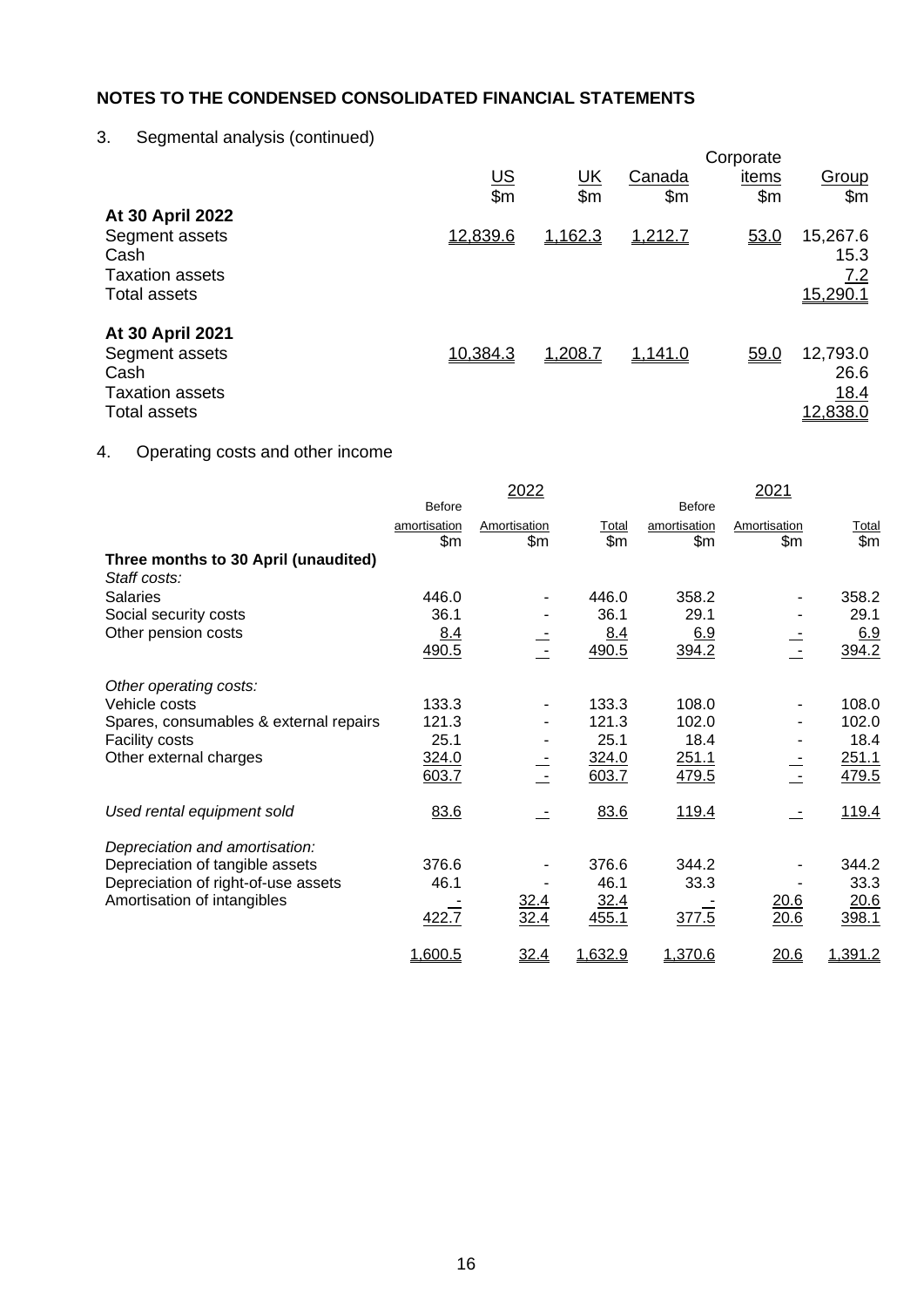## 4. Operating costs and other income (continued)

|              | 2022                                                             |              |                                                          | 2021                                                           |                     |
|--------------|------------------------------------------------------------------|--------------|----------------------------------------------------------|----------------------------------------------------------------|---------------------|
|              |                                                                  |              |                                                          |                                                                |                     |
| amortisation | Amortisation                                                     | Total        | amortisation                                             | Amortisation                                                   | Total               |
|              |                                                                  |              |                                                          |                                                                | \$m\$               |
|              |                                                                  |              |                                                          |                                                                |                     |
|              |                                                                  |              |                                                          |                                                                |                     |
| 1,668.8      | $\overline{\phantom{a}}$                                         | 1,668.8      | 1,369.9                                                  |                                                                | 1,369.9             |
| 127.1        |                                                                  | 127.1        | 104.5                                                    |                                                                | 104.5               |
| 34.6         |                                                                  | 34.6         | 27.1                                                     |                                                                | 27.1                |
| 1,830.5      | $\sim$                                                           | 1,830.5      | 1,501.5                                                  |                                                                | 1,501.5             |
|              |                                                                  |              |                                                          |                                                                |                     |
| 510.1        | $\overline{\phantom{a}}$                                         | 510.1        | 375.7                                                    |                                                                | 375.7               |
| 431.7        |                                                                  | 431.7        | 374.3                                                    |                                                                | 374.3               |
| 82.1         |                                                                  | 82.1         | 67.8                                                     |                                                                | 67.8                |
|              |                                                                  |              |                                                          |                                                                | 918.1               |
| 2,260.9      | $\sim$                                                           | 2,260.9      | 1,735.9                                                  | $\sim$                                                         | 1,735.9             |
|              |                                                                  |              |                                                          |                                                                | 364.4               |
|              |                                                                  |              |                                                          |                                                                |                     |
|              |                                                                  |              |                                                          |                                                                |                     |
|              |                                                                  |              |                                                          |                                                                | 1,320.0             |
| 154.1        |                                                                  | 154.1        | 137.6                                                    |                                                                | 137.6               |
|              |                                                                  |              |                                                          |                                                                | 81.2                |
| 1,553.0      | 108.6                                                            | 1,661.6      | 1,457.6                                                  | 81.2                                                           | 1,538.8             |
|              | 108.6                                                            |              |                                                          |                                                                | 5,140.6             |
|              | <b>Before</b><br>\$m\$<br>1,237.0<br>261.5<br>1,398.9<br>5,905.9 | \$m<br>108.6 | \$m\$<br>1,237.0<br>261.5<br>1,398.9<br>108.6<br>6,014.5 | <b>Before</b><br>\$m\$<br>918.1<br>364.4<br>1,320.0<br>5,059.4 | \$m<br>81.2<br>81.2 |

#### 5. Exceptional items and amortisation

Exceptional items are those items of financial performance that are those items of income or expense which are material and have limited predictive value. Amortisation relates to the write-off of intangible assets over their estimated useful economic life. The Group believes these items should be disclosed separately within the consolidated income statement to assist in the understanding of the financial performance of the Group. Adjusted profit and earnings per share are stated before exceptional items and amortisation of intangibles.

|                                       | Unaudited      | Audited                     |               |               |
|---------------------------------------|----------------|-----------------------------|---------------|---------------|
|                                       |                | Three months to<br>30 April |               | Year to       |
|                                       |                |                             |               | 30 April      |
|                                       | 2022           | 2021                        | 2022          | 2021          |
|                                       | $\mathsf{S}$ m | \$m                         | \$m           | \$m\$         |
| Amortisation of intangibles           | 32.4           | 20.6                        | 108.6         | 81.2          |
| Write-off of deferred financing costs |                |                             | 11.1          |               |
| Early redemption fee                  |                |                             | 36.0          |               |
| <b>Taxation</b>                       | (8.4)          | <u>(5.1)</u>                | <u>(39.3)</u> | <u>(20.0)</u> |
|                                       | 24.0           | <u> 15.5</u>                | <u>116.4</u>  | 61.2          |

The costs associated with the redemption of the \$600m 4.125% senior notes and the \$600m 5.25% senior notes in August 2021 have been classified as exceptional items. The write-off of deferred financing costs consisted of the unamortised balance of the costs relating to the notes. In addition, an early redemption fee of \$36m was paid to redeem the notes prior to their scheduled maturity. Of these items, total cash costs were \$36m.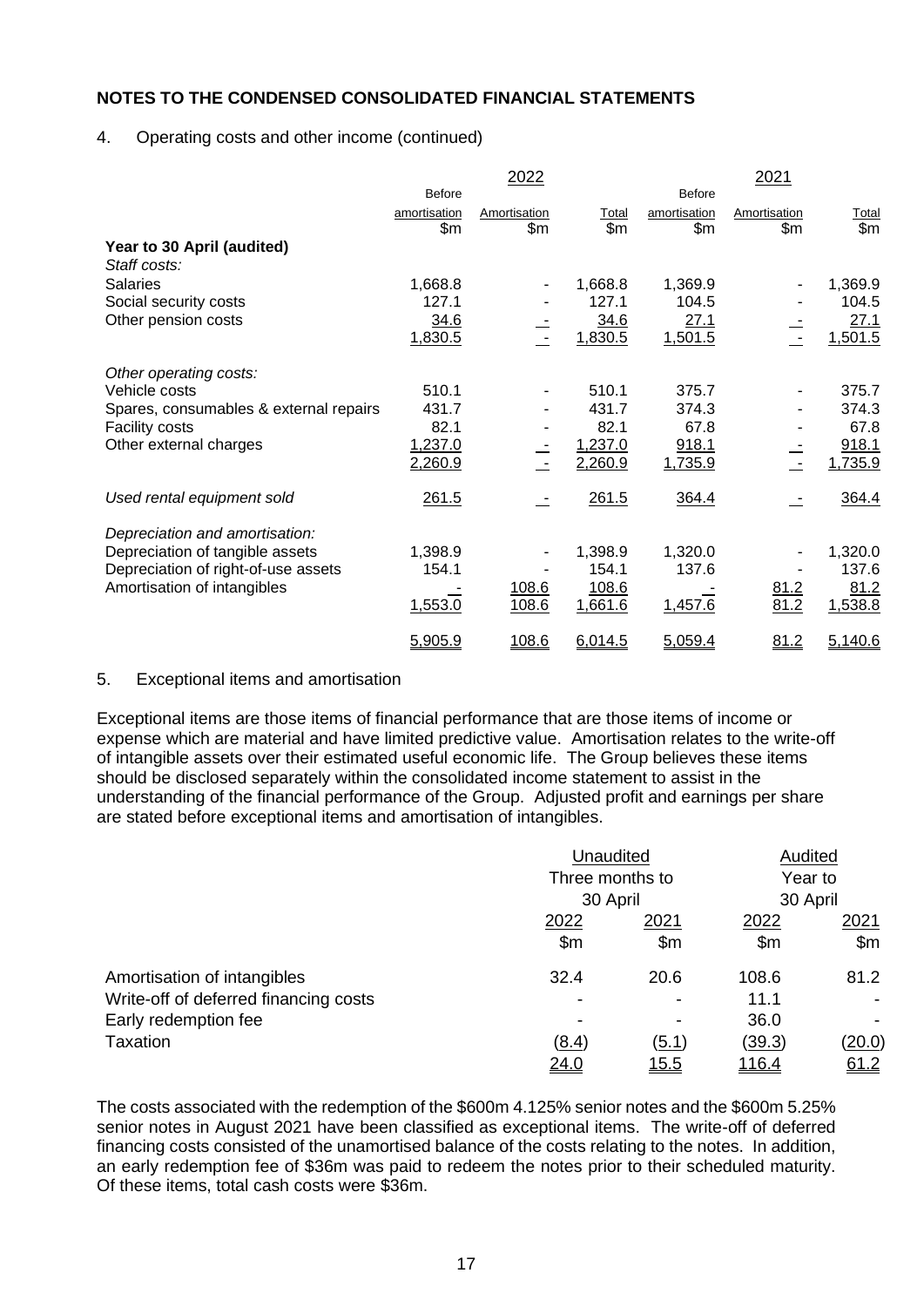# 5. Exceptional items and amortisation (continued)

The items detailed in the table above are presented in the income statement as follows:

|                                          | Unaudited       |              | Audited             |             |
|------------------------------------------|-----------------|--------------|---------------------|-------------|
|                                          | Three months to |              | Year to<br>30 April |             |
|                                          | 30 April        |              |                     |             |
|                                          | 2022            | 2021         | 2022                | 2021        |
|                                          | \$m\$           | $\mathsf{m}$ | \$m                 | \$m\$       |
| Amortisation of intangibles              | 32.4            | 20.6         | 108.6               | 81.2        |
| Charged in arriving at operating profit  | 32.4            | 20.6         | 108.6               | 81.2        |
| Interest expense                         |                 |              | <u>47.1</u>         |             |
| Charged in arriving at profit before tax | 32.4            | 20.6         | 155.7               | 81.2        |
| Taxation                                 | (8.4)           | (5.1)        | <u>(39.3)</u>       | (20.0)      |
|                                          | <u> 24.0</u>    | <u> 15.5</u> | <u> 116.4</u>       | <u>61.2</u> |

# 6. Net financing costs

| <b>U.</b> TVOL IIITAHUITY CUSTS                      | Unaudited<br>Three months to<br>30 April |                                | Audited<br>Year to<br>30 April |                     |
|------------------------------------------------------|------------------------------------------|--------------------------------|--------------------------------|---------------------|
|                                                      | <u> 2022 </u><br>\$m\$                   | <u> 2021 </u><br>$\mathsf{Sm}$ | 2022<br>\$m                    | <u> 2021</u><br>\$m |
| Interest income:                                     |                                          |                                |                                |                     |
| Net income on the defined benefit pension plan asset |                                          |                                | <u>0.1</u>                     |                     |
| Interest expense:                                    |                                          |                                |                                |                     |
| Bank interest payable                                | 10.6                                     | 7.9                            | 32.8                           | 47.9                |
| Interest payable on senior notes                     | 25.6                                     | 33.0                           | 111.2                          | 132.0               |
| Interest payable on lease liabilities                | 21.5                                     | 18.3                           | 80.7                           | 70.5                |
| Net interest on the net defined benefit              |                                          |                                |                                |                     |
| pension plan liability                               |                                          | 0.2                            |                                | 0.2                 |
| Non-cash unwind of discount on provisions            | 0.3                                      | 0.2                            | 1.1                            | 1.3                 |
| Amortisation of deferred debt raising costs          | <u> 1.6</u>                              | 2.5                            | <u>6.9</u>                     | <u> 11.0</u>        |
| Total interest expense                               | 59.6                                     | 62.1                           | 232.7                          | 262.9               |
| Net financing costs before exceptional items         | 59.6                                     | 62.1                           | 232.6                          | 262.9               |
| <b>Exceptional items</b>                             |                                          |                                | <u>47.1</u>                    |                     |
| Net financing costs                                  | <u>59.6</u>                              |                                | <u> 279.7</u>                  | <u> 262.9</u>       |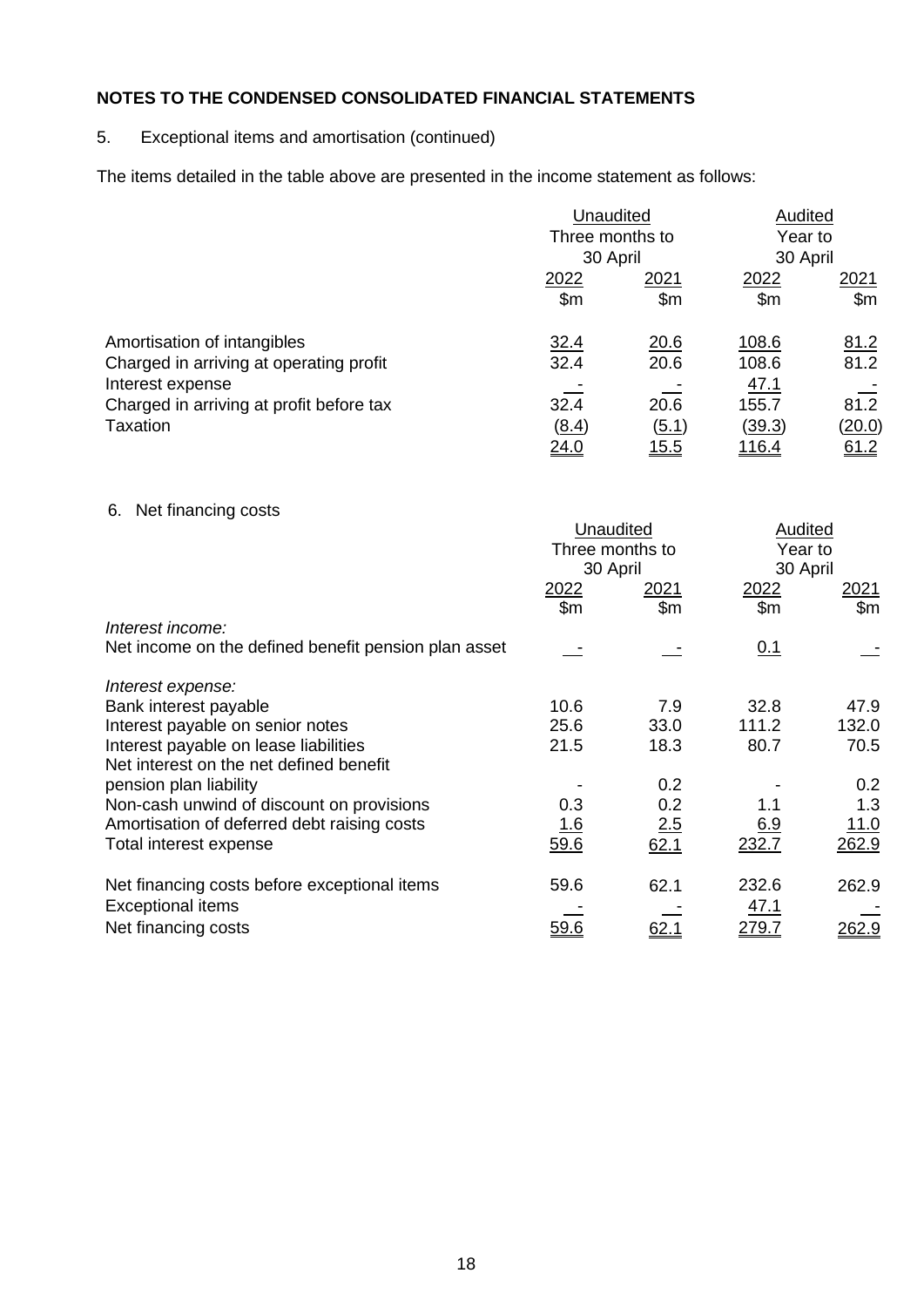## 7. Taxation

The tax charge for the year has been computed using a tax rate of 25% in the US (2021: 25%), 19% in the UK, rising to 25% from 1 April 2023 (2021: 19%) and 26% in Canada (2021: 26%). This results in a blended effective rate for the Group as a whole of 25% (2021: 25%) for the year.

The tax charge of \$456m (2021: \$335m) on the adjusted profit before taxation of \$1,824m (2021: \$1,316m) can be explained as follows:  $Y_{\text{next}}$  to 30 April

|                                                     | Year to 30 April |                               |  |
|-----------------------------------------------------|------------------|-------------------------------|--|
|                                                     | 2022<br>\$m\$    | <u> 2021</u><br>$\mathsf{Sm}$ |  |
| <b>Current tax</b>                                  |                  |                               |  |
| - current tax on income for the year                | 266.2            | 416.2                         |  |
| - adjustments to prior year                         | 6.6              | 9.1                           |  |
|                                                     | 272.8            | 425.3                         |  |
| Deferred tax                                        |                  |                               |  |
| - origination and reversal of temporary differences | 187.0            | (87.5)                        |  |
| - adjustment due to change in UK corporate tax rate | 9.6              |                               |  |
| - adjustments to prior year                         | (13.1)           | (2.8)                         |  |
|                                                     | <u>183.5</u>     | (90.3)                        |  |
| Tax on adjusted profit                              | 456.3            | 335.0                         |  |
| Comprising:                                         |                  |                               |  |
| - UK                                                | 43.0             | 32.3                          |  |
| - US                                                | 389.9            | 290.9                         |  |
| - Canada                                            | 23.4             | 11.8                          |  |
|                                                     | 456.3            | 335.0                         |  |

In addition, the tax credit of \$39m (2021: \$20m) on exceptional items and amortisation of \$156m (2021: \$81m) consists of a current tax credit of \$21m (2021: \$8m) relating to the US and \$1m (2021: \$nil) relating to Canada and a deferred tax credit of \$11m (2021: \$5m) relating to the US, \$1m (2021: \$2m) relating to the UK and \$5m (2021: \$5m) relating to Canada.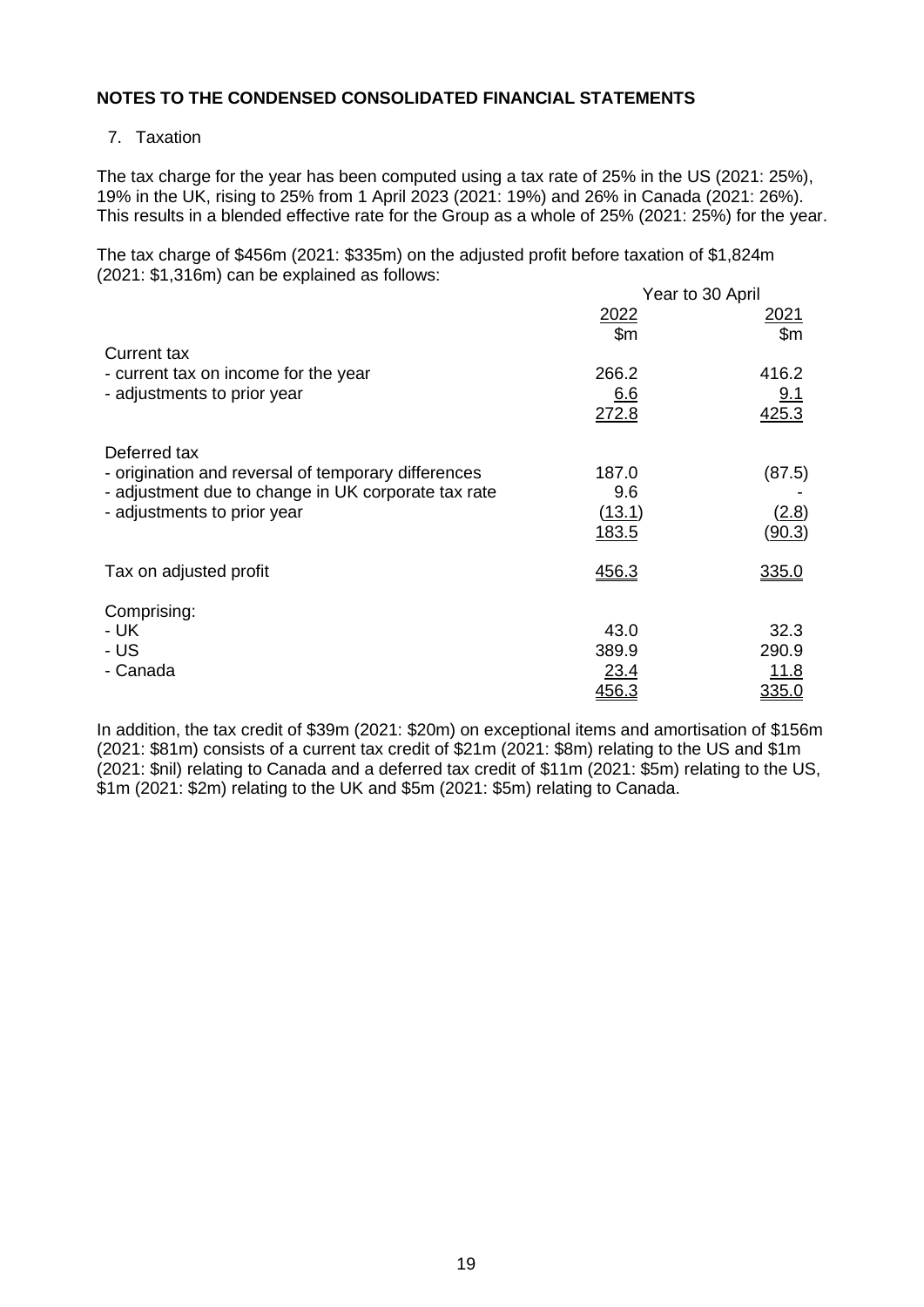## 8. Earnings per share

Basic and diluted earnings per share for the three and twelve months ended 30 April 2022 have been calculated based on the profit for the relevant period and the weighted average number of ordinary shares in issue during that period (excluding shares held by the Company and the ESOT over which dividends have been waived). Diluted earnings per share is computed using the result for the relevant period and the diluted number of shares (ignoring any potential issue of ordinary shares which would be anti-dilutive). These are calculated as follows:

|                                                            | Unaudited      |                             | Audited<br>Year to |                          |  |
|------------------------------------------------------------|----------------|-----------------------------|--------------------|--------------------------|--|
|                                                            |                | Three months to<br>30 April |                    | 30 April                 |  |
|                                                            | 2022           | 2021                        | 2022               | 2021                     |  |
| Profit for the financial period (\$m)                      | <u>295.0</u>   | <u> 226.3</u>               | <u>1,251.1</u>     | 920.1                    |  |
| Weighted average number of shares (m) - basic<br>- diluted | 443.3<br>445.2 | 447.9<br>449.3              | 445.3<br>447.2     | 447.9<br>449.3           |  |
| Basic earnings per share<br>Diluted earnings per share     | 66.5¢<br>66.2¢ | 50.5¢<br>50.4 <sub>¢</sub>  | 280.9¢<br>279.7¢   | <u> 205.4¢</u><br>204.8¢ |  |

Adjusted earnings per share (defined in any period as the earnings before exceptional items and amortisation for that period divided by the weighted average number of shares in issue in that period) may be reconciled to the basic earnings per share as follows:

|                                           | Unaudited<br>Three months to |             | Audited<br>Year to |               |
|-------------------------------------------|------------------------------|-------------|--------------------|---------------|
|                                           |                              |             |                    |               |
|                                           | 30 April                     |             | 30 April           |               |
|                                           | 2022                         | 2021        | 2022               | 2021          |
| Basic earnings per share                  | 66.5                         | 50.5        | 280.9              | 205.4         |
| Amortisation of intangibles               | 7.4                          | 4.6         | 24.4               | 18.1          |
| <b>Exceptional items</b>                  |                              | -           | 10.6               |               |
| Tax on exceptional items and amortisation | <u>(1.9)</u>                 | (1.1)       | <u>(8.8)</u>       | <u>(4.4)</u>  |
| Adjusted earnings per share               | <u>72.0</u>                  | <u>54.0</u> | <u>307.1</u>       | <u> 219.1</u> |

#### 9. Dividends

During the year, a final dividend in respect of the year ended 30 April 2021 of 48.24¢ (2020: 43.63¢) and an interim dividend for the year ending 30 April 2022 of 12.50¢ (2021: 9.76¢) per share were paid to shareholders costing \$269m (2021: \$235m).

In addition, the directors are proposing a final dividend in respect of the year ended 30 April 2022 of 67.5¢ (2021: 48.24¢) per share which will absorb \$298m of shareholders' funds, based on the 441m shares qualifying for dividend on 10 June 2022. Subject to approval by shareholders, it will be paid on 9 September 2022 to shareholders who are on the register of members on 12 August 2022.

The dividends per share disclosed above are presented in US dollars. Dividends for periods prior to the Group's change in presentational currency on 1 May 2021 have been translated into dollars at the date at which a liability arose in accordance with their treatment in the Statement of Changes in Equity. All dividends for periods subsequent to 1 May 2021 will be declared in US dollars.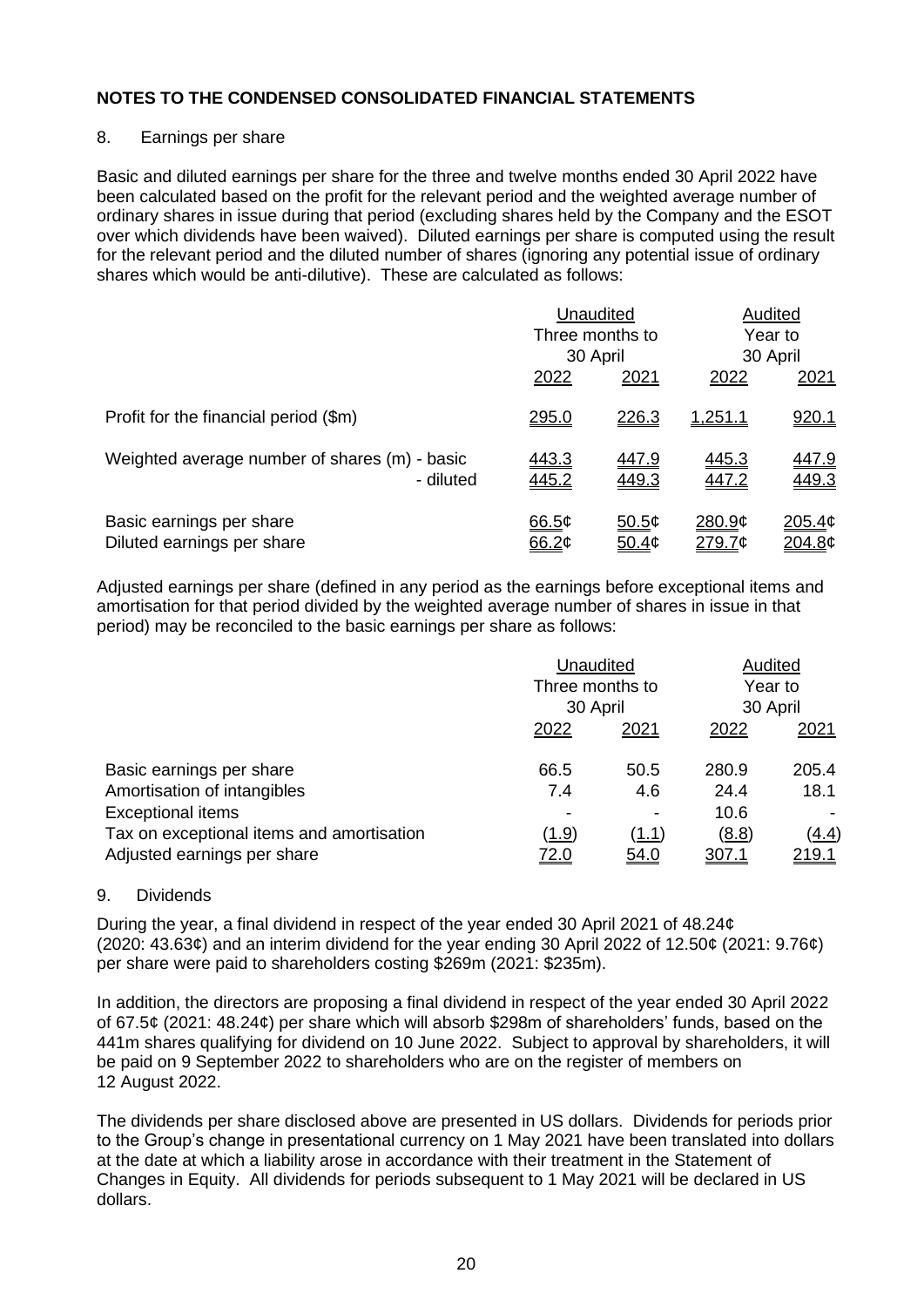## 10. Property, plant and equipment

|            |           |            | 2021         |  |
|------------|-----------|------------|--------------|--|
| Rental     |           | Rental     |              |  |
| equipment  | Total     | equipment  | <u>Total</u> |  |
| \$m        | \$m\$     | \$m        | \$m\$        |  |
| 6,908.9    | 7,776.1   | 7,429.2    | 8,323.1      |  |
| (83.6)     | (97.1)    | 107.6      | 123.8        |  |
| (0.6)      |           | (1.5)      |              |  |
| 1,999.2    | 2,397.3   | 809.2      | 947.4        |  |
| 456.8      | 485.3     | 62.3       | 64.7         |  |
| (253.0)    | (270.1)   | (345.6)    | (362.9)      |  |
| (1, 213.4) | (1,398.9) | (1, 152.3) | (1,320.0)    |  |
| 7,814.3    | 8,892.6   | 6,908.9    | 7,776.1      |  |
|            |           | 2022       |              |  |

Included within depreciation is an impairment charge of \$9m (2021: \$nil).

# 11. Right-of-use assets

|                      |          | 2022           |               |               | 2021           |                |
|----------------------|----------|----------------|---------------|---------------|----------------|----------------|
|                      | Property | Other          |               | Property      | Other          |                |
| Net book value       | leases   | leases         | <b>Total</b>  | leases        | leases         | <u>Total</u>   |
|                      | \$m      | \$m            | $\mathsf{Sm}$ | $\mathsf{Sm}$ | \$m\$          | \$m\$          |
| At 1 May             | 1,533.5  | 12.4           | 1,545.9       | 1,367.0       | 5.7            | 1,372.7        |
| Exchange differences | (16.1)   | (1.1)          | (17.2)        | 17.0          | 0.6            | 17.6           |
| <b>Additions</b>     | 331.0    | 8.4            | 339.4         | 200.6         | 8.3            | 208.9          |
| Acquisitions         | 125.9    | $\blacksquare$ | 125.9         | 25.2          | $\blacksquare$ | 25.2           |
| Remeasurement        | 35.0     | $\blacksquare$ | 35.0          | 63.5          | ۰              | 63.5           |
| <b>Disposals</b>     | (8.8)    | (1.3)          | (10.1)        | (4.0)         | (0.4)          | (4.4)          |
| Depreciation         | (151.4)  | <u>(2.7)</u>   | (154.1)       | (135.8)       | (1.8)          | <u>(137.6)</u> |
| At 30 April          | 1,849.1  | <u> 15.7</u>   | 1,864.8       | 1,533.5       | <u>12.4</u>    | 1,545.9        |

Included within depreciation is an impairment charge of \$6m (2021: \$12m).

# 12. Lease liability

|                                         | 30 April<br>2022<br>\$m | 30 April<br>2021<br>\$m\$ |
|-----------------------------------------|-------------------------|---------------------------|
| Current<br>Non-current                  | 188.6<br>1,806.6        | 168.7<br>1,464.6          |
|                                         | <u>1,995.2</u>          | 1,633.3                   |
| <b>Borrowings</b><br>13.                |                         |                           |
|                                         | 30 April                | 30 April                  |
|                                         | 2022                    | 2021                      |
|                                         | \$m                     | \$m\$                     |
| <b>Non-current</b>                      |                         |                           |
| First priority senior secured bank debt | 2,108.1                 | 1,225.2                   |
| 4.125% senior notes, due 2025           |                         | 594.9                     |
| 5.250% senior notes, due 2026           |                         | 593.4                     |
| 1.500% senior notes, due 2026           | 545.8                   |                           |
| 4.375% senior notes, due 2027           | 594.8                   | 593.9                     |
| 4.000% senior notes, due 2028           | 594.3                   | 593.4                     |
| 4.250% senior notes, due 2029           | 593.9                   | 593.2                     |
| 2.450% senior notes, due 2031           | 743.2                   |                           |
|                                         | 5.180.1                 | 4,194.0                   |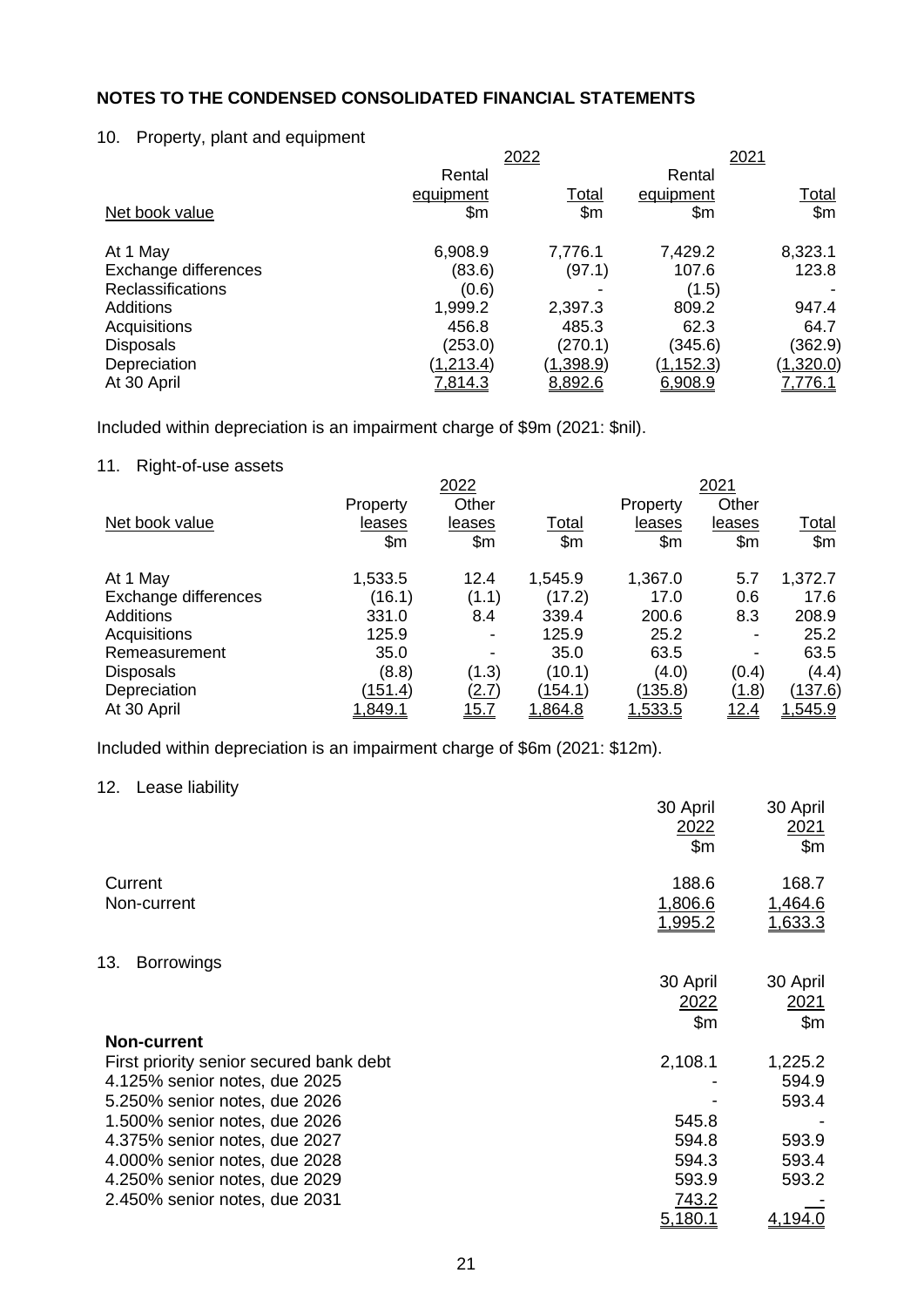## 13. Borrowings (continued)

The senior secured bank debt is secured by way of fixed and floating charges over substantially all the Group's property, plant and equipment, inventory and trade receivables. The senior notes are guaranteed by Ashtead Group plc and all its principal subsidiary undertakings.

Our debt facilities are committed for the long term, with an average maturity of six years. Our \$4.5bn asset-based senior credit facility is committed until August 2026. The \$550m 1.500% senior notes mature in August 2026, the \$600m 4.375% senior notes mature in August 2027, the \$600m 4.000% senior notes mature in May 2028, the \$600m 4.250% senior notes mature in November 2029 and the \$750m 2.450% senior notes mature in August 2031.

The weighted average interest cost of these facilities (including non-cash amortisation of deferred debt raising costs) is 3%.

There is one financial performance covenant under the first priority senior credit facility. That is the fixed charge ratio (comprising LTM EBITDA before exceptional items less LTM net capital expenditure paid in cash over the sum of scheduled debt repayments plus cash interest, cash tax payments and dividends paid in the last twelve months) which, must be equal to, or greater than, 1.0. This covenant does not apply when availability exceeds \$450m. The covenant ratio is calculated each quarter. At 30 April 2022, the fixed charge ratio exceeded the covenant requirement.

At 30 April 2022, availability under the senior secured bank facility was \$2,537m (\$3,011m at 30 April 2021), with an additional \$3,029m of suppressed availability, meaning that the covenant did not apply at 30 April 2022 and is unlikely to apply in forthcoming quarters.

#### Fair value of financial instruments

At 30 April 2022, the Group had no derivative financial instruments.

With the exception of the Group's senior notes detailed in the table below, the carrying value of non-derivative financial assets and liabilities is considered to equate materially to their fair value.

|                                   |                | At 30 April 2022 |                | At 30 April 2021 |  |  |
|-----------------------------------|----------------|------------------|----------------|------------------|--|--|
|                                   | <b>Book</b>    | Fair             | <b>Book</b>    | Fair             |  |  |
|                                   | value          | value            | value          | value            |  |  |
|                                   | $\mathsf{S}$ m | \$m              | $\mathsf{S}$ m | \$m\$            |  |  |
| 4.125% senior notes               |                |                  | 600.0          | 616.5            |  |  |
| 5.250% senior notes               |                |                  | 600.0          | 627.8            |  |  |
| 1.500% senior notes               | 548.8          | 487.4            |                |                  |  |  |
| 4.375% senior notes               | 600.0          | 583.5            | 600.0          | 628.5            |  |  |
| 4.000% senior notes               | 600.0          | 564.7            | 600.0          | 627.7            |  |  |
| 4.250% senior notes               | 600.0          | 566.2            | 600.0          | 641.3            |  |  |
| 2.450% senior notes               | 748.2          | 607.5            |                |                  |  |  |
|                                   | 3,097.0        | 2,809.3          | 3,000.0        | 3,141.8          |  |  |
| Deferred costs of raising finance | <u>(25.0)</u>  |                  | (31.2)         |                  |  |  |
|                                   | 3,072.0        | <u>2,809.3</u>   | 2,968.8        | 3,141.8          |  |  |

The fair value of the senior notes has been calculated using quoted market prices at 30 April 2022.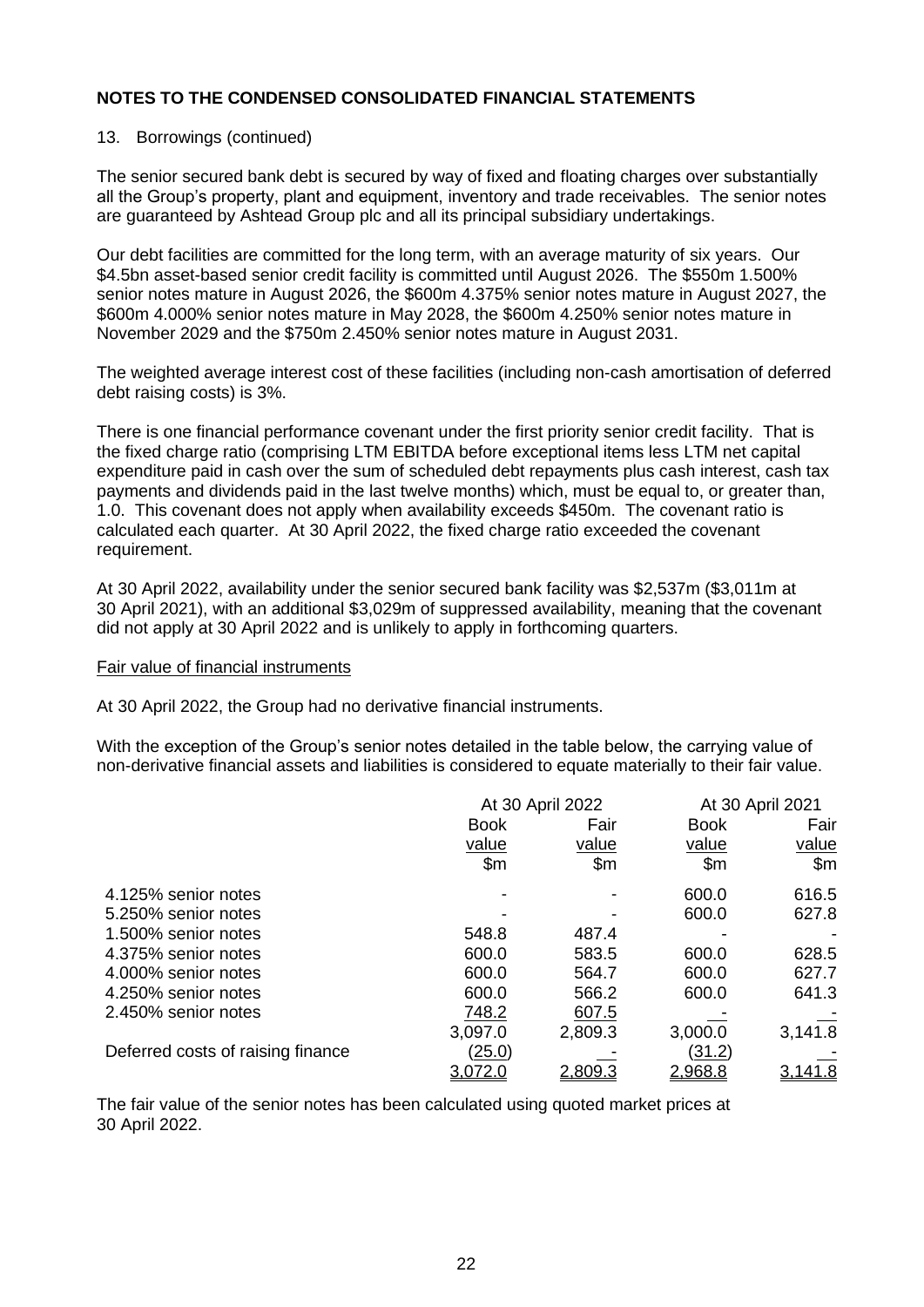## 14. Share capital

Ordinary shares of 10p each:

|                       | 30 April    | 30 April           | 30 April    | 30 April    |
|-----------------------|-------------|--------------------|-------------|-------------|
|                       | 2022        | 2021               | 2022        | 2021        |
|                       | Number      | Number             | \$m         | \$m         |
| Issued and fully paid | 451,354,833 | <u>451.354.833</u> | <u>81.8</u> | <u>81.8</u> |

During the year, the Company purchased 5.7m ordinary shares at a total cost of \$414m (£305m) under the Group's share buyback programme, which are held in treasury. At 30 April 2022, 7.7m (April 2021: 2.0m) shares were held by the Company (\$480m; April 2021: \$66m) and a further 1.2m (April 2021: 1.4m) shares were held by the Company's Employee Share Ownership Trust (\$45m; April 2021: \$37m).

## 15. Notes to the cash flow statement

## a) Cash flow from operating activities

|                                                           | Year to 30 April |             |  |
|-----------------------------------------------------------|------------------|-------------|--|
|                                                           | 2022             | <u>2021</u> |  |
|                                                           | $\mathsf{Sm}$    | \$m\$       |  |
| Operating profit                                          | 1,947.8          | 1,498.0     |  |
| Depreciation                                              | 1,553.0          | 1,457.6     |  |
| Amortisation                                              | 108.6            | 81.2        |  |
| <b>EBITDA</b>                                             | 3,609.4          | 3,036.8     |  |
| Profit on disposal of rental equipment                    | (78.9)           | (24.9)      |  |
| Profit on disposal of other property, plant and equipment | (9.0)            | (0.4)       |  |
| (Increase)/decrease in inventories                        | (67.2)           | 5.3         |  |
| Increase in trade and other receivables                   | (164.1)          | (127.8)     |  |
| Increase in trade and other payables                      | 68.8             | 118.6       |  |
| Exchange differences                                      | (0.6)            | (0.1)       |  |
| Other non-cash movement                                   | 48.1             | 9.5         |  |
| Cash generated from operations before                     |                  |             |  |
| changes in rental equipment                               | 3,406.5          | 3,017.0     |  |

#### b) Analysis of net debt

Net debt consists of total borrowings and lease liabilities less cash and cash equivalents. Borrowings exclude accrued interest. Non-US dollar denominated balances are translated to US dollars at rates of exchange ruling at the balance sheet date.

|                                             |               | Non-cash movements |          |              |             |             |          |  |  |  |
|---------------------------------------------|---------------|--------------------|----------|--------------|-------------|-------------|----------|--|--|--|
|                                             | 1 May         | Cash               | Exchange | Debt         | New lease   | Other       | 30 April |  |  |  |
|                                             | 2021          | flow               | movement | acquired     | liabilities | movements   | 2022     |  |  |  |
|                                             | \$m           | \$m                | \$m      | \$m          | \$m         | \$m         | \$m\$    |  |  |  |
| Long-term borrowings                        | 4,194.0       | 991.8              | (29.5)   | 5.8          |             | 18.0        | 5,180.1  |  |  |  |
| Lease liabilities<br>Total liabilities from | 1,633.3       | (107.6)            | (18.4)   | <u>125.9</u> | 362.0       |             | 1,995.2  |  |  |  |
| financing activities<br>Cash and cash       | 5,827.3       | 884.2              | (47.9)   | 131.7        | 362.0       | 18.0        | 7,175.3  |  |  |  |
| equivalents                                 | <u>(26.6)</u> | 10.5               | 0.8      |              |             |             | (15.3)   |  |  |  |
| Net debt                                    | 5,800.7       | 894.7              | (47.1)   | 131.7        | 362.0       | <u>18.0</u> | 7,160.0  |  |  |  |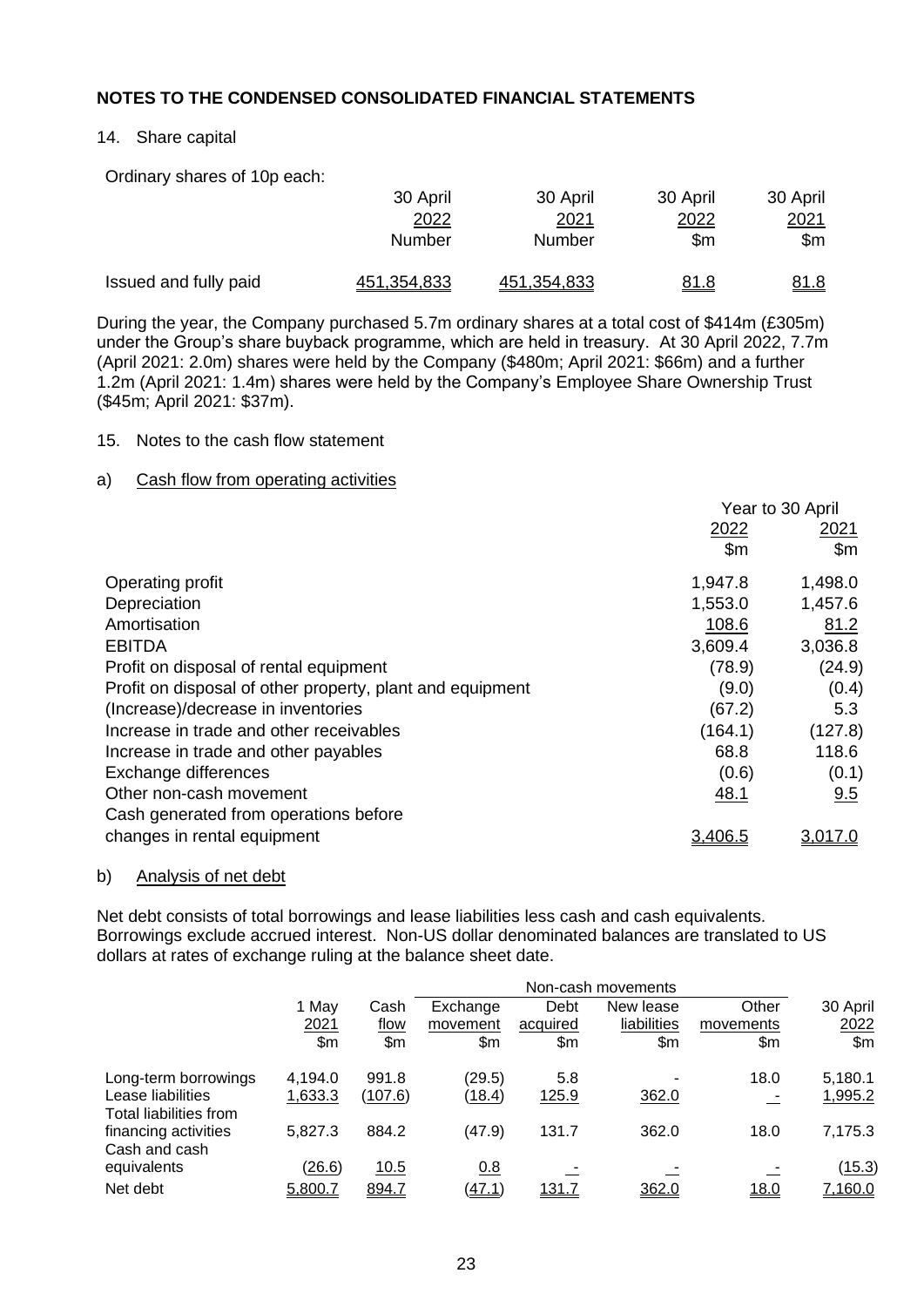## 15. Notes to the cash flow statement (continued)

## b) Analysis of net debt (continued)

|                                             |         |               | Non-cash movements |          |             |             |          |  |  |
|---------------------------------------------|---------|---------------|--------------------|----------|-------------|-------------|----------|--|--|
|                                             | 1 May   | Cash          | Exchange           | Debt     | New lease   | Other       | 30 April |  |  |
|                                             | 2020    | flow          | movement           | acquired | liabilities | movements   | 2021     |  |  |
|                                             | \$m     | \$m           | \$m\$              | \$m      | \$m         | \$m\$       | \$m      |  |  |
| Long-term borrowings                        | 5,666.0 | (1,585.0)     | 102.0              |          |             | 11.0        | 4,194.0  |  |  |
| Lease liabilities<br>Total liabilities from | 1,402.8 | <u>(73.9)</u> | 32.3               | 25.2     | 246.9       |             | 1,633.3  |  |  |
| financing activities<br>Cash and cash       | 7,068.8 | (1,658.9)     | 134.3              | 25.2     | 246.9       | 11.0        | 5,827.3  |  |  |
| equivalents                                 | (304.4) | 282.8         | (5.0)              |          |             |             | (26.6)   |  |  |
| Net debt                                    | 6,764.4 | (1, 376.1)    | 129.3              | 25.2     | 246.9       | <u>11.0</u> | 5,800.7  |  |  |

Details of the Group's cash and debt are given in notes 12 and 13 and the Review of Fourth Quarter, Balance Sheet and Cash Flow accompanying these condensed consolidated financial statements.

#### c) Acquisitions

|                              | Year to 30 April |                |
|------------------------------|------------------|----------------|
|                              | 2022             | 2021           |
|                              | $\mathsf{S}$ m   | $\mathsf{S}$ m |
| Cash consideration paid:     |                  |                |
| - acquisitions in the period | 1,264.8          | 170.7          |
| - contingent consideration   | <u>12.6</u>      | <u>24.4</u>    |
|                              |                  | <u>95.1</u>    |

During the year, 25 businesses were acquired with cash paid of \$1,265m (2021: \$171m), after taking account of net cash acquired of \$20m (2021: \$nil). Further details are provided in Note 16.

Contingent consideration of \$13m (2021: \$24m) was paid relating to prior year acquisitions.

#### 16. Acquisitions

During the year, the following acquisitions were completed:

- i) On 12 May 2021, Sunbelt Canada acquired the business and assets of Island Equipment Rentals Ltd. ('Island Equipment'). Island Equipment is a general tool business in British Columbia.
- ii) On 26 May 2021, Sunbelt US acquired the business and assets of Randall Industries, Inc. ('Randall'). Randall is a general tool business in Illinois and Indiana.
- iii) On 24 June 2021, Sunbelt US acquired the business and assets of AMI3, LLC, trading as Iron Equipment Rental ('IER'). IER is a general tool business in Ohio.
- iv) On 21 July 2021, Sunbelt US acquired the business and assets of National Drying Technologies LLC ('NDT'). NDT is a specialty business in Florida and Georgia.
- v) On 28 July 2021, Sunbelt US acquired the business and assets of Special Event Service & Rental, Inc. ('SESR'). SESR is a specialty business in Tennessee and Nevada.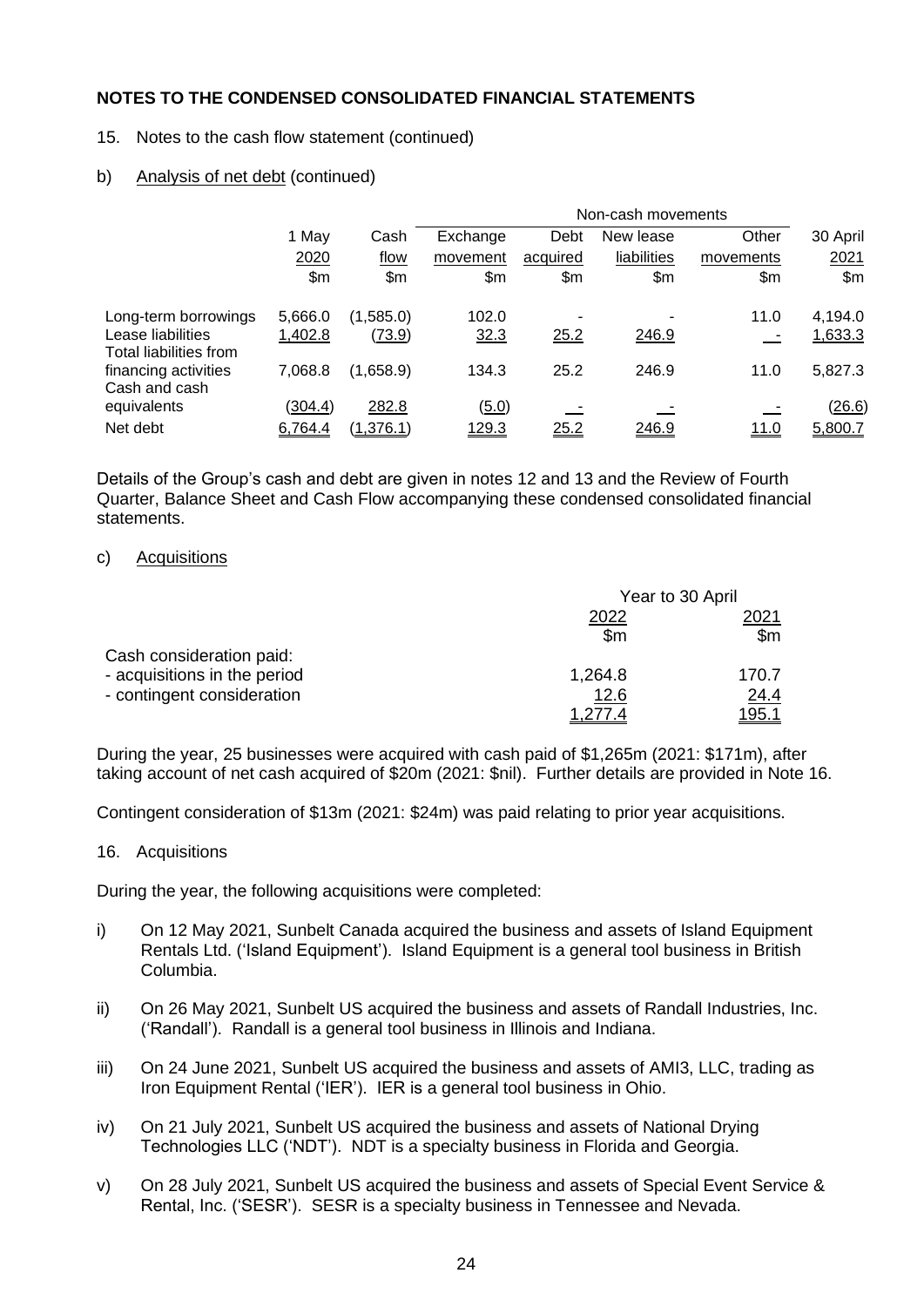- 16. Acquisitions (continued)
- vi) On 18 August 2021, Sunbelt US acquired the business and assets of Lloyd's Rental & Sales, Inc. ('Lloyd's'). Lloyd's is a general tool business in Pennsylvania.
- vii) On 25 August 2021, Sunbelt US acquired the business and assets of Bedrock Tool & Equipment Co. ('Bedrock'). Bedrock is a general tool business in Ohio.
- viii) On 28 September 2021, Sunbelt US acquired the business and assets of 202 Rent All, Inc. ('202 Rent All'). 202 Rent All is a general tool business in Pennsylvania.
- ix) On 13 October 2021, Sunbelt US acquired the business and assets of Atlas Aerials & Equipment, LLC ('Atlas Aerials'). Atlas Aerials is a general tool business in Illinois.
- x) On 22 October 2021, Sunbelt US acquired the business and assets of Action Rental Holdings, LLC, Action Equipment Holdings, LLC and Action Rentals Trench, Shoring & Supply, LLC (together 'Action'). Action is a general tool business in Florida, Georgia and Louisiana.
- xi) On 5 November 2021, Sunbelt US acquired the business and assets of All Keys Rentall, LLC ('All Keys'). All Keys is a general tool business in Florida.
- xii) On 19 November 2021, Sunbelt US acquired the business and assets of Essex Rental & Sales Center, Inc. ('Essex'). Essex is a general tool business in Vermont.
- xiii) On 23 November 2021, Sunbelt Canada acquired the business and assets of Lift Services, Inc. ('Lift Services'). Lift Services is a general tool business in Ontario.
- xiv) On 1 December 2021, Sunbelt US acquired the entire share capital of Mahaffey Tent & Awning LLC, Mahaffey USA LLC, Mahaffey Industrial Contractors LLC and Cajun Affiliates LLC (together 'Mahaffey'). Mahaffey is a specialty business operating across the United States.
- xv) On 8 December 2021, Sunbelt US acquired the business and assets of Dorado Holdings, LLC, trading as Toolshed Equipment Rental ('Toolshed'). Toolshed is a general tool business in California.
- xvi) On 10 December 2021, Sunbelt US acquired the business and assets of Jackson Rents & Supply, Inc. ('Jackson'). Jackson is a general tool business in Florida.
- xvii) On 15 December 2021, Sunbelt US acquired the business and assets of Pilchuck Equipment Rental & Sales, L.L.C. ('Pilchuck'). Pilchuck is a general tool business in Washington.
- xviii) On 17 December 2021, Sunbelt US acquired the business and assets of Illinois Truck & Equipment Co., Inc. ('ITE'). ITE is a general tool business in Illinois.
- xix) On 21 January 2022, Sunbelt US acquired the business and assets of Priority Equipment Rental, Ltd ('Priority'). Priority is a general tool business in Pennsylvania.
- xx) On 1 February 2022, Sunbelt US acquired the business and assets of Total Equipment Rental, Inc. ('Total Equipment'). Total Equipment is a general tool business in California.
- xxi) On 11 February 2022, Sunbelt US acquired the business and assets of California High Reach & Equipment Rental, Inc. ('CHR'). CHR is a general tool business in California.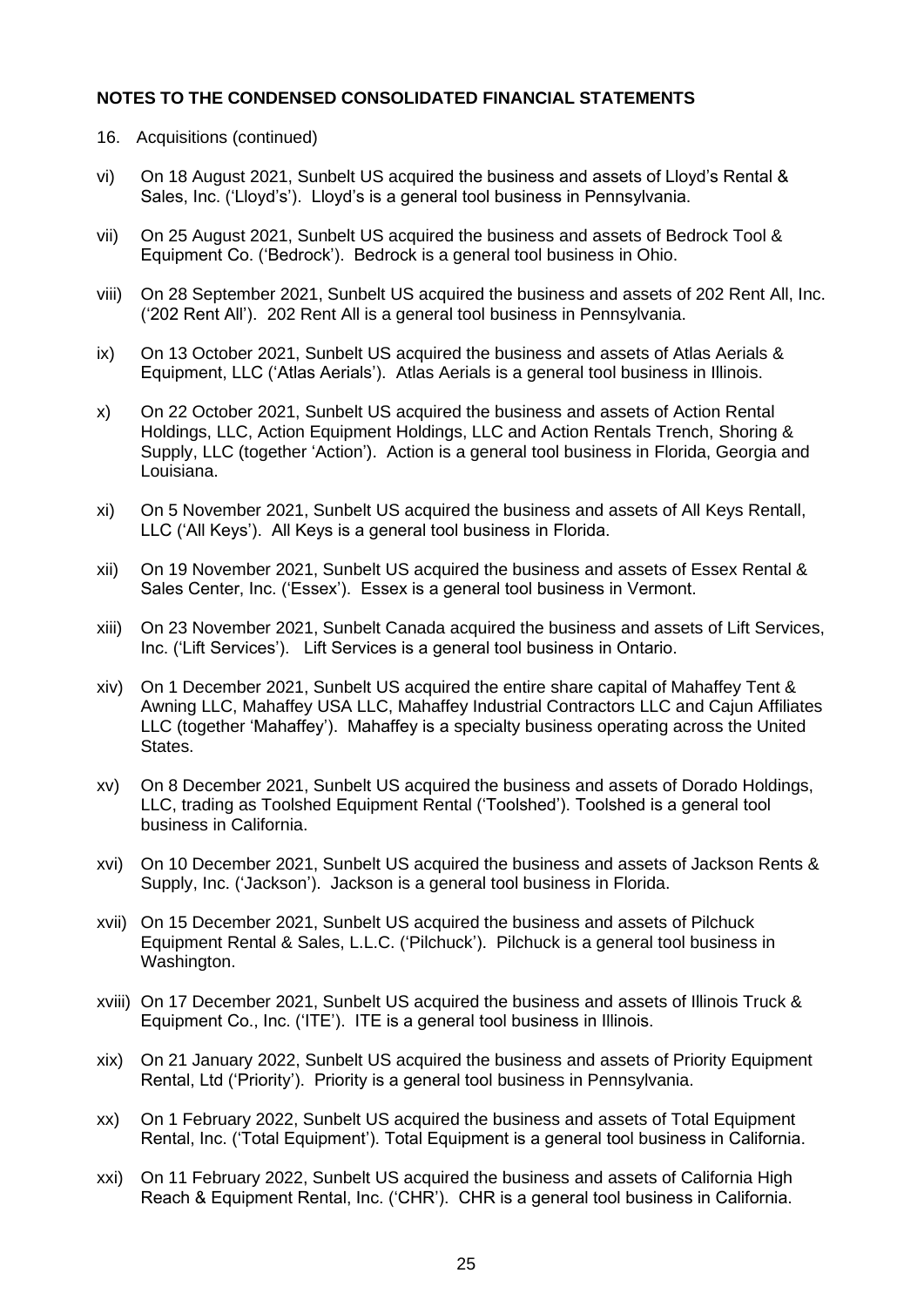16. Acquisitions (continued)

- xxii) On 15 February 2022, Sunbelt US acquired the entire share capital of ComRent Holdings, Inc. ('ComRent'). ComRent is a specialty business operating in California, Illinois, Maryland, Texas and Ontario, Canada.
- xxiii) On 18 March 2022, Sunbelt US acquired the business and assets of D&D Lift, LLC and Reach Solutions II, LLC (together 'D&D'). D&D is a general tool business in California.
- xxiv) On 22 March 2022, Sunbelt US acquired the business and assets of Bondservant.Life, Inc., trading as CBB Sales & Rental ('CBB'). CBB is a general tool business in Alabama.
- xxv) On 24 March 2022, Sunbelt US acquired the business and assets of Baker Rentals and Sales, Inc. and Baker Party Rentals, Inc. (together 'Baker'). Baker is a general tool business in California.

The following table sets out the fair value of the identifiable assets and liabilities acquired by the Group. The fair values have been determined provisionally at the balance sheet date.

|                                                       | Fair value   |
|-------------------------------------------------------|--------------|
|                                                       | to the Group |
|                                                       | \$m          |
| Net assets acquired                                   |              |
| Trade and other receivables                           | 202.3        |
| Inventory                                             | 1.4          |
| <b>Current tax</b>                                    | 0.7          |
| Property, plant and equipment                         |              |
| - rental equipment                                    | 456.8        |
| - other assets                                        | 28.5         |
| Right-of-use asset                                    | 125.9        |
| <b>Creditors</b>                                      | (107.7)      |
| Deferred tax                                          | (14.3)       |
| Debt                                                  | (5.8)        |
| Lease liabilities                                     | (125.9)      |
| Intangible assets (non-compete agreements             |              |
| and customer relationships)                           | 202.2        |
|                                                       | 764.1        |
| Consideration:                                        |              |
| - cash paid and due to be paid (net of cash acquired) | 1,268.1      |
| - contingent consideration                            | <u>19.1</u>  |
|                                                       | 1,287.2      |
| Goodwill                                              | 523.1        |

The goodwill arising can be attributed to the key management personnel and workforce of the acquired businesses and to the synergies and other benefits the Group expects to derive from the acquisitions. The synergies and other benefits include elimination of duplicate costs, improving utilisation of the acquired rental fleet, using the Group's financial strength to invest in the acquired business and drive improved returns through a semi-fixed cost base and the application of the Group's proprietary software to optimise revenue opportunities. \$372m of the goodwill is expected to be deductible for income tax purposes.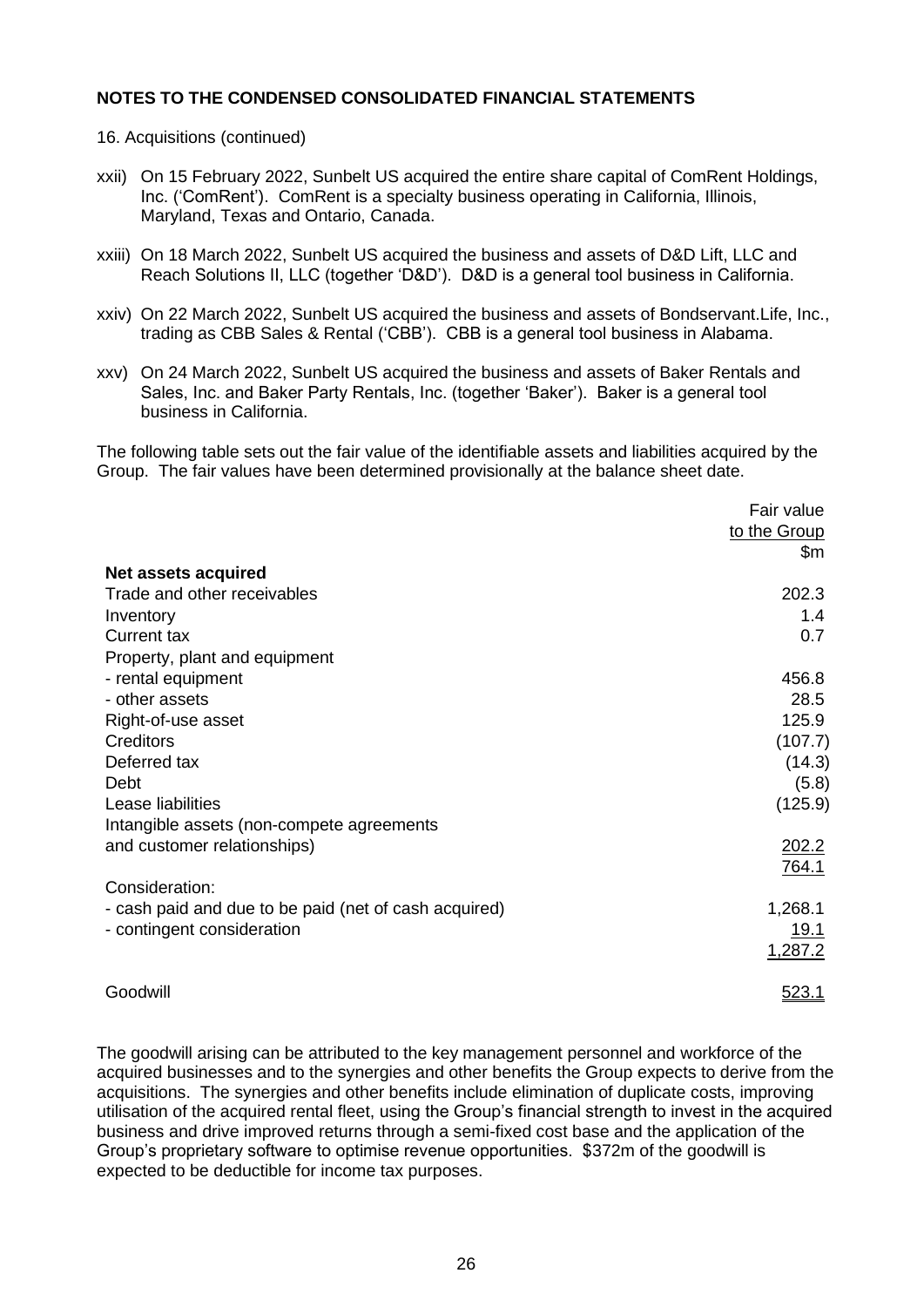## 16. Acquisitions (continued)

The gross value and the fair value of trade receivables at acquisition was \$202m.

Due to the operational integration of acquired businesses post acquisition, in particular due to the merger of some stores, the movement of rental equipment between stores and investment in the rental fleet, it is not practical to report the revenue and profit of the acquired businesses postacquisition.

The revenue and operating profit of these acquisitions from 1 May 2021 to their date of acquisition was not material.

#### 17. Contingent liabilities

Following its state aid investigation, in April 2019 the European Commission announced its decision that the Group Financing Exemption in the UK controlled foreign company ('CFC') legislation constitutes state aid in some circumstances. In common with the UK Government and other UK-based international companies, the Group does not agree with the decision and has therefore lodged a formal appeal with the General Court of the European Union. In common with other UK taxpayers, the Group's appeal has been stayed while the appeals put forward by the UK Government and ITV plc proceed.

On 8 June 2022 the General Court of the European Union dismissed the appeals put forward by the UK Government and ITV plc. However, there remains a high degree of uncertainty in the final outcome given it is likely that both the UK Government and ITV will appeal the decision. Accordingly, the Group does not consider that the decision affects its position but will continue to monitor proceedings closely.

Despite the UK Government appealing the European Commission's decision, Her Majesty's Revenue & Customs ('HMRC') was required to make an assessment of the tax liability which would arise if the decision is not successfully appealed and collect that amount from taxpayers. HMRC issued a charging notice stating that the tax liability it believes to be due on this basis is £36m, including interest payable. The Group has appealed the charging notice and has settled the amount assessed on it, including interest, in line with HMRC requirements. The £36m paid has been recognised as a non-current asset on the balance sheet. On successful appeal in whole or in part, all or part of the amount paid in accordance with the charging notice would be returned to the Group. If either the decision reached by the General Court of the European Union or the charging notice issued by HMRC are not ultimately appealed successfully, we have estimated the Group's maximum potential liability to be £36m as at 30 April 2022 (\$45m at April 2022 exchange rates), including any interest payable. Based on the current status of proceedings, we have concluded that no provision is required in relation to this matter.

The £36m (\$45m at April 2022 exchange rates) paid has been recognised as a non-current asset on the balance sheet.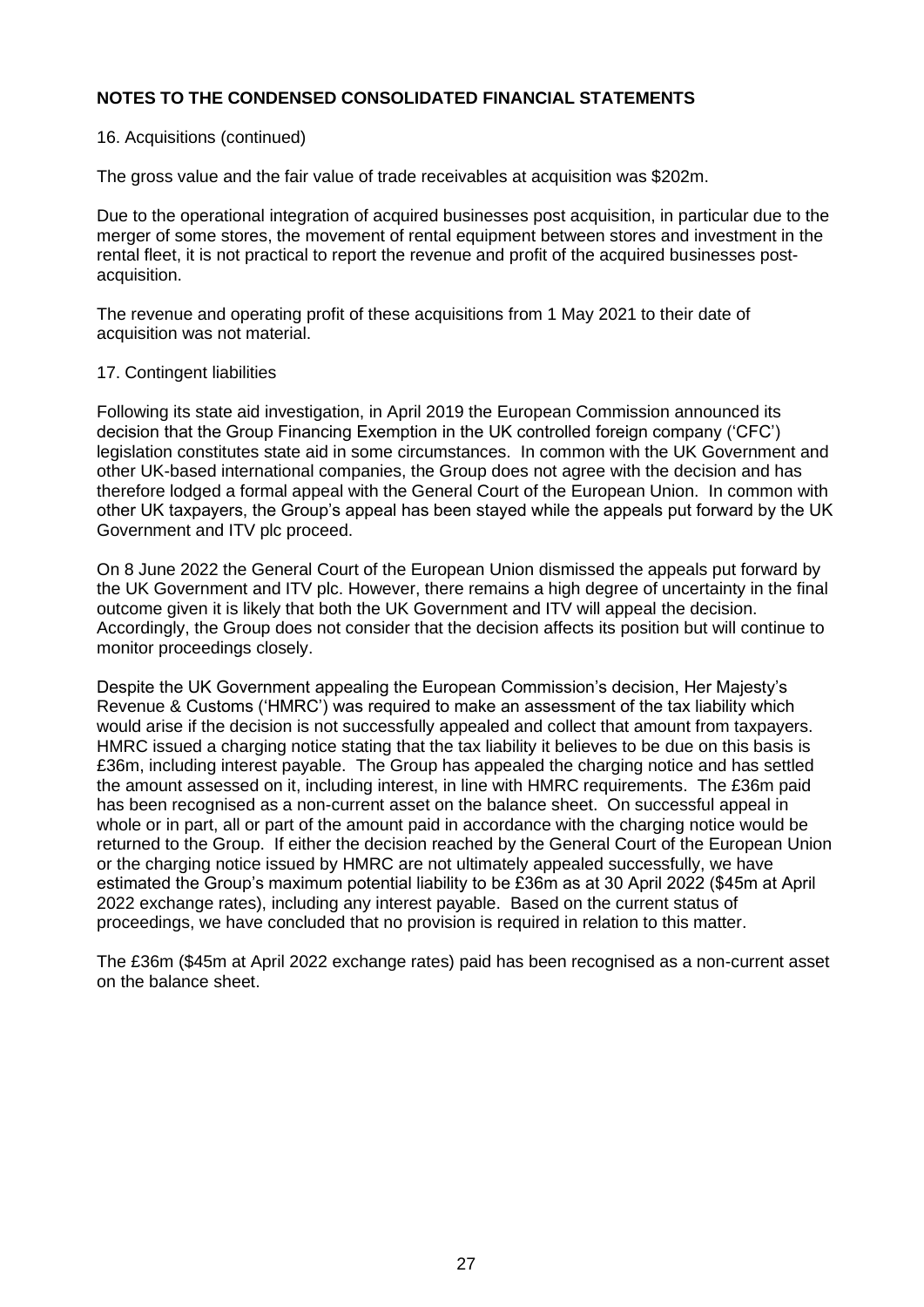18. Events after the balance sheet date

Since the balance sheet date, the Group has completed five acquisitions for total purchase consideration of \$230m as follows:

- i) On 5 May 2022, Sunbelt UK acquired the entire share capital of Movietech Camera Rentals Limited and Movietech Cymru Limited (together 'Movietech'). Movietech is a lighting, grip and lens business.
- ii) On 13 May 2022, Sunbelt US acquired the business and assets of the power rental division of Filmwerks, LLC ('Filmwerks'). Filmwerks is a specialty business in North Carolina.
- iii) On 20 May 2022, Sunbelt US acquired the business and assets of Mashburn Equipment, L.L.C. ('Mashburn'). Mashburn is a general tool business in Georgia.
- iv) On 1 June 2022, Sunbelt Canada acquired the entire share capital of MacFarlands Limited ('MacFarlands'). MacFarlands is a general tool business in Nova Scotia and New Brunswick.
- v) On 8 June 2022, Sunbelt US acquired the business and assets of Amos Metz Rentals & Sales, LLC ('Amos Metz'). Amos Metz is a general tool business in California.

The initial accounting for these acquisitions is incomplete. Had these acquisitions taken place on 1 May 2021, their contribution to revenue and operating profit would not have been material.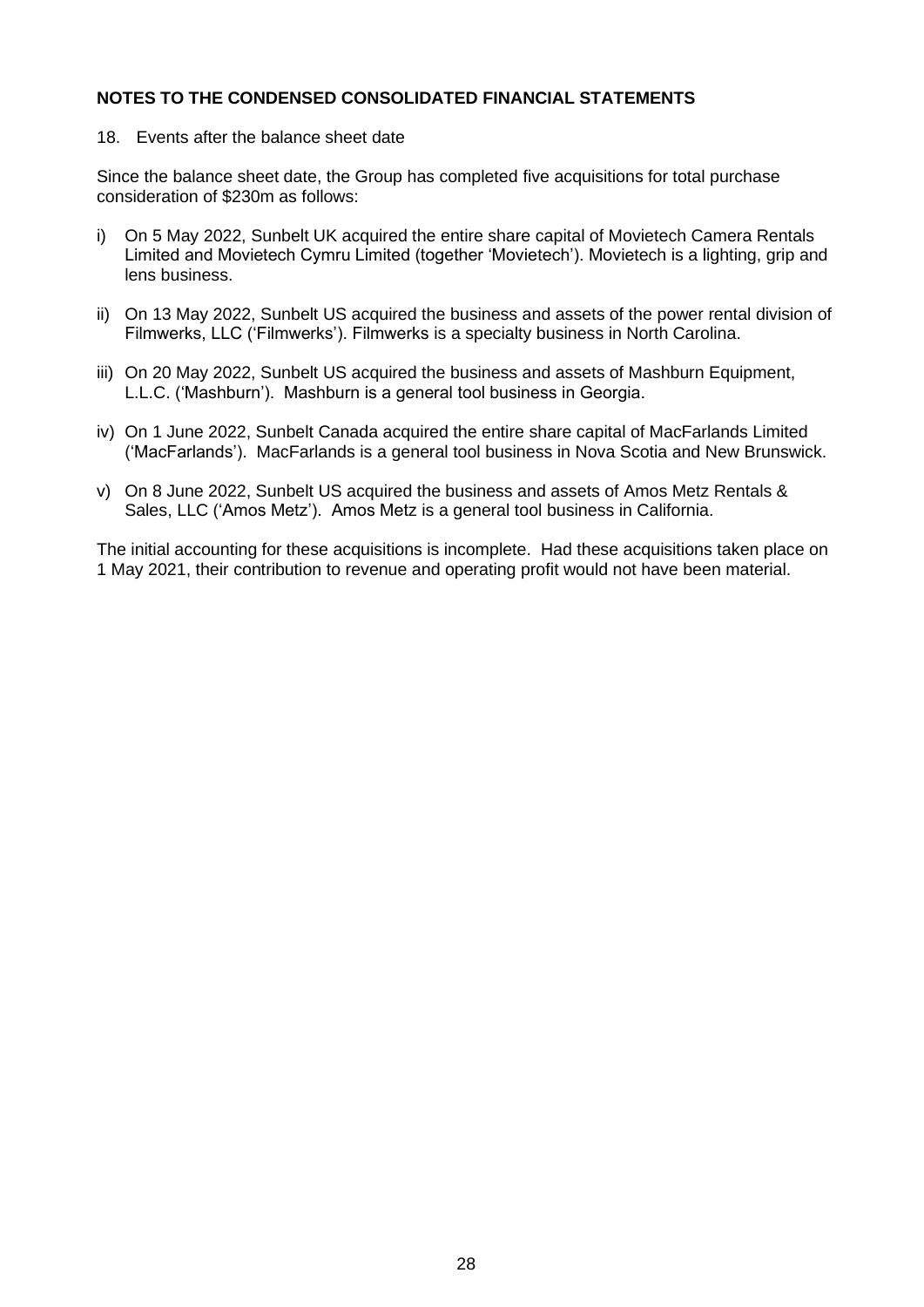## **REVIEW OF FOURTH QUARTER, BALANCE SHEET AND CASH FLOW**

## **Fourth quarter (unaudited)**

|                                           |         | <b>Revenue</b> |                     | <b>EBITDA</b> | Profit <sup>1</sup> |        |
|-------------------------------------------|---------|----------------|---------------------|---------------|---------------------|--------|
|                                           | 2022    | 2021           | 2022                | 2021          | 2022                | 2021   |
| UK in £m                                  | 178.6   | <u>191.0</u>   | 49.7                | 57.3          | 15.2                | 22.1   |
| Canada in C\$m                            | 162.9   | 144.3          | 69.6                | 65.1          | 33.2                | 33.9   |
| US                                        | 1,713.4 | 1,383.3        | 786.3               | 643.1         | 438.4               | 339.2  |
| UK in \$m                                 | 236.0   | 261.6          | 65.5                | 78.5          | 19.8                | 30.0   |
| Canada in \$m                             | 128.8   | 113.9          | 55.0                | 51.3          | 26.2                | 26.6   |
| Group central costs                       |         |                | $\underline{(6.4)}$ | (7.2)         | (6.7)               | (7.6)  |
|                                           | 2,078.2 | 1,758.8        | 900.4               | 765.7         | 477.7               | 388.2  |
| Net financing costs                       |         |                |                     |               | (59.6)              | (62.1) |
| <b>Profit before amortisation and tax</b> |         |                |                     |               | 418.1               | 326.1  |
| Amortisation                              |         |                |                     |               | (32.4)              | (20.6) |
| Profit before taxation                    |         |                |                     |               | 385.7               | 305.5  |
| <b>Margins</b>                            |         |                |                     |               |                     |        |
| US                                        |         |                | 45.9%               | 46.5%         | 25.6%               | 24.5%  |
| UK                                        |         |                | 27.8%               | 30.0%         | 8.5%                | 11.6%  |
| Canada                                    |         |                | 42.7%               | 45.1%         | 20.4%               | 23.5%  |
| Group                                     |         |                | 43.3%               | 43.5%         | 23.0%               | 22.1%  |

<sup>1</sup> Segment result presented is operating profit before amortisation.

Group revenue for the quarter increased 18% (19% at constant currency) to \$2,078m (2021: \$1,759m). Adjusted profit before tax for the quarter increased to \$418m (2021: \$326m).

US rental only revenue in the quarter was \$1,234m (2021: \$985m), 25% higher than a year ago. This consisted of our general tool business which was 23% higher than last year while our specialty businesses were 34% higher than a year ago.

The UK generated rental only revenue in the quarter was £102m (2021: £97m), 4% higher than the prior year, while total revenue decreased 6% to £179m (2021: £191m) due principally to the Department of Health testing sites closing from the start of April. Excluding the impact of the Department of Health work, rental only revenue was up 10% over the prior year.

Canada's rental only revenue increased 11% to C\$116m (2021: C\$104m), as the lighting, grip and lens business was affected by the latest COVID induced production restrictions. Total revenue was C\$163m (2021: C\$144m).

Group operating profit increased 23% to \$478m (2021: \$388m). After net financing costs of \$60m (2021: \$62m), Group profit before amortisation of intangibles and taxation was \$418m (2021: \$326m). After amortisation of \$32m (2021: \$21m), statutory profit before taxation was \$386m (2021: \$306m).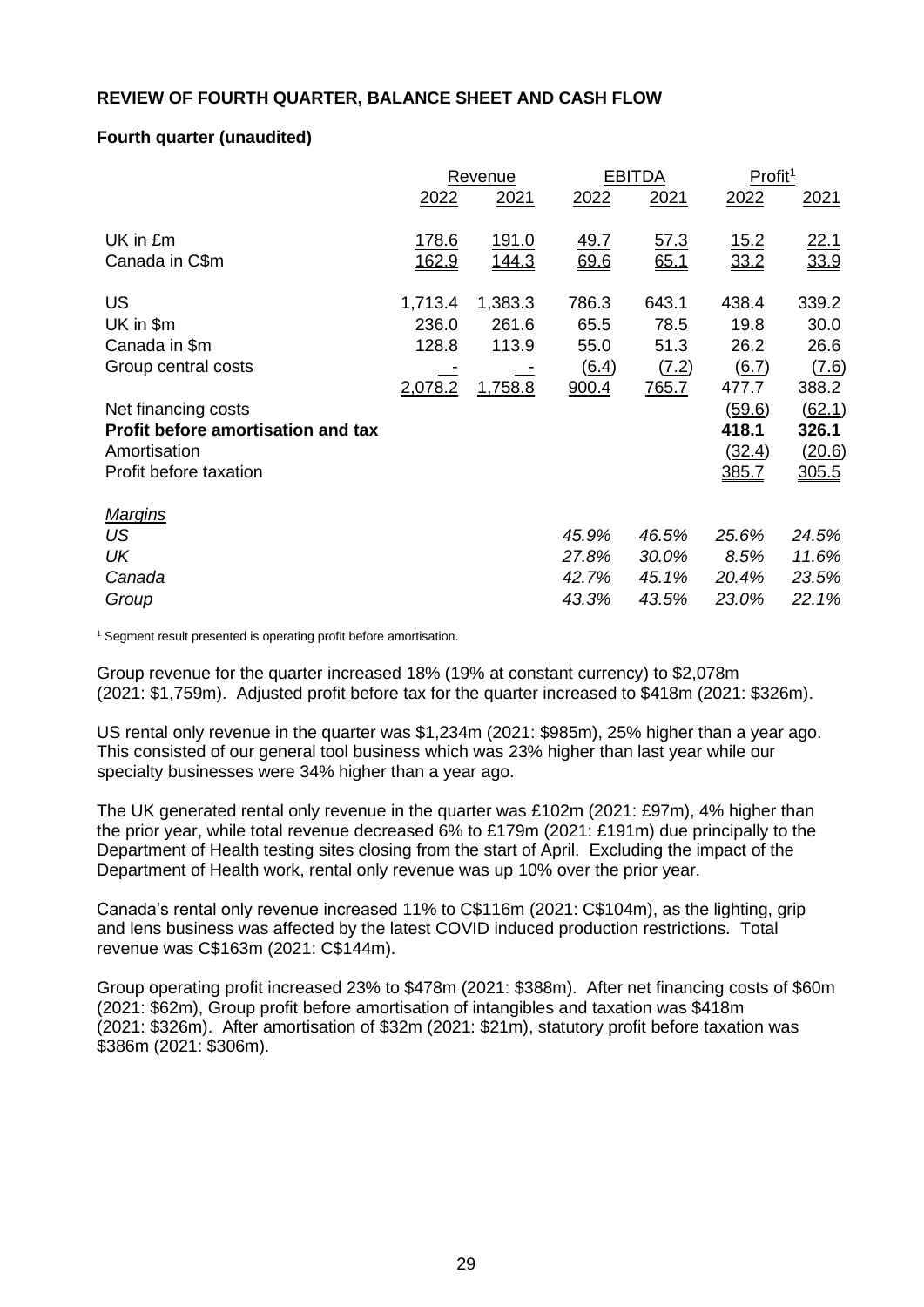## **Balance sheet**

## Property, plant and equipment

Capital expenditure in the year totalled \$2,397m (2021: \$947m) with \$1,999m invested in the rental fleet (2021: \$809m). Expenditure on rental equipment was 83% of total capital expenditure with the balance relating to the delivery vehicle fleet, property improvements and IT equipment. Capital expenditure by division was:

|                                                         | 2022        |              |              |              |  |
|---------------------------------------------------------|-------------|--------------|--------------|--------------|--|
|                                                         | Replacement | Growth       | Total        | <u>Total</u> |  |
| UK in £m                                                | <u>84.1</u> | <u>74.0</u>  | <u>158.1</u> | 131.6        |  |
| Canada in C\$m                                          | 42.7        | <u>157.8</u> | 200.5        | <u>78.6</u>  |  |
| US                                                      | 748.2       | 876.4        | 1,624.6      | 575.6        |  |
| UK in \$m                                               | 114.3       | 100.5        | 214.8        | 173.5        |  |
| Canada in \$m                                           | 34.0        | 125.8        | 159.8        | 60.1         |  |
| Total rental equipment                                  | 896.5       | 1,102.7      | 1,999.2      | 809.2        |  |
| Delivery vehicles, property improvements & IT equipment |             |              | 398.1        | 138.2        |  |
| <b>Total additions</b>                                  |             |              | 2,397.3      | <u>947.4</u> |  |

In a strong US rental market, \$876m of rental equipment capital expenditure was spent on growth while \$748m was invested in replacement of existing fleet. The growth proportion is estimated on the basis of the assumption that replacement capital expenditure in any period is equal to the original cost of equipment sold.

The average age of the Group's serialised rental equipment, which constitutes the substantial majority of our fleet, at 30 April 2022 was 40 months (2021: 41 months) on a net book value basis. The US fleet had an average age of 41 months (2021: 41 months), the UK fleet had an average age of 37 months (2021: 39 months) and the Canadian fleet had an average age of 36 months (2021: 38 months).

|                                  | 30 April 2022                    | Rental fleet at original cost<br>30 April 2021 | LTM average                      | LTM rental<br>revenue               | LTM<br>dollar<br>utilisation |
|----------------------------------|----------------------------------|------------------------------------------------|----------------------------------|-------------------------------------|------------------------------|
| UK in £m<br>Canada in C\$m       | 988<br>1,116                     | 914<br>938                                     | 945<br>1,034                     | <u>544</u><br>569                   | 58%<br>55%                   |
| US<br>UK in \$m<br>Canada in \$m | 11,425<br>1.241<br>873<br>13,539 | 9,827<br>1,266<br>762<br>11,855                | 10,586<br>1,284<br>824<br>12,694 | 6,042<br>739<br>454<br><u>7,235</u> | 57%<br>58%<br>55%            |

Dollar utilisation was 57% in the US (2021: 50%), 58% for the UK (2021: 54%) and 55% for Canada (2021: 47%). The improvement in US dollar utilisation reflects better fleet utilisation following the COVID-19 pandemic and an improved rate environment. In the UK, the increase in dollar utilisation reflects the significant increase in activity levels and associated ancillary services to support the Department of Health, while in Canada, dollar utilisation has benefitted from improved fleet utilisation and a good rate environment.

#### Trade receivables

Receivable days at 30 April 2022 were 47 days (2021: 42 days). The bad debt charge for the last twelve months ended 30 April 2022 as a percentage of total turnover was 0.4% (2021: credit to the income statement of 0.2% of total turnover). The credit in 2020/21 reflected the release of the additional provisions established at the onset of the COVID-19 pandemic, which were not required. Trade receivables at 30 April 2022 of \$1,174m (2021: \$928m) are stated net of allowances for bad debts and credit notes of \$86m (2021: \$74m), with the provision representing 7% (2021: 7%) of gross receivables.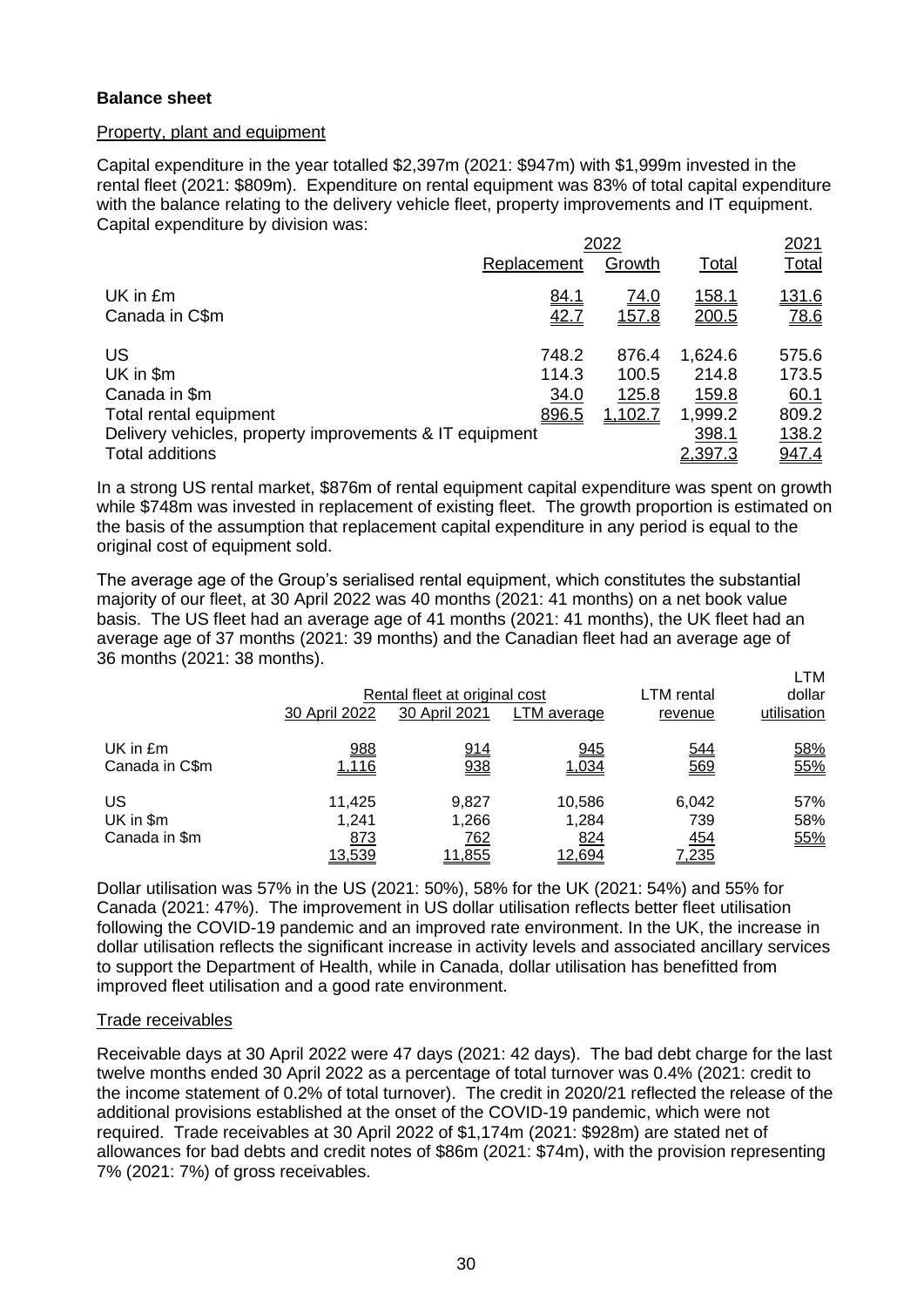## Trade and other payables

Group payable days were 43 days at 30 April 2022 (2021: 40 days) with capital expenditure related payables totalling \$363m (2021: \$135m). Payment periods for purchases other than rental equipment vary between seven and 60 days and for rental equipment between 30 and 120 days.

## **Cash flow and net debt**

|                                                       | Year to 30 April |                |  |
|-------------------------------------------------------|------------------|----------------|--|
|                                                       | 2022             | <u> 2021 </u>  |  |
|                                                       | \$m              | $\mathsf{Sm}$  |  |
| <b>EBITDA</b>                                         | 3,609.4          | 3,036.8        |  |
| Cash inflow from operations before                    |                  |                |  |
| changes in rental equipment                           | 3,406.5          | 3,017.0        |  |
| Cash conversion ratio*                                | 94.4%            | 99.3%          |  |
| Replacement rental capital expenditure                | (829.7)          | (754.1)        |  |
| Payments for non-rental capital expenditure           | (398.4)          | (138.3)        |  |
| Rental equipment disposal proceeds                    | 343.8            | 384.7          |  |
| Other property, plant and equipment disposal proceeds | 24.8             | 18.3           |  |
| Tax (net)                                             | (218.8)          | (387.6)        |  |
| Net financing costs before exceptional items          | (231.1)          | <u>(254.9)</u> |  |
| Cash inflow before growth capex and                   |                  |                |  |
| payment of exceptional costs                          | 2,097.1          | 1,885.1        |  |
| Growth rental capital expenditure                     | (935.7)          | (62.9)         |  |
| <b>Exceptional costs</b>                              | (36.0)           |                |  |
| Free cash flow                                        | 1,125.4          | 1,822.2        |  |
| <b>Business acquisitions</b>                          | (1, 277.4)       | (195.1)        |  |
| <b>Financial asset investments</b>                    | (40.0)           |                |  |
| <b>Total cash (absorbed)/generated</b>                | (192.0)          | 1,627.1        |  |
| <b>Dividends</b>                                      | (269.3)          | (235.5)        |  |
| Purchase of own shares by the Company                 | (409.6)          |                |  |
| Purchase of own shares by the ESOT                    | (23.8)           | (15.5)         |  |
| (Increase)/decrease in net debt due to cash flow      | <u>(894.7)</u>   | 1,376.1        |  |

\* Cash inflow from operations before changes in rental equipment as a percentage of EBITDA.

Cash inflow from operations before the net investment in the rental fleet was \$3,406m (2021: \$3,017m). The conversion ratio for the year was 94% (2021: 99%), reflecting a more normalised level in a year of strong growth.

Total payments for capital expenditure (rental equipment and other PPE) during the year were \$2,164m (2021: \$955m). Disposal proceeds received totalled \$369m (2021: \$403m), giving net payments for capital expenditure of \$1,795m in the period (2021: \$552m). Financing costs paid totalled \$231m (2021: \$255m) while tax payments were \$219m (2021: \$388m). Financing costs paid typically differ from the charge in the income statement due to the timing of interest payments in the year and non-cash interest charges. The exceptional costs relate to the premium on redemption of the senior notes that were due in 2025 and 2026.

Accordingly, the Group generated free cash flow of \$1,125m (2021: \$1,822m) and, after acquisition and investment related expenditure of \$1,317m (2021: \$195m), a net cash outflow of \$192m (2021: inflow of \$1,627m), before returns to shareholders.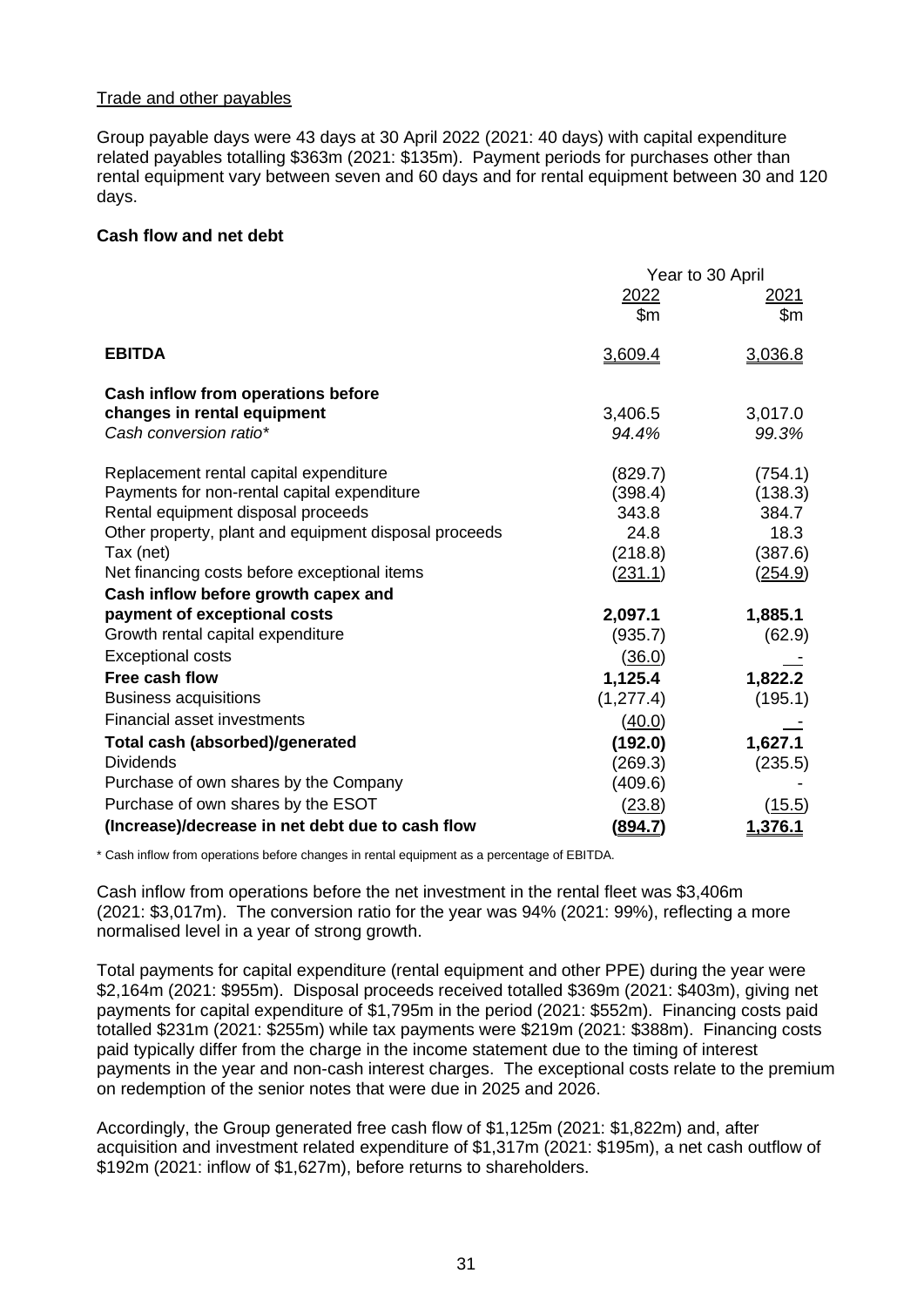| Net debt                                | 2022           | <u> 2021</u>   |
|-----------------------------------------|----------------|----------------|
|                                         | $\mathsf{S}$ m | \$m\$          |
| First priority senior secured bank debt | 2,108.1        | 1,225.2        |
| 4.125% senior notes, due 2025           |                | 594.9          |
| 5.250% senior notes, due 2026           |                | 593.4          |
| 1.500% senior notes, due 2026           | 545.8          |                |
| 4.375% senior notes, due 2027           | 594.8          | 593.9          |
| 4.000% senior notes, due 2028           | 594.3          | 593.4          |
| 4.250% senior notes, due 2029           | 593.9          | 593.2          |
| 2.450% senior notes, due 2031           | 743.2          |                |
| Total external borrowings               | 5,180.1        | 4,194.0        |
| Lease liabilities                       | 1,995.2        | 1,633.3        |
| Total gross debt                        | 7,175.3        | 5,827.3        |
| Cash and cash equivalents               | <u>(15.3)</u>  | <u>(26.6)</u>  |
| Total net debt                          | 7.160.C        | <u>5,800.7</u> |

Net debt at 30 April 2022 was \$7,160m with the increase since 30 April 2021 reflecting principally the net cash outflow set out above. The Group's EBITDA for the year ended 30 April 2022 was \$3,609m. Excluding the impact of IFRS 16, the ratio of net debt to EBITDA was 1.5 times (2021: 1.4 times) on a constant currency and a reported basis as at 30 April 2022. Including the impact of IFRS 16, the ratio of net debt to EBITDA was 2.0 times at April 2022 (2021: 1.9 times).

## **Financial risk management**

The Group's trading and financing activities expose it to various financial risks that, if left unmanaged, could adversely impact on current or future earnings. Although not necessarily mutually exclusive, these financial risks are categorised separately according to their different generic risk characteristics and include market risk (foreign currency risk and interest rate risk), credit risk and liquidity risk.

## Market risk

The Group's activities expose it primarily to interest rate and currency risk. Interest rate risk is monitored on a continuous basis and managed, where appropriate, through the use of interest rate swaps whereas the use of forward foreign exchange contracts to manage currency risk is considered on an individual non-trading transaction basis. The Group is not exposed to commodity price risk or equity price risk as defined in IFRS 7.

#### *Interest rate risk*

The Group has fixed and variable rate debt in issue with 59% of the drawn debt at a fixed rate as at 30 April 2022, excluding lease liabilities. The Group's accounting policy requires all borrowings to be held at amortised cost. As a result, the carrying value of fixed rate debt is unaffected by changes in credit conditions in the debt markets and there is therefore no exposure to fair value interest rate risk. The Group's debt that bears interest at a variable rate comprises all outstanding borrowings under the senior secured credit facility. Pricing is based on leverage and average availability according to a grid, varying from the applicable interest rate plus 125bp to 150bp. The applicable interest rate is based on LIBOR for US dollar loans, SONIA for sterling loans and CDOR for Canadian dollar loans. The ABL facility includes provision for the US LIBOR transition. At 30 April 2022, the borrowing rate was the applicable interest rate plus 125bp.

The Group periodically utilises interest rate swap agreements to manage and mitigate its exposure to changes in interest rates. However, during the year ended and as at 30 April 2022, the Group had no such swap agreements outstanding. The Group may, at times, hold cash and cash equivalents, which earn interest at a variable rate.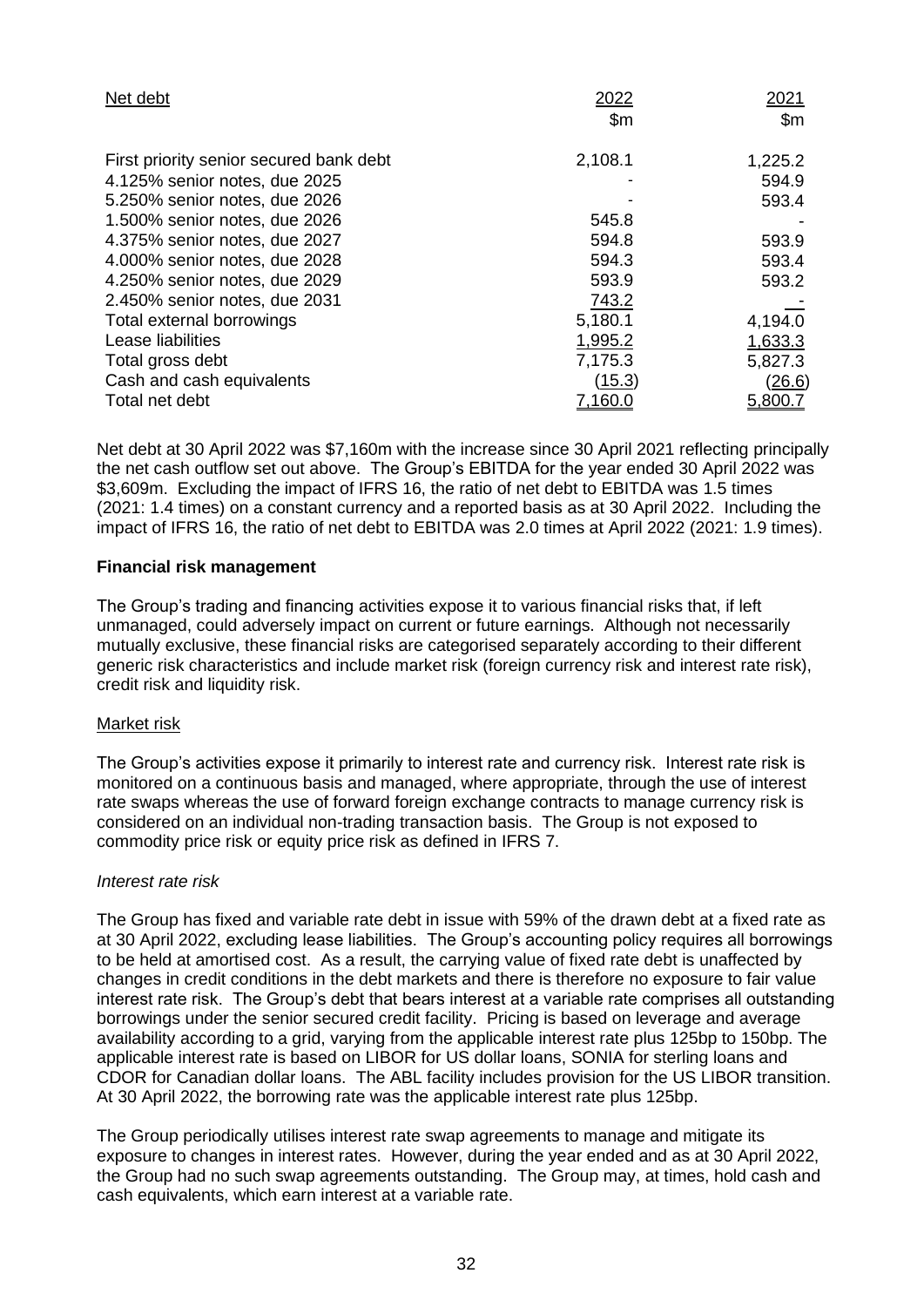# *Currency risk*

Currency risk is predominantly translation risk as there are no significant transactions in the ordinary course of business that take place between foreign entities. The Group's reporting currency is US dollars. The majority of our assets, liabilities, revenue and costs are denominated in US dollars, but sterling and Canadian dollars make up 24% of our net assets. Fluctuations in the value of pounds sterling and Canadian dollars with respect to US dollars may have an impact on our financial condition and results of operations as reported in US dollars. The Group's financing is arranged such that the majority of its debt and interest expense is in US dollars. At 30 April 2022, 88% of its debt (including lease liabilities) was denominated in US dollars. Based on the current currency mix of our profits and on current sterling and dollar debt levels, interest and exchange rates at 30 April 2022, a 1% change in the US dollar to sterling and Canadian dollar exchange rates would impact pre-tax profit by \$1m.

The Group's exposure to exchange rate movements on trading transactions is relatively limited. All Group companies invoice revenue in their respective local currency and generally incur expense and purchase assets in their local currency. Consequently, the Group does not routinely hedge either forecast foreign exchange exposures or the impact of exchange rate movements on the translation of overseas profits into dollars. Where the Group does hedge, it maintains appropriate hedging documentation. Foreign exchange risk on significant non-trading transactions is considered on an individual basis.

## Credit risk

The Group's principal financial assets are cash and bank balances and trade and other receivables. The Group's credit risk is primarily attributable to its trade receivables. The amounts presented in the balance sheet are net of allowances for doubtful receivables. The credit risk on liquid funds and derivative financial instruments is limited because the counterparties are banks with high credit ratings assigned by international credit rating agencies.

The Group has a large number of unrelated customers, serving over 800,000 during the financial year, and does not have any significant credit exposure to any particular customer. Each business segment manages its own exposure to credit risk according to the economic circumstances and characteristics of the markets they serve. The Group believes that management of credit risk on a devolved basis enables it to assess and manage credit risk more effectively. However, broad principles of credit risk management practice are observed across the Group, such as the use of credit reference agencies and the maintenance of credit control functions.

## Liquidity risk

Liquidity risk is the risk that the Group could experience difficulties in meeting its commitments to creditors as financial liabilities fall due for payment.

The Group generates significant free cash flow before investment (defined as cash flow from operations less replacement capital expenditure net of proceeds of asset disposals, interest paid and tax paid). This free cash flow before investment is available to the Group to invest in growth capital expenditure, acquisitions, dividend payments and other returns to shareholders or to reduce debt.

In addition to the strong free cash flow from normal trading activities, additional liquidity is available through the Group's senior secured debt facility. At 30 April 2022, availability under the \$4.5bn facility was \$2,537m.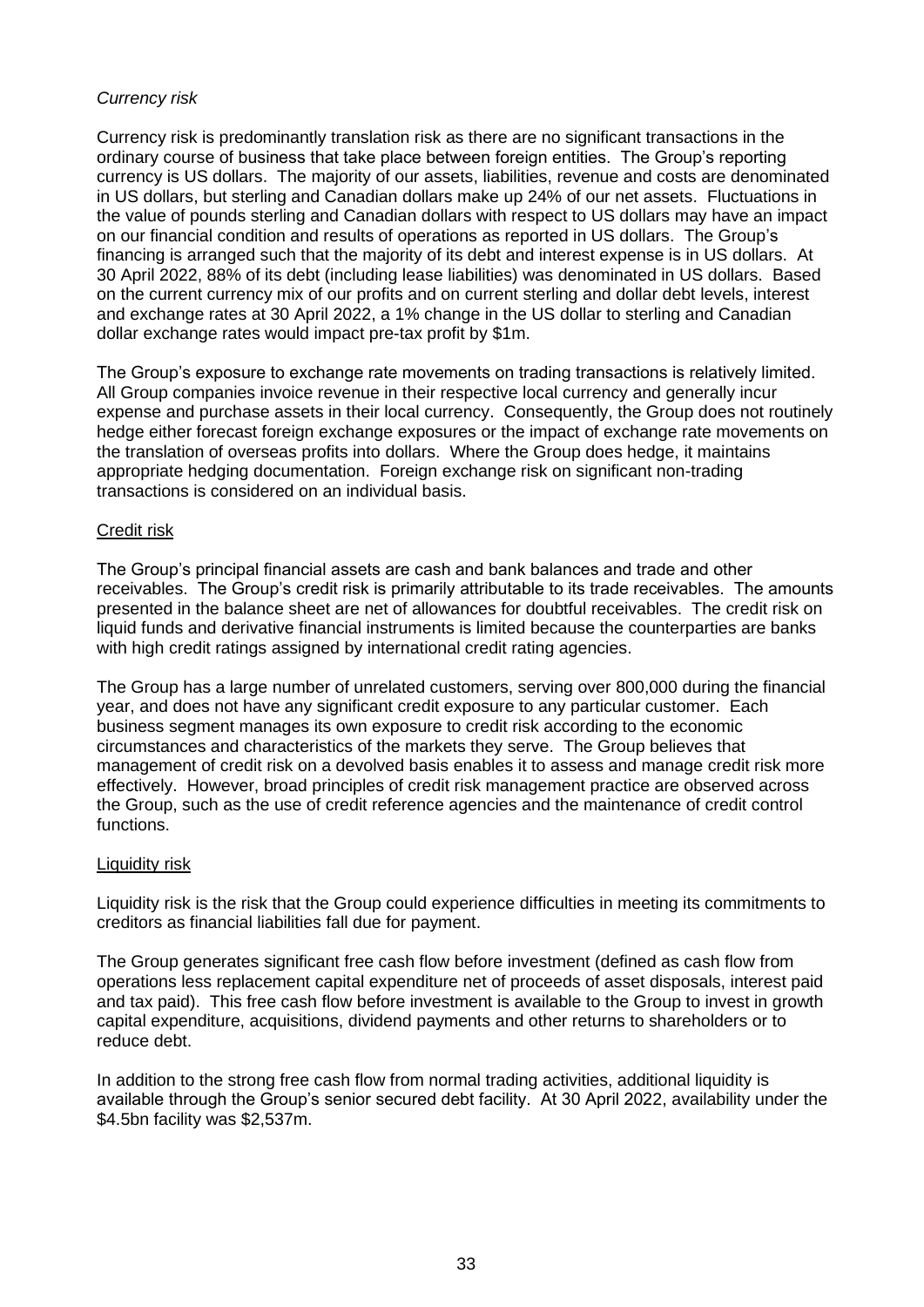# **Principal risks and uncertainties**

The Group faces a number of risks and uncertainties in its day-to-day operations and it is management's role to mitigate and manage these risks. The Board has established a formal risk management process which has identified the following principal risks and uncertainties which could affect employees, operations, revenue, profits, cash flows and assets of the Group.

## Economic conditions

## *Potential impact*

In the longer term, there is a link between levels of economic activity and demand for our services. The most significant end market which affects our business is construction. The construction market is cyclical and typically lags the general economic cycle by between 12 and 24 months.

The economic uncertainties resulting from the impact of COVID-19 or other pandemics are considered as part of this risk.

## *Mitigation*

- Prudent management through the different phases of the cycle.
- Flexibility in the business model.
- Capital structure and debt facilities arranged in recognition of the cyclical nature of our market and able to withstand market shocks.

#### *Change*

The North American and UK economies have rebounded from the adverse impact of the COVID-19 pandemic and our markets, particularly in North America are strong. However, concerns over inflation and increasing interest rates has heightened concerns over an economic slowdown in 2023.

## **Competition**

#### *Potential impact*

The already competitive market could become even more competitive and we could suffer increased competition from large national competitors or small companies or local companies resulting in reduced market share and lower revenue.

This could negatively affect rental rates and physical utilisation. Continuing industry consolidation could also have a similar effect.

#### *Mitigation*

- Create commercial advantage by providing the highest level of service, consistently and at a price which offers value.
- Differentiation of service.
- Enhance the barriers to entry to newcomers provided by our platform: industry-leading technology, experienced personnel and a broad network and equipment fleet.
- Regularly estimate and monitor our market share and track the performance of our competitors.

#### *Change*

Our competitive position continues to improve. We have grown faster than our larger competitors and the market, and continue to take market share from our smaller, less well financed competitors. We have a 12% market share in the US, an 8% market share in Canada and a 10% market share in the UK.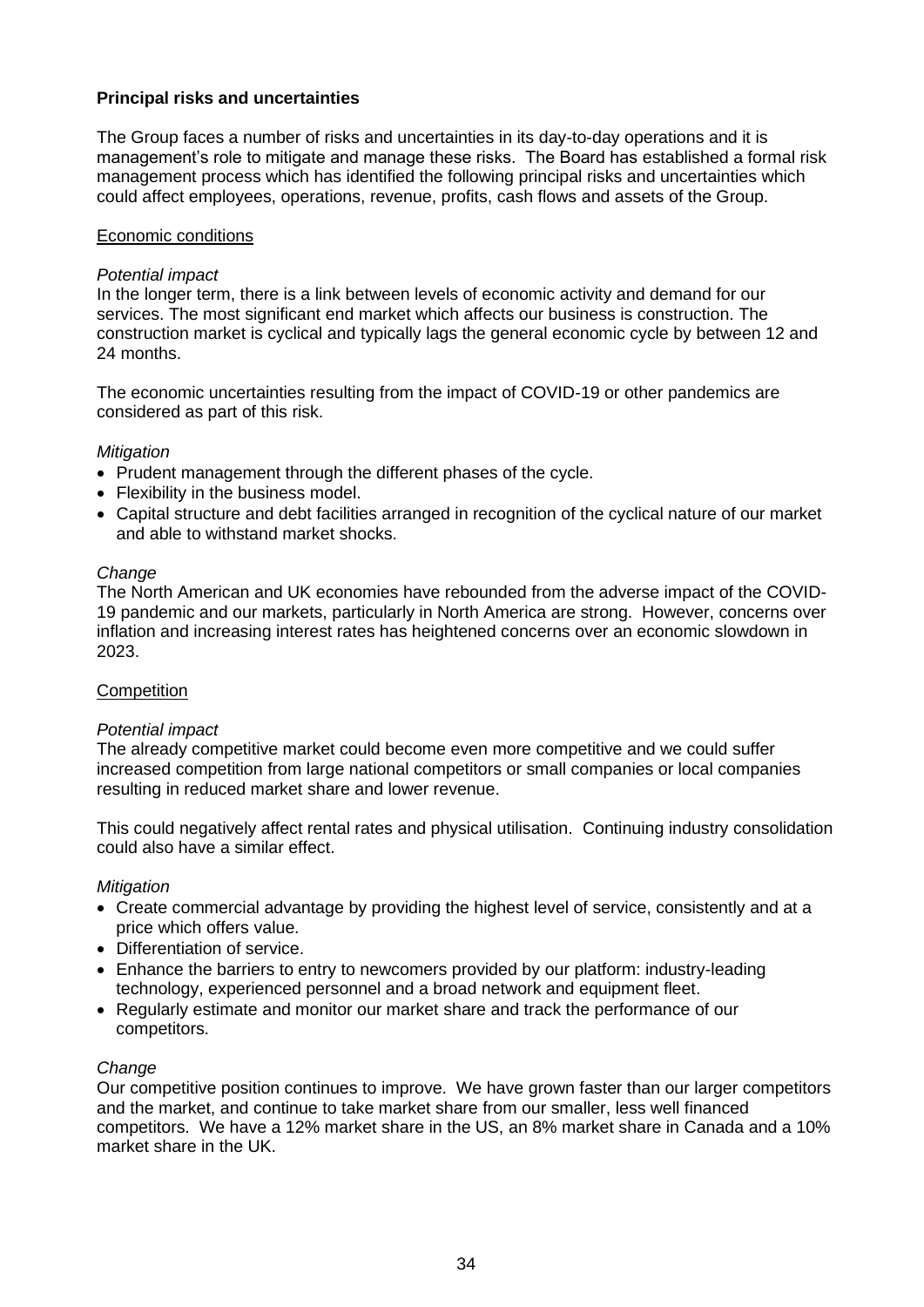# Cyber security

# *Potential impact*

A cyber-attack or serious uncured failure in our systems could result in us being unable to deliver service to our customers and / or the loss of data. In particular, we are heavily dependent on technology for the smooth running of our business given the large number of both units of equipment we rent and our customers. As a result, we could suffer reputational loss, revenue loss and financial penalties.

This is the most significant factor in our business continuity planning.

## *Mitigation*

- Stringent policies surrounding security, user access, change control and the ability to download and install software.
- Testing of cyber security including red team exercises, system penetration testing and internal phishing and other training exercises undertaken.
- Use of antivirus and malware software, firewalls, email scanning and internet monitoring as an integral part of our security plan.
- Use of firewalls and encryption to protect systems and any connections to third parties.
- Use of multi-factor authentication.
- Continued focus on development of IT strategy taking advantage of cloud technology available.
- Separate near-live back-up data centres which are designed to be able to provide the necessary services in the event of a failure at a primary site.

## *Change*

Good progress has been made in enhancing the Group's cyber security profile, with a significant and ongoing investment in resource and tooling. Nevertheless, cyber security remains a continually evolving area and a priority for the Group.

In relation to business continuity, our plans have been subject to continued review and update during the year and our disaster recovery plans are tested regularly.

## Health and safety

## *Potential impact*

A failure to comply with laws and regulations governing health and safety and ensure the highest standards of health and safety across the Group could result in accidents which may result in injury to or fatality of an individual, claims against the Group and/or damage to our reputation.

## *Mitigation*

- Maintain appropriate health and safety policies and procedures regarding the need to comply with laws and regulations and to reasonably guard our employees against the risk of injury.
- Induction and training programmes reinforce health and safety policies.
- Programmes to support our customers exercising their responsibility to their own workforces when using our equipment.
- Maintain appropriate insurance coverage.

## *Change*

The health and safety of our team members continues to be a key focus area for the Group and an area of continuous improvement.

In terms of reportable incidents, the RIDDOR reportable rate was 0.17 (2021: 0.31) in the US, 0.15 (2021: 0.29) in Canada and 0.22 (2021: 0.27) in the UK.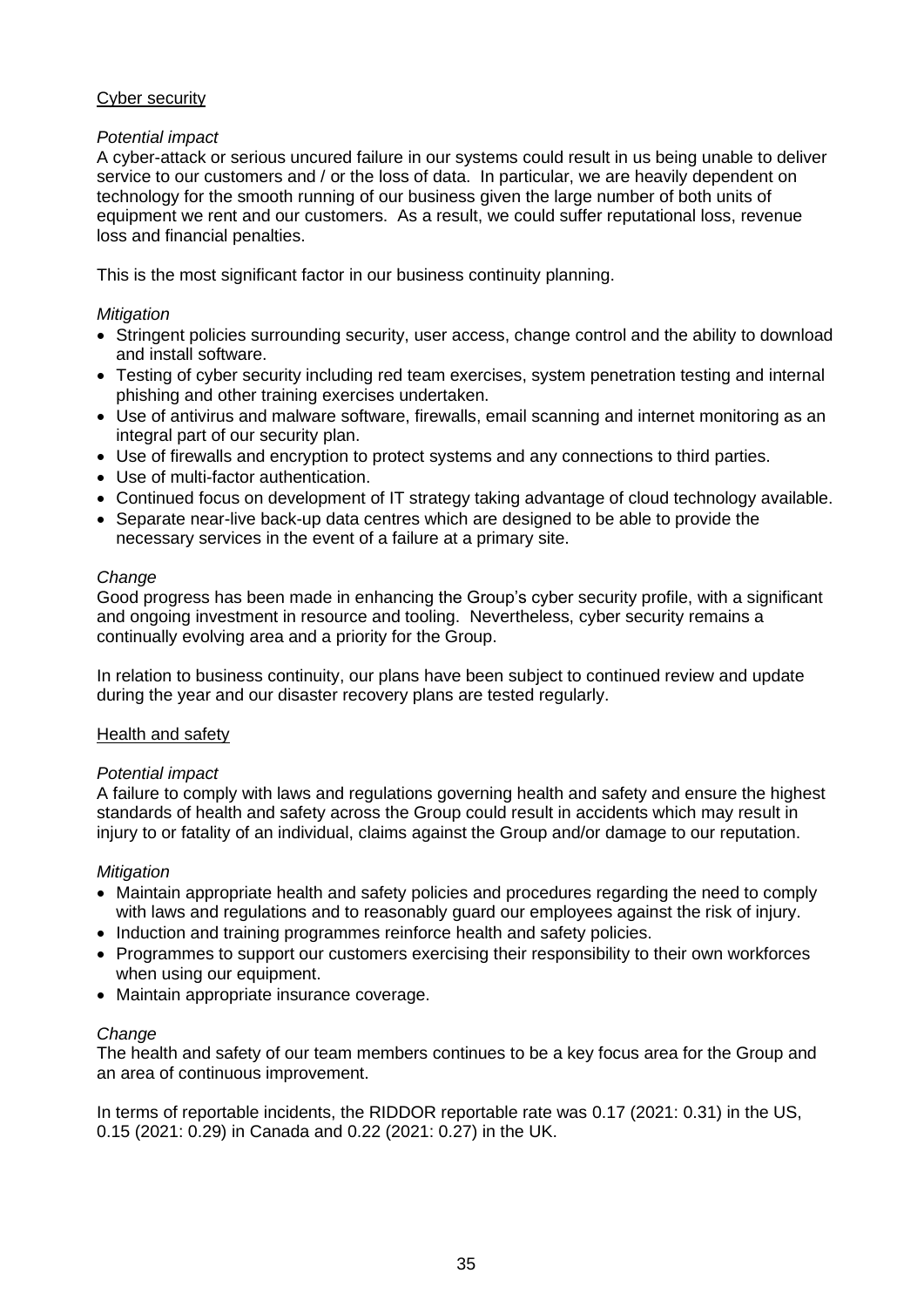## People and culture

#### *Potential impact*

Retaining and attracting good people is key to delivering superior performance and customer service and maintaining and enhancing our culture.

Excessive staff turnover is likely to impact on our ability to maintain the appropriate quality of service to our customers and our culture and would ultimately impact our financial performance adversely.

At a leadership level, succession planning is required to ensure the Group can continue to inspire the right culture, leadership and behaviours and meet its strategic objectives.

## *Mitigation*

- Provide well-structured and competitive reward and benefit packages that ensure our ability to attract and retain the employees we need.
- Ensure that our staff have the right working environment and equipment to enable them to do the best job possible and maximise their satisfaction at work.
- Invest in training and career development opportunities for our people to support them in their careers.
- Ensure succession plans are in place and reviewed regularly which meet the ongoing needs of the Group.

## *Change*

Our compensation and incentive programmes have continued to evolve to reflect market conditions, the economic environment and the results of our employee engagement surveys.

Diversity, equity and inclusion programmes have been established across the business to enhance our efforts to attract and retain the best people.

We are increasing our focus on mental health including 'Let's Talk Mental Health' in the UK.

#### **Environmental**

#### *Potential impact*

The Group made a long-term commitment to reduce its carbon intensity by 35% by 2030, with a near term commitment to reduce its carbon intensity by 15% by 2024, and set out a roadmap to achieve this. Failure to do so could adversely impact the Group and its stakeholders.

A significant part of our rental fleet is reliant on diesel engines. Over time, 'greener' alternatives will become available as technology advances. If we do not remain at the forefront of technological advances, and invest in the latest equipment, our rental fleet could become obsolete.

In addition, we need to comply with the numerous laws governing environmental protection matters. These laws regulate such issues as wastewater, storm water, solid and hazardous wastes and materials, and air quality. Breaches potentially create hazards to our employees, damage to our reputation and expose the Group to, amongst other things, the cost of investigating and remediating contamination and also fines and penalties for non-compliance.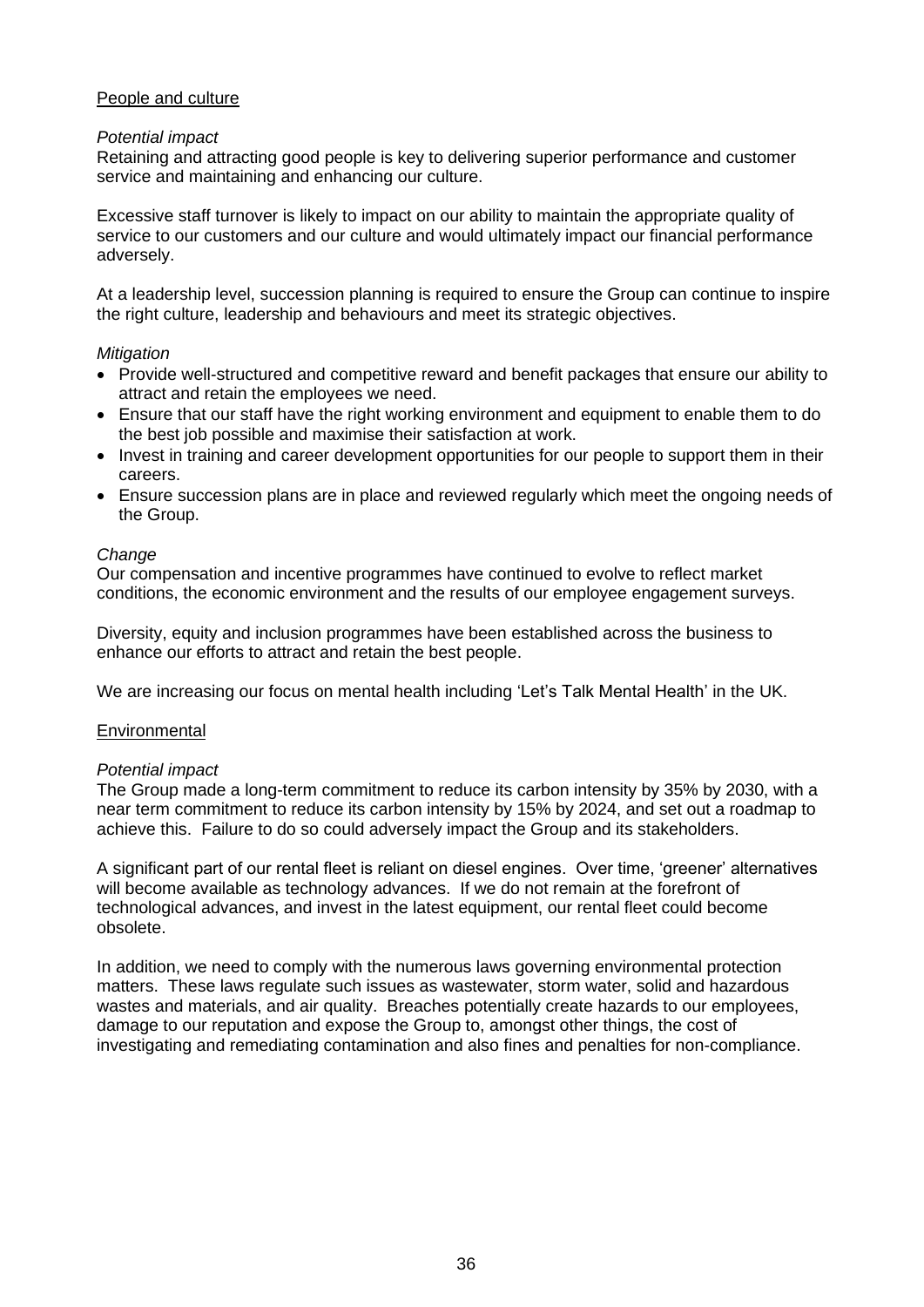## *Mitigation*

- Policies and procedures in place at all our stores regarding the need to adhere to local laws and regulations.
- Procurement policies reflect the need for the latest available emissions management and fuel efficiency tools in our fleet.
- Collaboration with key suppliers to develop and pilot new technologies
- Greener vehicle transition plan
- Real estate and facility standards to reduce emissions from our operations
- Monitoring and reporting of carbon emissions.

## *Change*

The work of the Health, Safety and Environmental departments and Performance Standards teams continue to assess environmental compliance.

Our Scope 1 and 2 carbon emissions have been validated by the Carbon Trust and we are working with them to quantify our Scope 3 emissions. We continue to assess the appropriateness of science-based targets for a rapidly growing business.

In 2021/22 our carbon emission intensity ratio reduced to 42.2 (2021: 48.5).

## Laws and regulations

## *Potential impact*

Failure to comply with the frequently changing regulatory environment could result in reputational damage or financial penalty.

## *Mitigation*

- Maintaining a legal function to oversee management of these risks and to achieve compliance with relevant legislation.
- Group-wide ethics policy and whistle-blowing arrangements.
- Evolving policies and practices to take account of changes in legal obligations.
- Training and induction programmes ensure our staff receive appropriate training and briefing on the relevant policies.

#### *Change*

We monitor regulatory and legislative changes to ensure our policies and practices reflect them and we comply with relevant legislation.

Our whistle-blowing arrangements are well established and the Company Secretary reports matters arising to the Audit Committee and the Board during the course of the year.

During the year over 5,970 people in the US, 671 people in Canada and 845 people in the UK underwent induction training. In addition, training programmes were undertaken in safety and business ethics.

# **OPERATING STATISTICS**

|                  | Number of rental stores |      | Staff numbers |        |
|------------------|-------------------------|------|---------------|--------|
|                  | 2022                    | 2021 | 2022          | 2021   |
| US               | 967                     | 861  | 16,068        | 13,553 |
| UK               | 177                     | 188  | 3,983         | 3,777  |
| Canada           | 89                      | 77   | 1,682         | 1,479  |
| Corporate office |                         |      | 19            | 17     |
| Group            | <u>1,233</u>            |      | 21,752        | 18,826 |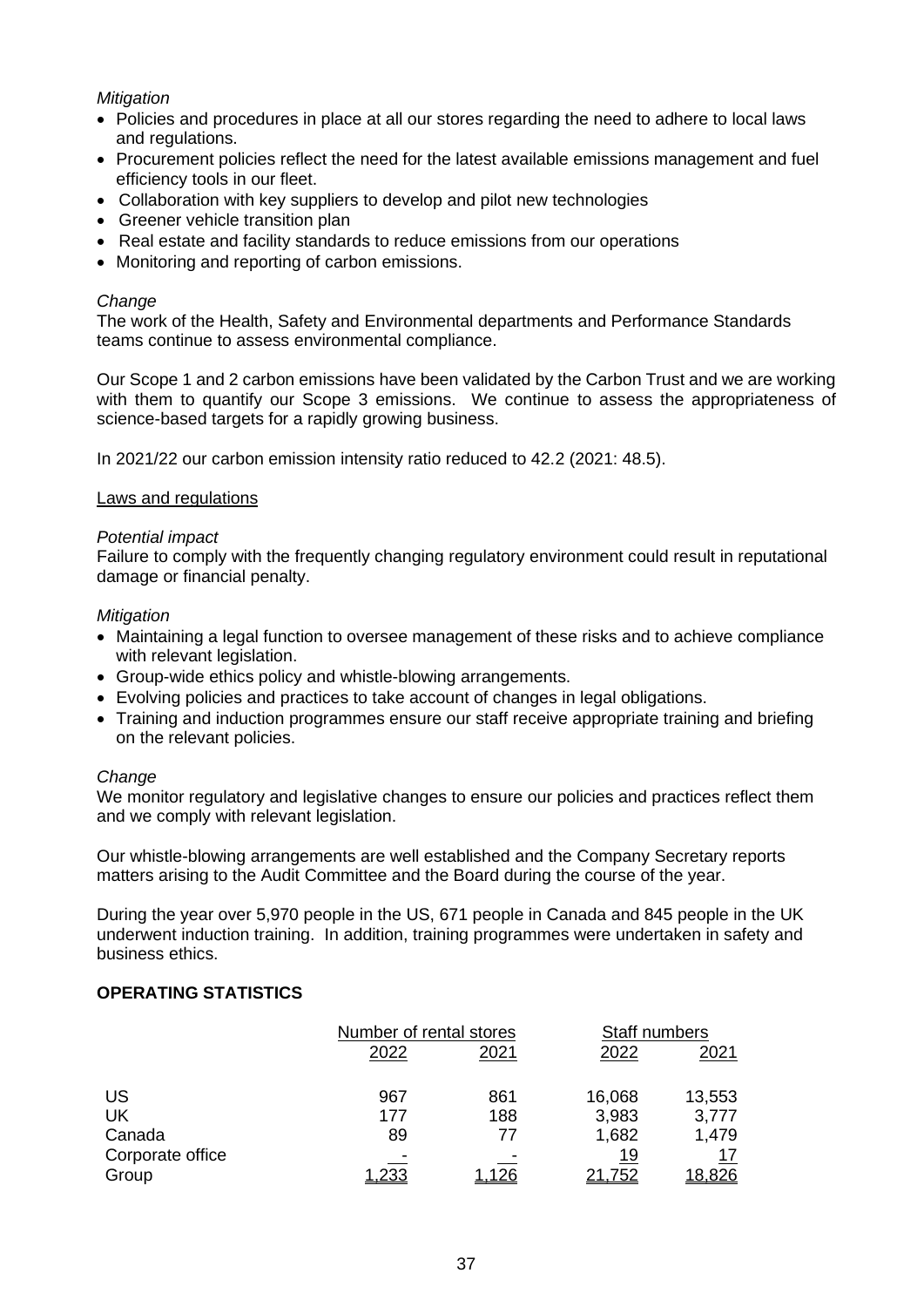# **GLOSSARY OF TERMS**

The glossary of terms below sets out definitions of terms used throughout this announcement. Included are a number of alternative performance measures ('APMs') which the directors have adopted in order to provide additional useful information on the underlying trends, performance and position of the Group. The directors use these measures, which are common across the industry, for planning and reporting purposes. These measures are also used in discussions with the investment analyst community and credit rating agencies. The APMs are not defined by IFRS and therefore may not be directly comparable with other companies' APMs and should not be considered superior to or a substitute for IFRS measures.

| <b>Term</b>  | <b>Closest</b>          | <b>Definition and purpose</b>                                                                                                                                         |                          |                  |                          |                      |  |
|--------------|-------------------------|-----------------------------------------------------------------------------------------------------------------------------------------------------------------------|--------------------------|------------------|--------------------------|----------------------|--|
|              | equivalent              |                                                                                                                                                                       |                          |                  |                          |                      |  |
|              | statutory               |                                                                                                                                                                       |                          |                  |                          |                      |  |
|              | measure                 |                                                                                                                                                                       |                          |                  |                          |                      |  |
| Drop         | None                    | Calculated as the change in rental revenue which converts into EBITDA (excluding gains                                                                                |                          |                  |                          |                      |  |
| through      |                         | from sale of new equipment, merchandise and consumables and used equipment).                                                                                          |                          |                  |                          |                      |  |
|              |                         |                                                                                                                                                                       |                          | 2022             | 2021                     | Change               |  |
|              |                         | US (\$m)                                                                                                                                                              |                          |                  |                          |                      |  |
|              |                         | Rental revenue                                                                                                                                                        |                          | 6,042            | 4,933                    | 1,109                |  |
|              |                         | <b>EBITDA</b>                                                                                                                                                         |                          | 3,121            | 2,635                    |                      |  |
|              |                         | Gains                                                                                                                                                                 |                          | (128)            | (76)                     |                      |  |
|              |                         | EBITDA excluding gains                                                                                                                                                |                          | 2,993            | 2,559                    | 434                  |  |
|              |                         | Drop through                                                                                                                                                          |                          |                  |                          | 39%                  |  |
|              |                         | This measure is utilised by the Group to demonstrate the change in profitability generated<br>by the Group as a result of the change in rental revenue in the period. |                          |                  |                          |                      |  |
| Free cash    | Net<br>cash             | Net cash generated from operating activities less non-rental net property, plant and                                                                                  |                          |                  |                          |                      |  |
| flow         | generated               | equipment expenditure. Non-rental net property, plant and equipment expenditure                                                                                       |                          |                  |                          |                      |  |
|              | from                    | comprises payments for non-rental capital expenditure less disposal proceeds received<br>in relation to non-rental asset disposals.                                   |                          |                  |                          |                      |  |
|              | operating<br>activities |                                                                                                                                                                       |                          |                  | 2022                     | 2021                 |  |
|              |                         |                                                                                                                                                                       |                          |                  | \$m\$                    | \$m\$                |  |
|              |                         | Net cash generated from operating activities                                                                                                                          |                          |                  | 1,499.0                  | 1,942.2              |  |
|              |                         | Payments for non-rental property, plant and                                                                                                                           |                          |                  | (398.4)                  | (138.3)              |  |
|              |                         | equipment                                                                                                                                                             |                          |                  |                          |                      |  |
|              |                         | Proceeds from disposal of non-rental property, plant                                                                                                                  |                          |                  |                          |                      |  |
|              |                         | and equipment<br>Free cash flow                                                                                                                                       |                          |                  | 24.8<br>1,125.4          | 18.3                 |  |
|              |                         |                                                                                                                                                                       |                          |                  |                          | 1,822.2              |  |
|              |                         | This measure shows the cash retained by the Group prior to discretionary expenditure<br>on acquisitions and returns to shareholders.                                  |                          |                  |                          |                      |  |
| Growth<br>at | None                    | Calculated by applying the current period exchange rate to the comparative period result.                                                                             |                          |                  |                          |                      |  |
| constant     |                         | The relevant foreign currency exchange rates are provided within Note 2, Basis of                                                                                     |                          |                  |                          |                      |  |
| exchange     |                         | preparation, to the financial statements. This measure is used as a means of eliminating                                                                              |                          |                  |                          |                      |  |
| rates        |                         | the effects of foreign exchange rate movements on the period-on-period changes in                                                                                     |                          |                  |                          |                      |  |
|              |                         | reported results.                                                                                                                                                     |                          | 2022             | 2021                     | %                    |  |
|              |                         | Rental revenue (\$m)                                                                                                                                                  |                          |                  |                          |                      |  |
|              |                         | As reported                                                                                                                                                           |                          | 7,235            | 5,902                    | 23%                  |  |
|              |                         | <b>Retranslation effect</b>                                                                                                                                           |                          |                  | 33                       |                      |  |
|              |                         | At constant currencv                                                                                                                                                  |                          | 7,235            | 5,935                    | 22%                  |  |
|              |                         | Adjusted profit before tax (\$m)                                                                                                                                      |                          |                  |                          |                      |  |
|              |                         | As reported                                                                                                                                                           |                          | 1,824            | 1,316                    | 39%                  |  |
|              |                         | Retranslation effect                                                                                                                                                  |                          |                  |                          |                      |  |
|              |                         | At constant currency                                                                                                                                                  |                          | 1,824            | 1,320                    | 38%                  |  |
| Leverage     | None                    | Leverage calculated at constant exchange rates uses the period end exchange rate for                                                                                  |                          |                  |                          |                      |  |
|              |                         | the relevant period and is determined as net debt divided by adjusted EBITDA.                                                                                         |                          |                  |                          |                      |  |
|              |                         |                                                                                                                                                                       | 2022<br><b>Excluding</b> | <b>Including</b> | 2021<br><b>Excluding</b> |                      |  |
|              |                         |                                                                                                                                                                       | <b>IFRS 16</b>           | <b>IFRS 16</b>   | <b>IFRS 16</b>           | Including<br>IFRS 16 |  |
|              |                         | Net debt (\$m)                                                                                                                                                        |                          |                  |                          |                      |  |
|              |                         | As reported and                                                                                                                                                       |                          |                  |                          |                      |  |
|              |                         | at constant currency                                                                                                                                                  | 5,179                    | 7,160            | 4,180                    | 5,801                |  |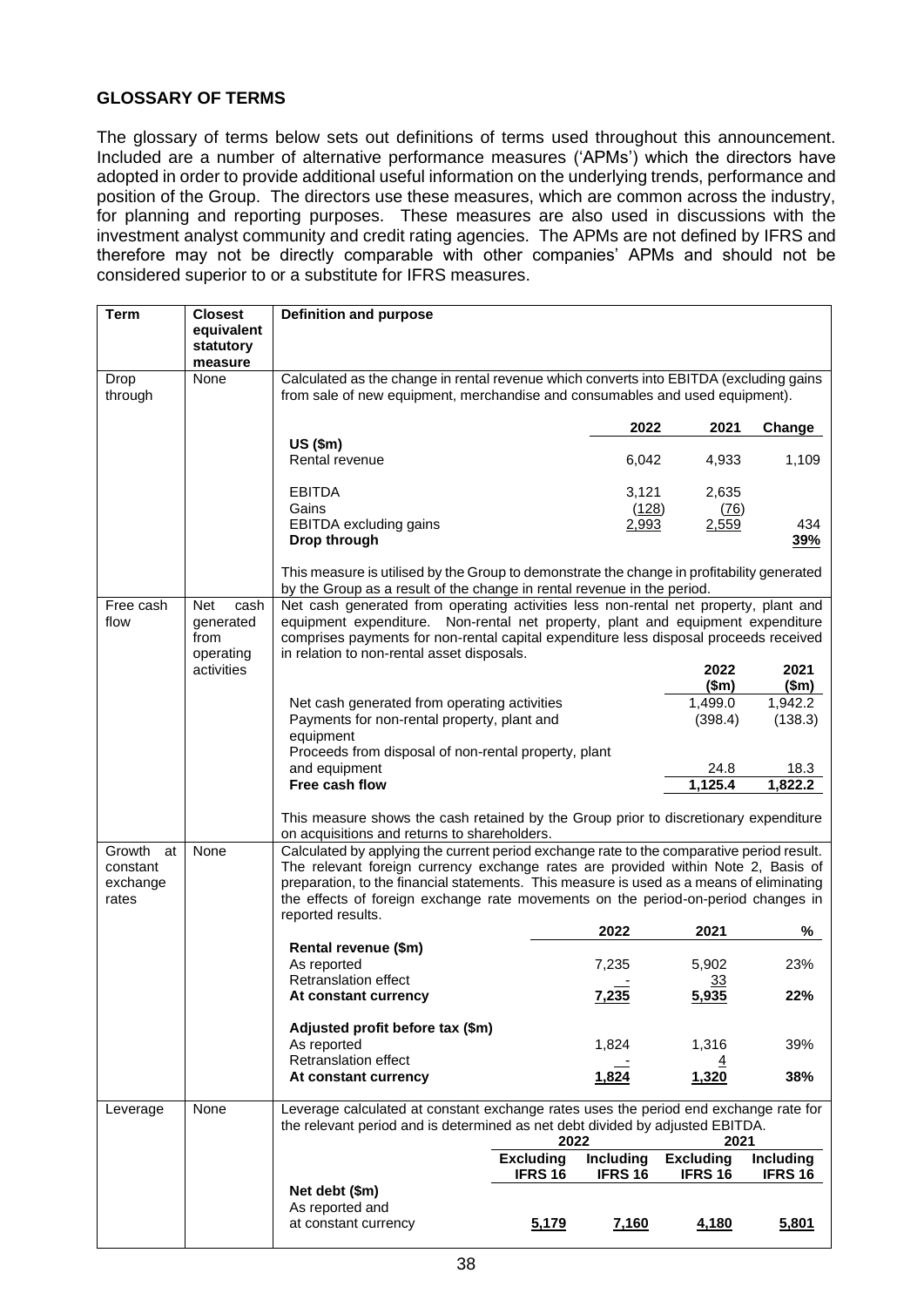| <b>Term</b> | <b>Closest</b> | <b>Definition and purpose</b>                                                                         |                    |                    |                    |                    |
|-------------|----------------|-------------------------------------------------------------------------------------------------------|--------------------|--------------------|--------------------|--------------------|
|             | equivalent     |                                                                                                       |                    |                    |                    |                    |
|             | statutory      |                                                                                                       |                    |                    |                    |                    |
|             | measure        |                                                                                                       |                    |                    |                    |                    |
|             |                |                                                                                                       | 2022<br>2021       |                    |                    |                    |
|             |                |                                                                                                       | <b>Excluding</b>   | Including          | <b>Excluding</b>   | <b>Including</b>   |
|             |                |                                                                                                       | IFRS <sub>16</sub> | IFRS <sub>16</sub> | IFRS <sub>16</sub> | IFRS <sub>16</sub> |
|             |                | EBITDA (\$m)                                                                                          |                    |                    |                    |                    |
|             |                | As reported                                                                                           | 3,430              | 3,609              | 2,885              | 3,037              |
|             |                | Retranslation effect                                                                                  | (23)               | (24)               | 20                 | 22                 |
|             |                | At constant currency                                                                                  | 3,407              | 3,585              | 2,905              | 3,059              |
|             |                | Leverage                                                                                              |                    |                    |                    |                    |
|             |                | As reported                                                                                           | 1.5                | 2.0                | 1.4                | 1.9                |
|             |                | At constant currency                                                                                  | 1.5                | 2.0                | 1.4                | 1.9                |
|             |                |                                                                                                       |                    |                    |                    |                    |
|             |                | This measure is used to provide an indication of the strength of the Group's balance                  |                    |                    |                    |                    |
|             |                | sheet and is widely used by investors and credit rating agencies. It also forms part of the           |                    |                    |                    |                    |
|             |                | remuneration targets of the Group and has been identified as one of the Group's key                   |                    |                    |                    |                    |
|             |                | performance indicators.                                                                               |                    |                    |                    |                    |
| Return on   | None           | Last 12-month ('LTM') adjusted operating profit divided by the last 12-month average of               |                    |                    |                    |                    |
| Investment  |                | the sum of net tangible and intangible fixed assets, plus net working capital but excluding           |                    |                    |                    |                    |
| ('Rol')     |                | net debt and tax. Rol is calculated excluding the impact of IFRS 16.                                  |                    |                    |                    |                    |
|             |                | Rol is used by management to help inform capital allocation decisions within the business             |                    |                    |                    |                    |
|             |                | and has been identified as one of the Group's key performance indicators. It also forms               |                    |                    |                    |                    |
|             |                | part of the remuneration targets of the Group.                                                        |                    |                    |                    |                    |
|             |                | A reconciliation of Group RoI is provided below:                                                      |                    |                    |                    |                    |
|             |                |                                                                                                       |                    |                    |                    |                    |
|             |                |                                                                                                       | 2022               | 2021               |                    |                    |
|             |                | Adjusted operating profit (\$m)                                                                       | 2,028              | 1,552              |                    |                    |
|             |                | Average net assets (\$m)                                                                              | 11,119             | 10,411             |                    |                    |
|             |                | Return on investment (%)                                                                              | 18%                | 15%                |                    |                    |
|             |                | Rol for the businesses is calculated in the same way, but excludes goodwill and<br>intangible assets: |                    |                    |                    |                    |
|             |                |                                                                                                       |                    | US                 | Canada             | UK                 |
|             |                |                                                                                                       | \$m\$              |                    | (C\$m)             | (£m)               |
|             |                | Adjusted operating profit                                                                             | 1,829              |                    | 139                | 86                 |
|             |                | Average net assets, excluding                                                                         |                    |                    |                    |                    |
|             |                | goodwill and intangibles                                                                              | 7,305              |                    | 679                | 624                |
|             |                | Return on investment                                                                                  | 25%                |                    | 20%                | 14%                |
|             |                |                                                                                                       |                    |                    |                    |                    |

Other terms used within this announcement include:

- **Adjusted:** adjusted results are results stated before exceptional items and the amortisation of acquired intangibles. A reconciliation is shown on the income statement.
- **Availability:** represents the headroom on a given date under the terms of our \$4.5bn asset-backed senior bank facility, taking account of current borrowings.
- **Capital expenditure:** represents additions to rental equipment and other property, plant and equipment (excluding assets acquired through a business combination).
- **Cash conversion ratio:** represents cash flow from operations before changes in rental equipment as a percentage of EBITDA. Details are provided within the Review of Fourth Quarter, Balance Sheet and Cash Flow section.
- **Dollar utilisation:** dollar utilisation is trailing 12-month rental revenue divided by average fleet size at original (or 'first') cost measured over a 12-month period. Dollar utilisation has been identified as one of the Group's key performance indicators. Details are shown within the Review of Fourth Quarter, Balance Sheet and Cash Flow section.
- **EBITDA and EBITDA margin:** EBITDA is earnings before interest, tax, depreciation and amortisation. A reconciliation of EBITDA to profit before tax is shown on the income statement. EBITDA margin is calculated as EBITDA divided by revenue. Progression in EBITDA margin is an important indicator of the Group's performance and this has been identified as one of the Group's key performance indicators.